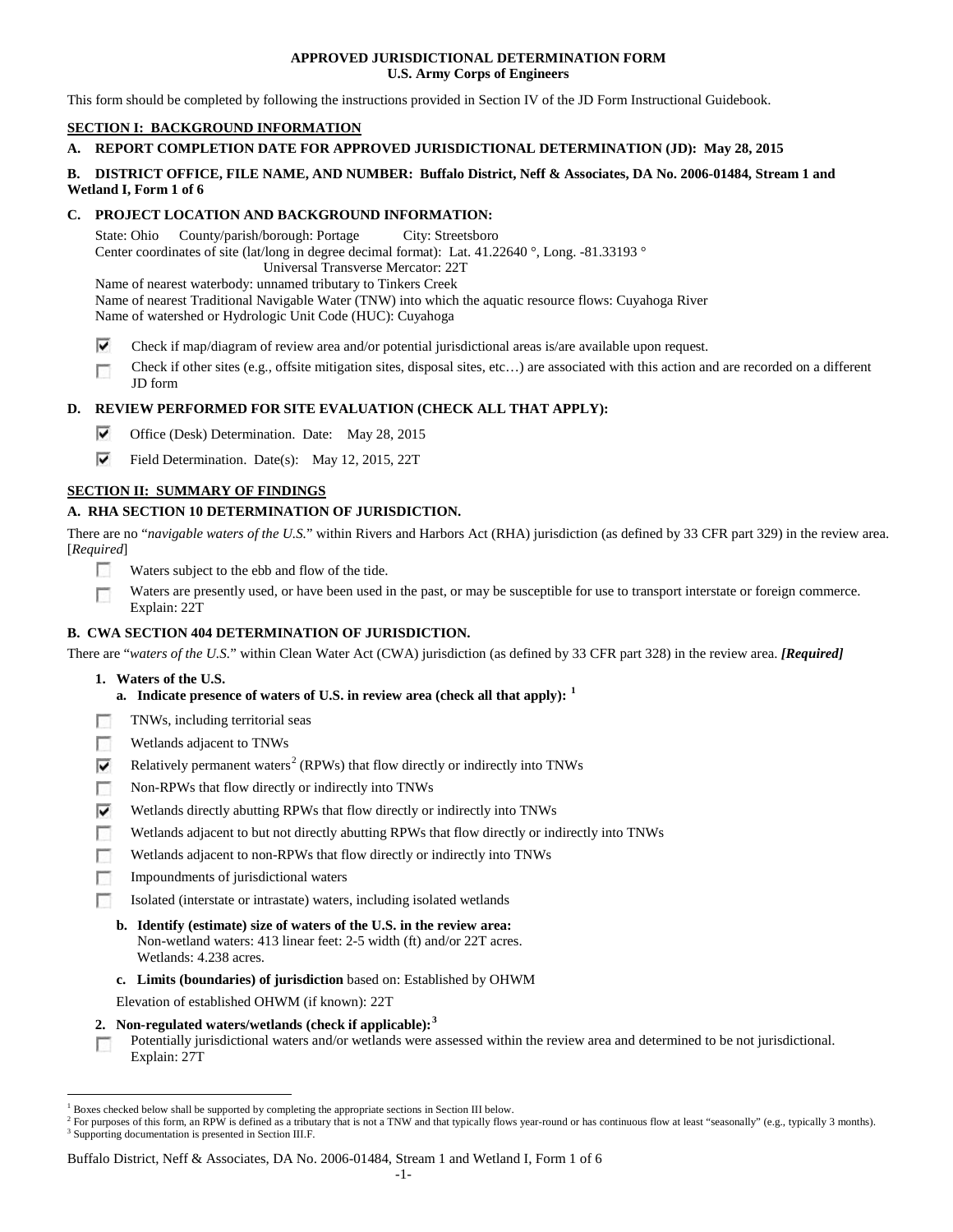### **SECTION III: CWA ANALYSIS**

## **A. TNWs AND WETLANDS ADJACENT TO TNWs**

**The agencies will assert jurisdiction over TNWs and wetlands adjacent to TNWs. If the aquatic resource is a TNW, complete Section III.A.1 and Section III.D.1. only; if the aquatic resource is a wetland adjacent to a TNW, complete Sections III.A.1 and 2 and Section III.D.1.; otherwise, see Section III.B below**.

- **1. TNW**  Identify TNW: 27T Summarize rationale supporting determination: 22T
- **2. Wetland adjacent to TNW** Summarize rationale supporting conclusion that wetland is "adjacent": 22T

### **B. CHARACTERISTICS OF TRIBUTARY (THAT IS NOT A TNW) AND ITS ADJACENT WETLANDS (IF ANY):**

**This section summarizes information regarding characteristics of the tributary and its adjacent wetlands, if any, and it helps determine whether or not the standards for jurisdiction established under Rapanos have been met.** 

**The agencies will assert jurisdiction over non-navigable tributaries of TNWs where the tributaries are "relatively permanent waters" (RPWs), i.e. tributaries that typically flow year-round or have continuous flow at least seasonally (e.g., typically 3 months). A wetland that directly abuts an RPW is also jurisdictional. If the aquatic resource is not a TNW, but has year-round (perennial) flow, skip to Section III.D.2. If the aquatic resource is a wetland directly abutting a tributary with perennial flow, skip to Section III.D.4.**

**A wetland that is adjacent to but that does not directly abut an RPW requires a significant nexus evaluation. Corps districts and EPA regions will include in the record any available information that documents the existence of a significant nexus between a relatively permanent tributary that is not perennial (and its adjacent wetlands if any) and a traditional navigable water, even though a significant nexus finding is not required as a matter of law.**

**If the waterbody[4](#page-1-0) is not an RPW, or a wetland directly abutting an RPW, a JD will require additional data to determine if the waterbody has a significant nexus with a TNW. If the tributary has adjacent wetlands, the significant nexus evaluation must consider the tributary in combination with all of its adjacent wetlands. This significant nexus evaluation that combines, for analytical purposes, the tributary and all of its adjacent wetlands is used whether the review area identified in the JD request is the tributary, or its adjacent wetlands, or both. If the JD covers a tributary with adjacent wetlands, complete Section III.B.1 for the tributary, Section III.B.2 for any onsite wetlands, and Section III.B.3 for all wetlands adjacent to that tributary, both onsite and offsite. The determination whether a significant nexus exists is determined in Section III.C below.**

**1. Characteristics of non-TNWs that flow directly or indirectly into TNW**

**(i) General Area Conditions:**

Watershed size: 22T 22T Drainage area: 22T 22T

Average annual rainfall: inches Average annual snowfall: inches

### **(ii) Physical Characteristics:**

- (a) Relationship with TNW:
	- Tributary flows directly into TNW.
	- n Tributary flows through 22T tributaries before entering TNW.

Project waters are 22T river miles from TNW. Project waters are 22T river miles from RPW. Project waters are 22T aerial (straight) miles from TNW. Project waters are 22T aerial (straight) miles from RPW. Project waters cross or serve as state boundaries. Explain: 22T

Identify flow route to TNW<sup>[5](#page-1-1)</sup>: 22T Tributary stream order, if known: 22T

(b) General Tributary Characteristics (check all that apply):

**Tributary** is: Natural

- $\sim$ Artificial (man-made). Explain: 22T
- Manipulated (man-altered). Explain: 22T

Buffalo District, Neff & Associates, DA No. 2006-01484, Stream 1 and Wetland I, Form 1 of 6

<span id="page-1-1"></span><span id="page-1-0"></span> $4$  Note that the Instructional Guidebook contains additional information regarding swales, ditches, washes, and erosional features generally and in the arid West.<br>  $5$  Flow route can be described by identifying, e.g., tr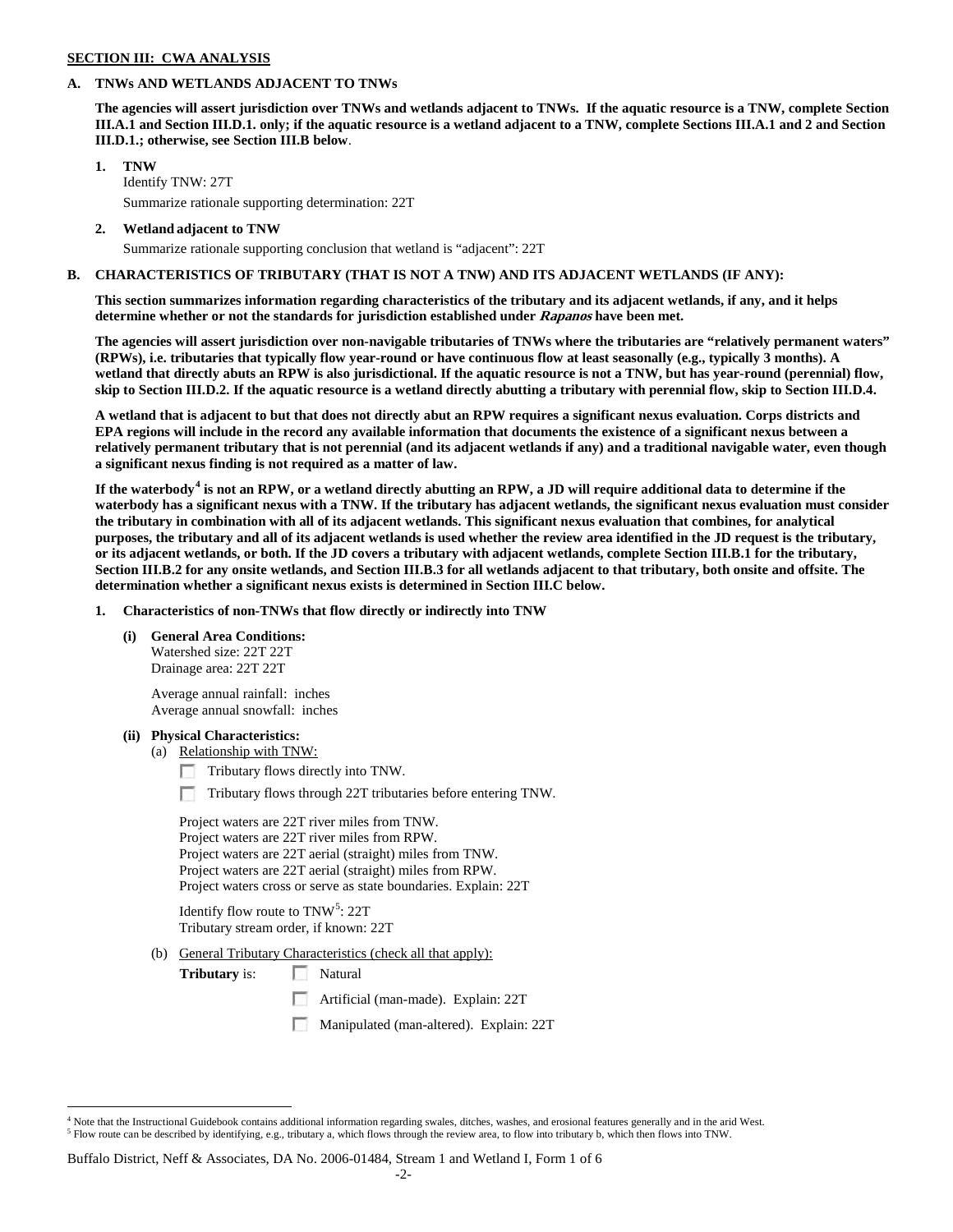|                                                                                                                                                                                             | Average width: 22T feet<br>Average depth: 22T feet<br>Average side slopes: 22T                                                                                                                                                                                                                                                                                          |   | <b>Tributary</b> properties with respect to top of bank (estimate):                                                                         |                |                                                         |  |                                                                                                                                                                                                         |
|---------------------------------------------------------------------------------------------------------------------------------------------------------------------------------------------|-------------------------------------------------------------------------------------------------------------------------------------------------------------------------------------------------------------------------------------------------------------------------------------------------------------------------------------------------------------------------|---|---------------------------------------------------------------------------------------------------------------------------------------------|----------------|---------------------------------------------------------|--|---------------------------------------------------------------------------------------------------------------------------------------------------------------------------------------------------------|
|                                                                                                                                                                                             | Silts                                                                                                                                                                                                                                                                                                                                                                   |   | Primary tributary substrate composition (check all that apply):<br>Sands                                                                    |                |                                                         |  | Concrete                                                                                                                                                                                                |
|                                                                                                                                                                                             | Cobbles                                                                                                                                                                                                                                                                                                                                                                 |   | Gravel                                                                                                                                      |                |                                                         |  | Muck                                                                                                                                                                                                    |
|                                                                                                                                                                                             | Bedrock<br>Other. Explain: 22T                                                                                                                                                                                                                                                                                                                                          | u | Vegetation. Type/% cover: 22T                                                                                                               |                |                                                         |  |                                                                                                                                                                                                         |
|                                                                                                                                                                                             | Presence of run/riffle/pool complexes. Explain: 22T<br>Tributary geometry: 22T                                                                                                                                                                                                                                                                                          |   | Tributary condition/stability [e.g., highly eroding, sloughing banks]. Explain: 22T<br>Tributary gradient (approximate average slope): 22T% |                |                                                         |  |                                                                                                                                                                                                         |
| (c) $Flow:$<br>Tributary provides for: 22T<br>Estimate average number of flow events in review area/year: 22T<br>Describe flow regime: 22T<br>Other information on duration and volume: 22T |                                                                                                                                                                                                                                                                                                                                                                         |   |                                                                                                                                             |                |                                                         |  |                                                                                                                                                                                                         |
|                                                                                                                                                                                             | Surface flow is: 22T Characteristics: 22T                                                                                                                                                                                                                                                                                                                               |   |                                                                                                                                             |                |                                                         |  |                                                                                                                                                                                                         |
|                                                                                                                                                                                             | Subsurface flow: 22T Explain findings: 22T<br>Dye (or other) test performed: 22T                                                                                                                                                                                                                                                                                        |   |                                                                                                                                             |                |                                                         |  |                                                                                                                                                                                                         |
|                                                                                                                                                                                             | Tributary has (check all that apply):<br>$\Box$ Bed and banks<br>$\Box$ OHWM <sup>6</sup> (check all indicators that apply):<br>changes in the character of soil<br>shelving<br><b>In the case of the case</b><br>leaf litter disturbed or washed away<br>sediment deposition<br>water staining<br>other (list): $22T$<br>Discontinuous OHWM. <sup>7</sup> Explain: 22T |   | $\Box$ clear, natural line impressed on the bank $\Box$<br>$\Box$ vegetation matted down, bent, or absent $\Box$                            | L.<br>L.<br>L. | the presence of wrack line<br>sediment sorting<br>scour |  | the presence of litter and debris<br>destruction of terrestrial vegetation<br>multiple observed or predicted flow events<br>abrupt change in plant community 22T                                        |
|                                                                                                                                                                                             | High Tide Line indicated by:<br>oil or scum line along shore objects<br>L.<br>physical markings/characteristics<br>tidal gauges<br>other (list): 22T                                                                                                                                                                                                                    |   | fine shell or debris deposits (foreshore)                                                                                                   |                | survey to available datum;<br>physical markings;        |  | If factors other than the OHWM were used to determine lateral extent of CWA jurisdiction (check all that apply):<br>Mean High Water Mark indicated by:<br>vegetation lines/changes in vegetation types. |
|                                                                                                                                                                                             |                                                                                                                                                                                                                                                                                                                                                                         |   |                                                                                                                                             |                |                                                         |  |                                                                                                                                                                                                         |

# **(iii) Chemical Characteristics:**

Characterize tributary (e.g., water color is clear, discolored, oily film; water quality; general watershed characteristics, etc.). Explain: 22T

Identify specific pollutants, if known: 22T

<span id="page-2-0"></span> <sup>6</sup> <sup>6</sup>A natural or man-made discontinuity in the OHWM does not necessarily sever jurisdiction (e.g., where the stream temporarily flows underground, or where the OHWM has been removed by development or agricultural practices). Where there is a break in the OHWM that is unrelated to the waterbody's flow regime (e.g., flow over a rock outcrop or through a culvert), the agencies will look for indicators of flow above and below the break. 7 Ibid.

<span id="page-2-1"></span>Buffalo District, Neff & Associates, DA No. 2006-01484, Stream 1 and Wetland I, Form 1 of 6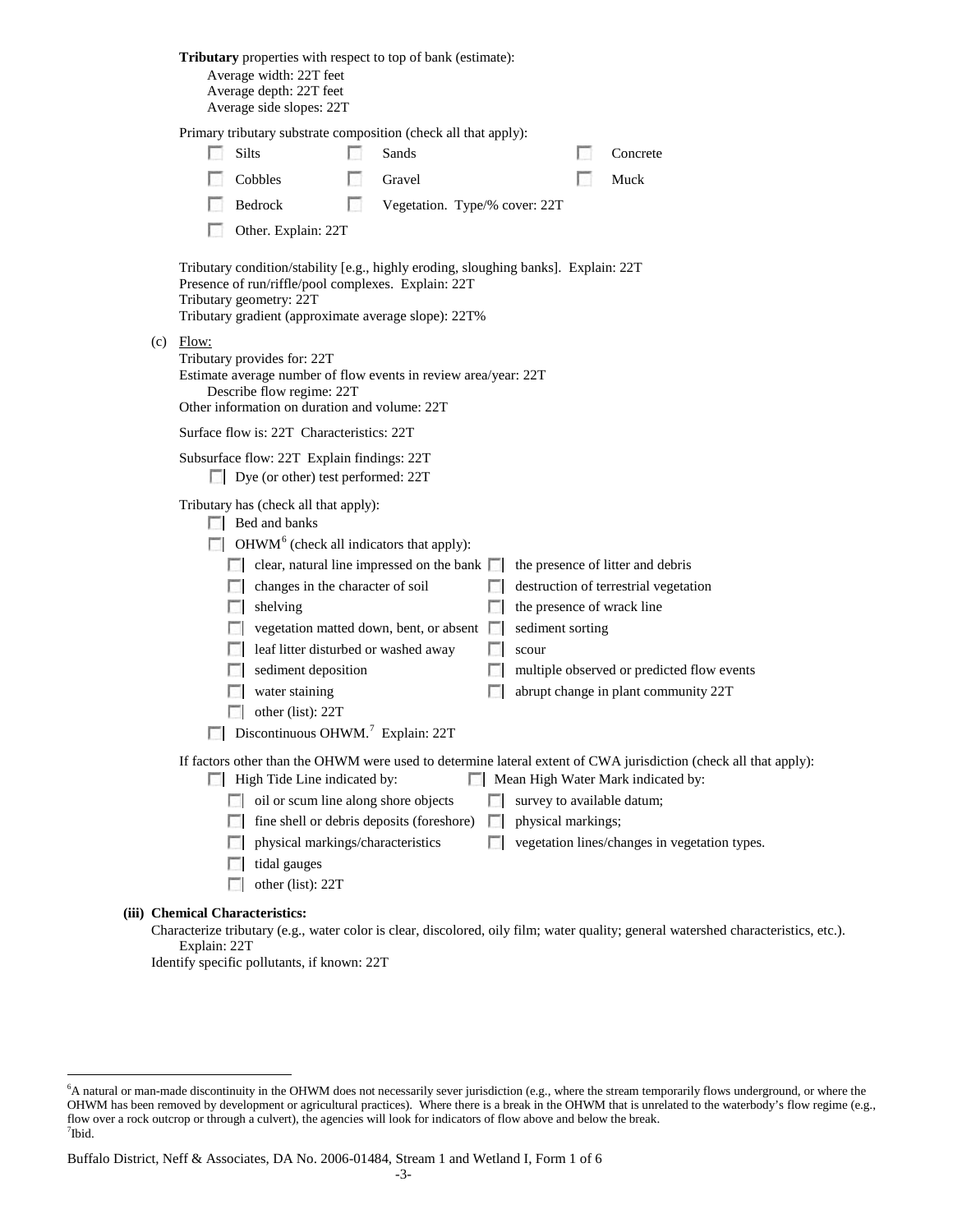### **(iv) Biological Characteristics. Channel supports (check all that apply):**

- Riparian corridor. Characteristics (type, average width): 22T
- Wetland fringe. Characteristics: 22T
- Habitat for:
	- Federally Listed species. Explain findings: 22T
	- **Fish/spawn areas. Explain findings: 22T**
	- Other environmentally-sensitive species. Explain findings: 22T
	- m. Aquatic/wildlife diversity. Explain findings: 22T

### **2. Characteristics of wetlands adjacent to non-TNW that flow directly or indirectly into TNW**

## **(i) Physical Characteristics:**

- (a) General Wetland Characteristics:
	- Properties:
		- Wetland size: 4.238 acres
		- Wetland type. Explain: forested and scrub shrub

Wetland quality. Explain: the wetland is identified as medium quality according to the Ohio Rapid Assessment Method Project wetlands cross or serve as state boundaries. Explain: 22T

(b) General Flow Relationship with Non-TNW: Flow is: Intermittent Flow Explain: Stream 1 flows through the wetland. Stream 1 has been determined to be an intermittent

### stream. Therefore, it has been determined that flow is intermittent.

Surface flow is: Overland Sheetflow

Characteristics: evidence of overland sheetflow was observed.

Subsurface flow: Unknown Explain findings: 22T

Dye (or other) test performed: 22T

- (c) Wetland Adjacency Determination with Non-TNW:
	- $\nabla$  Directly abutting
	- Not directly abutting

Discrete wetland hydrologic connection. Explain: 22T

- Ecological connection. Explain: 22T
- Separated by berm/barrier. Explain: 22T

### (d) Proximity (Relationship) to TNW

Project wetlands are 5-10 river miles from TNW. Project waters are 1-2 aerial (straight) miles from TNW. Flow is from: Wetland to Navigable Waters Estimate approximate location of wetland as within the 500-year or greater floodplain.

# **(ii) Chemical Characteristics:**

Characterize wetland system (e.g., water color is clear, brown, oil film on surface; water quality; general watershed characteristics; etc.). Explain: The wetland stores storm water, filters pollutants, settles sediment, and provides habitat.

Identify specific pollutants, if known: The wetland is located in close proximity to a residential subdivision. Pollutants typically associated with residential subdivisions.

### **(iii) Biological Characteristics. Wetland supports (check all that apply):**

- **Riparian buffer.** Characteristics (type, average width):  $>100$  feet
- Vegetation type/percent cover. Explain: forested cover
- $\Box$  Habitat for:
	- Federally Listed species. Explain findings: 22T
	- Fish/spawn areas. Explain findings: 22T
	- Other environmentally-sensitive species. Explain findings: 22T
	- **Aquatic/wildlife diversity. Explain findings: 22T**

# **3. Characteristics of all wetlands adjacent to the tributary (if any)**

All wetland(s) being considered in the cumulative analysis: 1 Approximately (4.238) acres in total are being considered in the cumulative analysis.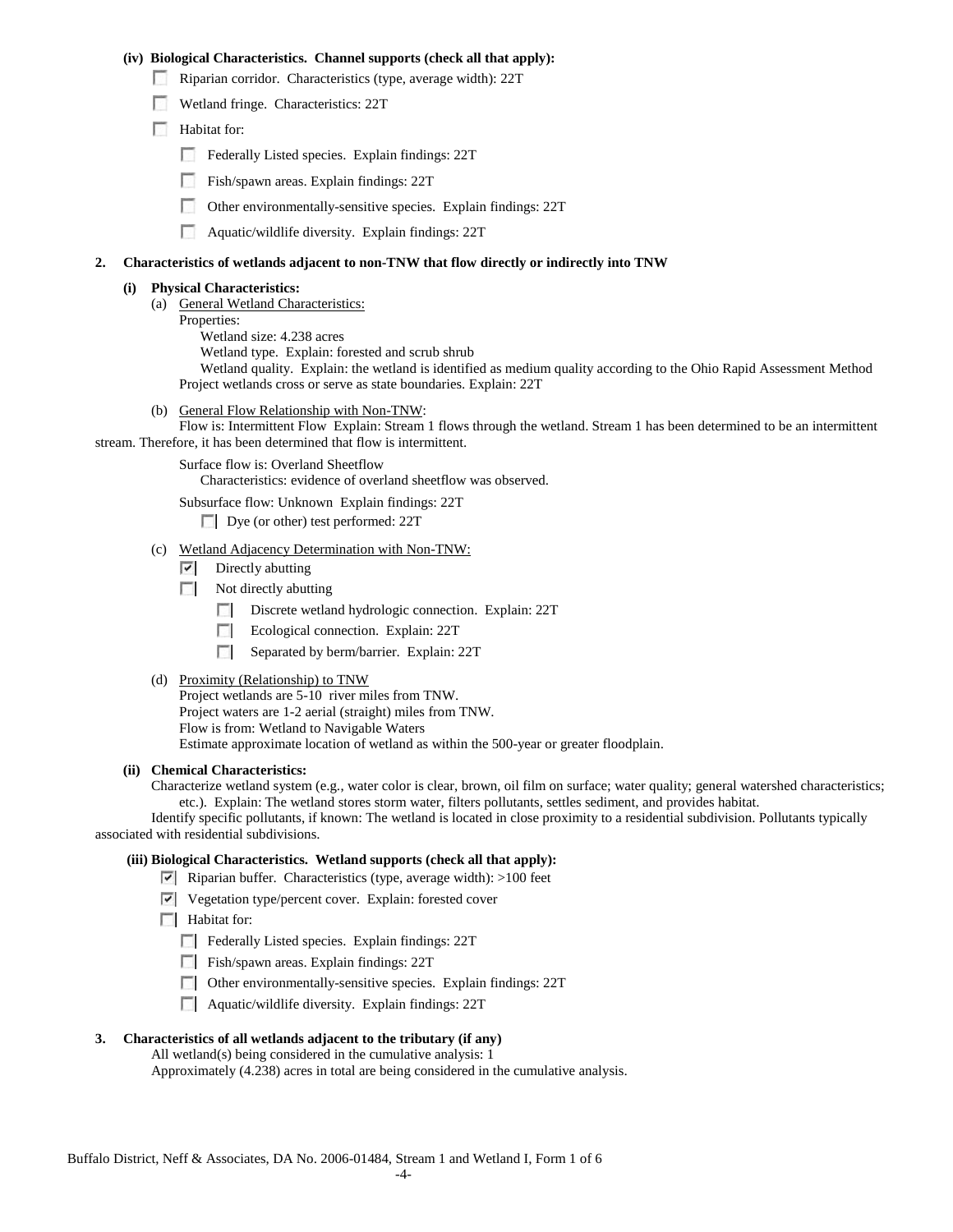For each wetland, specify the following:

| Directly abuts? $(Y/N)$ | Size (in acres) | Directly abuts? $(Y/N)$ | Size (in acres) |
|-------------------------|-----------------|-------------------------|-----------------|
| Wetland I (Y)           | 4.238           | 22T                     | 22T             |
| 22T                     | 22T             | 22T                     | 22T             |
| 22T                     | 22T             | 22T                     | 22T             |
| 22T                     | つつT             | 22T                     | 22T             |

Summarize overall biological, chemical and physical functions being performed: The wetland stores storm water, filters pollutants, settles sediment, and provides habitat.

## **C. SIGNIFICANT NEXUS DETERMINATION**

**A significant nexus analysis will assess the flow characteristics and functions of the tributary itself and the functions performed by any wetlands adjacent to the tributary to determine if they significantly affect the chemical, physical, and biological integrity of a TNW. For each of the following situations, a significant nexus exists if the tributary, in combination with all of its adjacent wetlands, has more than a speculative or insubstantial effect on the chemical, physical and/or biological integrity of a TNW. Considerations when evaluating significant nexus include, but are not limited to the volume, duration, and frequency of the flow of water in the tributary and its proximity to a TNW, and the functions performed by the tributary and all its adjacent wetlands. It is not appropriate to determine significant nexus based solely on any specific threshold of distance (e.g. between a tributary and its adjacent wetland or between a tributary and the TNW). Similarly, the fact an adjacent wetland lies within or outside of a floodplain is not solely determinative of significant nexus.** 

### **Draw connections between the features documented and the effects on the TNW, as identified in the** *Rapanos* **Guidance and discussed in the Instructional Guidebook. Factors to consider include, for example:**

- Does the tributary, in combination with its adjacent wetlands (if any), have the capacity to carry pollutants or flood waters to TNWs, or to reduce the amount of pollutants or flood waters reaching a TNW?
- Does the tributary, in combination with its adjacent wetlands (if any), provide habitat and lifecycle support functions for fish and other species, such as feeding, nesting, spawning, or rearing young for species that are present in the TNW?
- Does the tributary, in combination with its adjacent wetlands (if any), have the capacity to transfer nutrients and organic carbon that support downstream foodwebs?
- Does the tributary, in combination with its adjacent wetlands (if any), have other relationships to the physical, chemical, or biological integrity of the TNW?

## *Note: the above list of considerations is not inclusive and other functions observed or known to occur should be documented below:*

- **1. Significant nexus findings for non-RPW that has no adjacent wetlands and flows directly or indirectly into TNWs.** Explain findings of presence or absence of significant nexus below, based on the tributary itself, then go to Section III.D: 22T
- **2. Significant nexus findings for non-RPW and its adjacent wetlands, where the non-RPW flows directly or indirectly into TNWs.**  Explain findings of presence or absence of significant nexus below, based on the tributary in combination with all of its adjacent wetlands, then go to Section III.D: 22T
- **3. Significant nexus findings for wetlands adjacent to an RPW but that do not directly abut the RPW.** Explain findings of presence or absence of significant nexus below, based on the tributary in combination with all of its adjacent wetlands, then go to Section III.D: The wetland stores storm water, filters pollutants, settles sediment, and provides habitat. The storm water, pollutants, and sediment would otherwise be transported to the downstream TNW. According to OEPA, "organic and nutrient enrichment, siltation, low dissolved oxygen, habitat and flow alteration related issues have been identified as the primary causes of impairment" within the upper Cuyahoga River watershed [\(http://epa.ohio.gov/dsw/tmdl/CuyahogaRiver.aspx#116519125-tmdl-report\)](http://epa.ohio.gov/dsw/tmdl/CuyahogaRiver.aspx%23116519125-tmdl-report). The wetland helps to reduce these impairments.

# **D. DETERMINATIONS OF JURISDICTIONAL FINDINGS. THE SUBJECT WATERS/WETLANDS ARE (CHECK ALL THAT APPLY):**

- **1. TNWs and Adjacent Wetlands.** Check all that apply and provide size estimates in review area:
	- TNWs: 22T linear feet 22T width (ft), Or, 22T acres.
	- **Wetlands adjacent to TNWs: 22T acres.**

# **2. RPWs that flow directly or indirectly into TNWs.**

- Tributaries of TNWs where tributaries typically flow year-round are jurisdictional. Provide data and rationale indicating that tributary is perennial: 22T.
- Tributaries of TNW where tributaries have continuous flow "seasonally" (e.g., typically three months each year) are jurisdictional. Data supporting this conclusion is provided at Section III.B. Provide rationale indicating that tributary flows seasonally: Based on the watershed size, stream size, and on-site observations it has been determined that the stream is intermittent.

Provide estimates for jurisdictional waters in the review area (check all that apply):

- $\triangledown$  Tributary waters: 413 linear feet 2-5 width (ft).
- Other non-wetland waters: 27T acres.

Identify type(s) of waters: 27T

Buffalo District, Neff & Associates, DA No. 2006-01484, Stream 1 and Wetland I, Form 1 of 6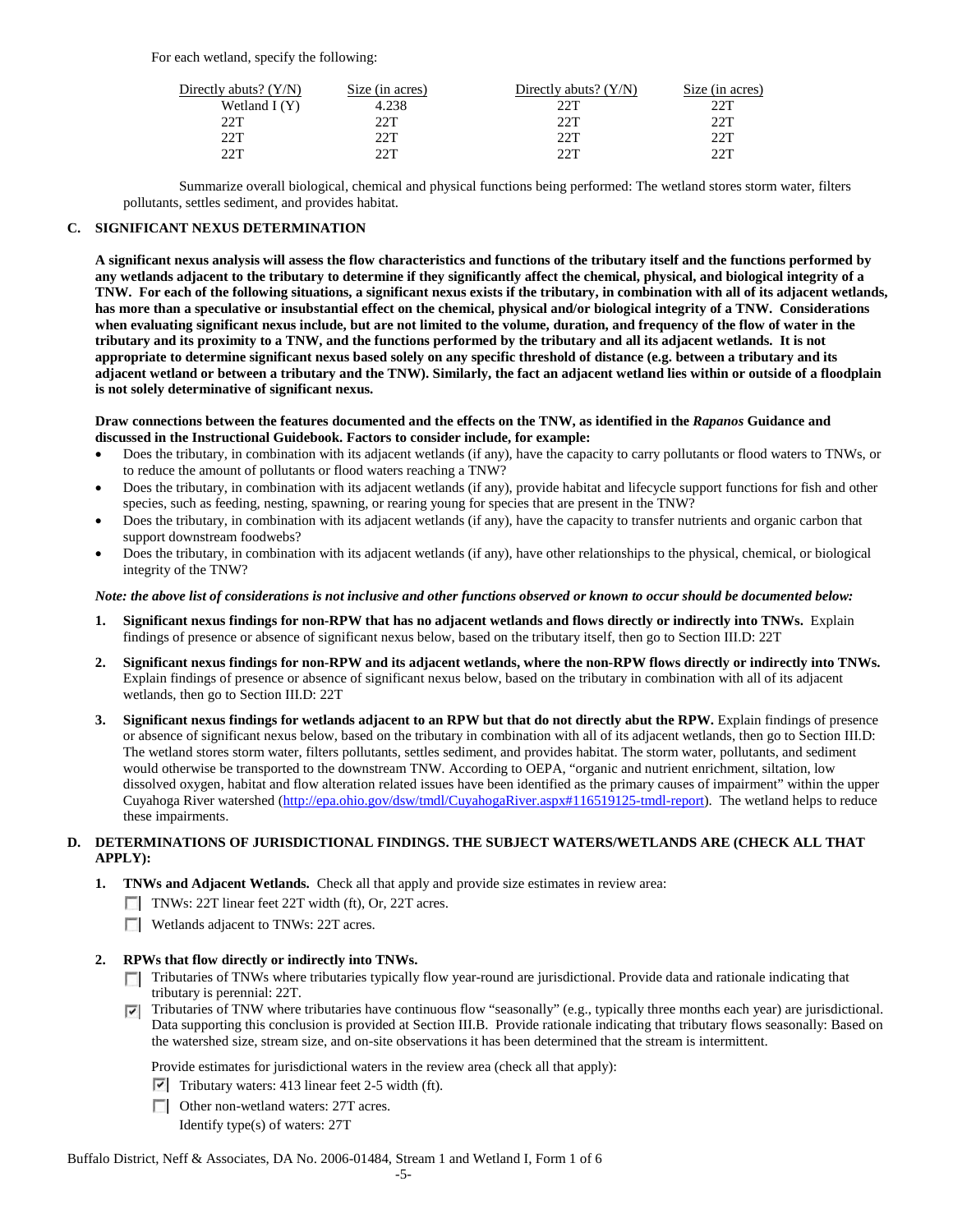Buffalo District, Neff & Associates, DA No. 2006-01484, Stream 1 and Wetland I, Form 1 of 6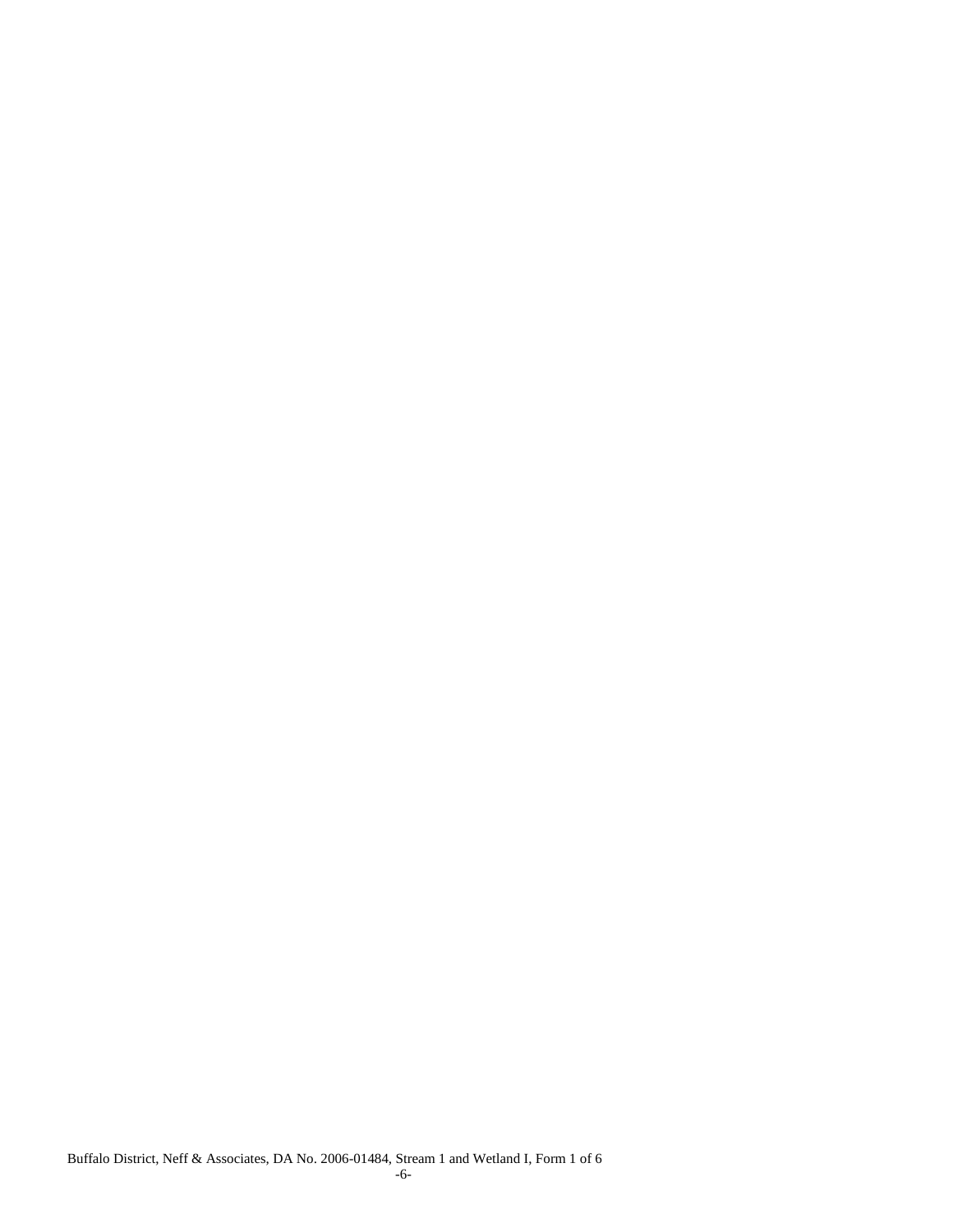# **3. Non-RPWs[8](#page-6-0) that flow directly or indirectly into TNWs.**

Waterbody that is not a TNW or an RPW, but flows directly or indirectly into a TNW, and it has a significant nexus with a TNW is jurisdictional. Data supporting this conclusion is provided at Section III.C.

Provide estimates for jurisdictional waters within the review area (check all that apply):

- $\Box$  Tributary waters: 27T linear feet 27T width (ft).
- Other non-wetland waters: 27T acres.
	- Identify type(s) of waters: 27T

# **4. Wetlands directly abutting an RPW that flow directly or indirectly into TNWs.**

- Wetlands directly abut RPW and thus are jurisdictional as adjacent wetlands.
	- $\Box$  Wetlands directly abutting an RPW where tributaries typically flow year-round. Provide data and rationale indicating that tributary is perennial in Section III.D.2, above. Provide rationale indicating that wetland is directly abutting an RPW: 22T
	- Wetlands directly abutting an RPW where tributaries typically flow "seasonally." Provide data indicating that tributary is seasonal in Section III.B and rationale in Section III.D.2, above. Provide rationale indicating that wetland is directly abutting an RPW: **There was no upland observed between the wetland and the stream.**

Provide acreage estimates for jurisdictional wetlands in the review area: 4.238 acres.

- **5. Wetlands adjacent to but not directly abutting an RPW that flow directly or indirectly into TNWs.**
	- $\Box$  Wetlands that do not directly abut an RPW, but when considered in combination with the tributary to which they are adjacent and with similarly situated adjacent wetlands, have a significant nexus with a TNW are jurisidictional. Data supporting this conclusion is provided at Section III.C.

Provide acreage estimates for jurisdictional wetlands in the review area: 22T acres.

- **6. Wetlands adjacent to non-RPWs that flow directly or indirectly into TNWs.** 
	- Wetlands adjacent to such waters, and have when considered in combination with the tributary to which they are adjacent  $\sim$ and with similarly situated adjacent wetlands, have a significant nexus with a TNW are jurisdictional. Data supporting this conclusion is provided at Section III.C.

Provide estimates for jurisdictional wetlands in the review area: 27T acres.

# **7. Impoundments of jurisdictional waters. [9](#page-6-1)**

As a general rule, the impoundment of a jurisdictional tributary remains jurisdictional.

- Demonstrate that impoundment was created from "waters of the U.S.," or
- Demonstrate that water meets the criteria for one of the categories presented above (1-6), or
- n Demonstrate that water is isolated with a nexus to commerce (see E below).

# **E. ISOLATED [INTERSTATE OR INTRA-STATE] WATERS, INCLUDING ISOLATED WETLANDS, THE USE, DEGRADATION OR DESTRUCTION OF WHICH COULD AFFECT INTERSTATE COMMERCE, INCLUDING ANY SUCH WATERS (CHECK ALL THAT APPLY):[10](#page-6-2)**

which are or could be used by interstate or foreign travelers for recreational or other purposes.

- from which fish or shellfish are or could be taken and sold in interstate or foreign commerce.
- which are or could be used for industrial purposes by industries in interstate commerce.
- **Interstate isolated waters. Explain: 22T**
- Other factors.Explain: 22T

### **Identify water body and summarize rationale supporting determination:** 22T

Provide estimates for jurisdictional waters in the review area (check all that apply):

- Tributary waters: 27T linear feet 27T width (ft).
- Other non-wetland waters: 27T acres.

Identify type(s) of waters: 27T

Wetlands: 27T acres.

 $\frac{1}{8}$ See Footnote # 3.

<span id="page-6-1"></span><span id="page-6-0"></span><sup>&</sup>lt;sup>9</sup> To complete the analysis refer to the key in Section III.D.6 of the Instructional Guidebook.

<span id="page-6-2"></span><sup>&</sup>lt;sup>10</sup> Prior to asserting or declining CWA jurisdiction based solely on this category, Corps Districts will elevate the action to Corps and EPA HQ for review consistent with the process described in the Corps/EPA *Memorandum Regarding CWA Act Jurisdiction Following Rapanos.*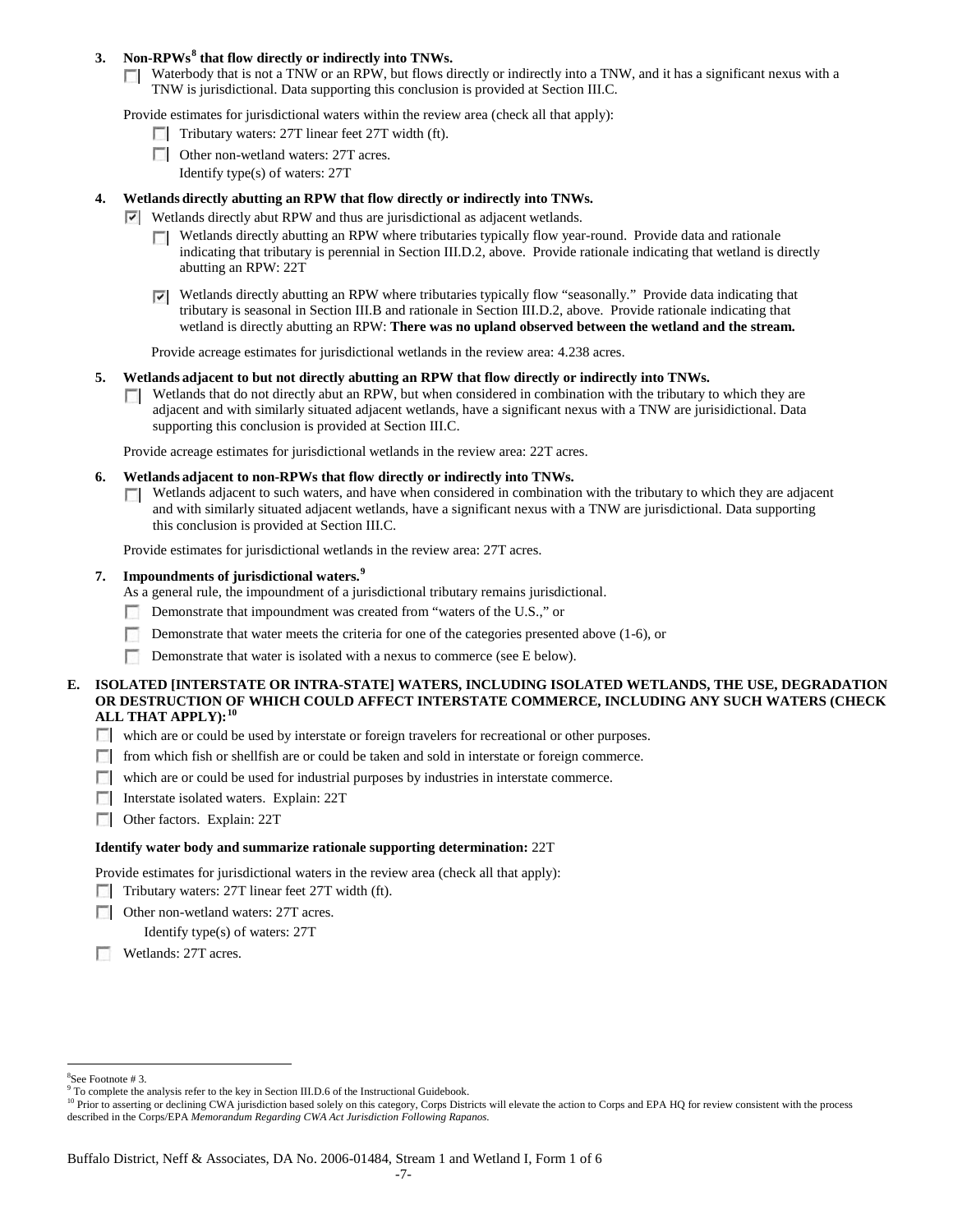| F. |   | NON-JURISDICTIONAL WATERS, INCLUDING WETLANDS (CHECK ALL THAT APPLY):                                                                                                                                                                                                                                                     |
|----|---|---------------------------------------------------------------------------------------------------------------------------------------------------------------------------------------------------------------------------------------------------------------------------------------------------------------------------|
|    |   | If potential wetlands were assessed within the review area, these areas did not meet the criteria in the 1987 Corps of Engineers<br>Wetland Delineation Manual and/or appropriate Regional Supplements.                                                                                                                   |
|    | D | Review area included isolated waters with no substantial nexus to interstate (or foreign) commerce.                                                                                                                                                                                                                       |
|    |   | Prior to the Jan 2001 Supreme Court decision in "SWANCC," the review area would have been regulated based solely on the<br>"Migratory Bird Rule" (MBR).                                                                                                                                                                   |
|    | u | Waters do not meet the "Significant Nexus" standard, where such a finding is required for jurisdiction. Explain: 27T                                                                                                                                                                                                      |
|    | п | Other: (explain, if not covered above): 27T                                                                                                                                                                                                                                                                               |
|    |   | Provide acreage estimates for non-jurisdictional waters in the review area, where the sole potential basis of jurisdiction is the MBR factors<br>(i.e., presence of migratory birds, presence of endangered species, use of water for irrigated agriculture), using best professional judgment<br>(check all that apply): |
|    |   | Non-wetland waters (i.e., rivers, streams): 27T linear feet 27T width (ft).                                                                                                                                                                                                                                               |
|    |   | Lakes/ponds: 27T acres.                                                                                                                                                                                                                                                                                                   |
|    |   | Other non-wetland waters: 27T acres. List type of aquatic resource: 27T.                                                                                                                                                                                                                                                  |
|    |   | Wetlands: 27T acres.                                                                                                                                                                                                                                                                                                      |
|    |   | Provide acreage estimates for non-jurisdictional waters in the review area that do not meet the "Significant Nexus" standard, where such a<br>finding is required for jurisdiction (check all that apply):                                                                                                                |
|    |   | Non-wetland waters (i.e., rivers, streams): 27T linear feet 27T width (ft).                                                                                                                                                                                                                                               |
|    |   | Lakes/ponds: 27T acres.                                                                                                                                                                                                                                                                                                   |
|    |   | Other non-wetland waters: 27T acres. List type of aquatic resource: 27T.                                                                                                                                                                                                                                                  |
|    |   | Wetlands: 27T acres.                                                                                                                                                                                                                                                                                                      |
|    |   | <b>SECTION IV: DATA SOURCES.</b>                                                                                                                                                                                                                                                                                          |
|    |   | A. SUPPORTING DATA. Data reviewed for JD (check all that apply - checked items shall be included in case file and, where checked and<br>requested, appropriately reference sources below):<br>$\triangledown$ Maps, plans, plots or plat submitted by or on behalf of the applicant/consultant: Davey Resource Group      |
|    | ▿ | Data sheets prepared/submitted by or on behalf of the applicant/consultant.                                                                                                                                                                                                                                               |
|    |   | Office concurs with data sheets/delineation report.<br>$\overline{\phantom{a}}$                                                                                                                                                                                                                                           |
|    |   | Office does not concur with data sheets/delineation report.                                                                                                                                                                                                                                                               |
|    |   | Data sheets prepared by the Corps: 22T                                                                                                                                                                                                                                                                                    |
|    |   | Corps navigable waters' study: 22T                                                                                                                                                                                                                                                                                        |
|    |   | U.S. Geological Survey Hydrologic Atlas: 22T                                                                                                                                                                                                                                                                              |
|    |   | USGS NHD data.                                                                                                                                                                                                                                                                                                            |
|    |   | USGS 8 and 12 digit HUC maps.                                                                                                                                                                                                                                                                                             |
|    | ⊽ | U.S. Geological Survey map(s). Cite scale & quad name: Kent, Ohio 7.5 min                                                                                                                                                                                                                                                 |
|    |   | USDA Natural Resources Conservation Service Soil Survey. Citation: 22T                                                                                                                                                                                                                                                    |
|    |   | National wetlands inventory map(s). Cite name: 22T                                                                                                                                                                                                                                                                        |
|    | г | State/Local wetland inventory map(s): 22T                                                                                                                                                                                                                                                                                 |
|    |   | FEMA/FIRM maps: 22T                                                                                                                                                                                                                                                                                                       |
|    |   | 100-year Floodplain Elevation is: 22T (National Geodectic Vertical Datum of 1929)                                                                                                                                                                                                                                         |
|    |   | Photographs:     Aerial (Name & Date): 22T                                                                                                                                                                                                                                                                                |
|    |   | Other (Name & Date): 22T<br>or $\Box$                                                                                                                                                                                                                                                                                     |
|    | г | Previous determination(s). File no. and date of response letter: 22T                                                                                                                                                                                                                                                      |
|    |   | Applicable/supporting case law: 22T                                                                                                                                                                                                                                                                                       |
|    |   | Applicable/supporting scientific literature: 22T                                                                                                                                                                                                                                                                          |
|    |   | Other information (please specify): 22T                                                                                                                                                                                                                                                                                   |

# **B. ADDITIONAL COMMENTS TO SUPPORT JD:** Stream 1, a seasonal RPW, flows into Tinkers Creek, an RPW, which flows into the Cuyahoga River, a TNW.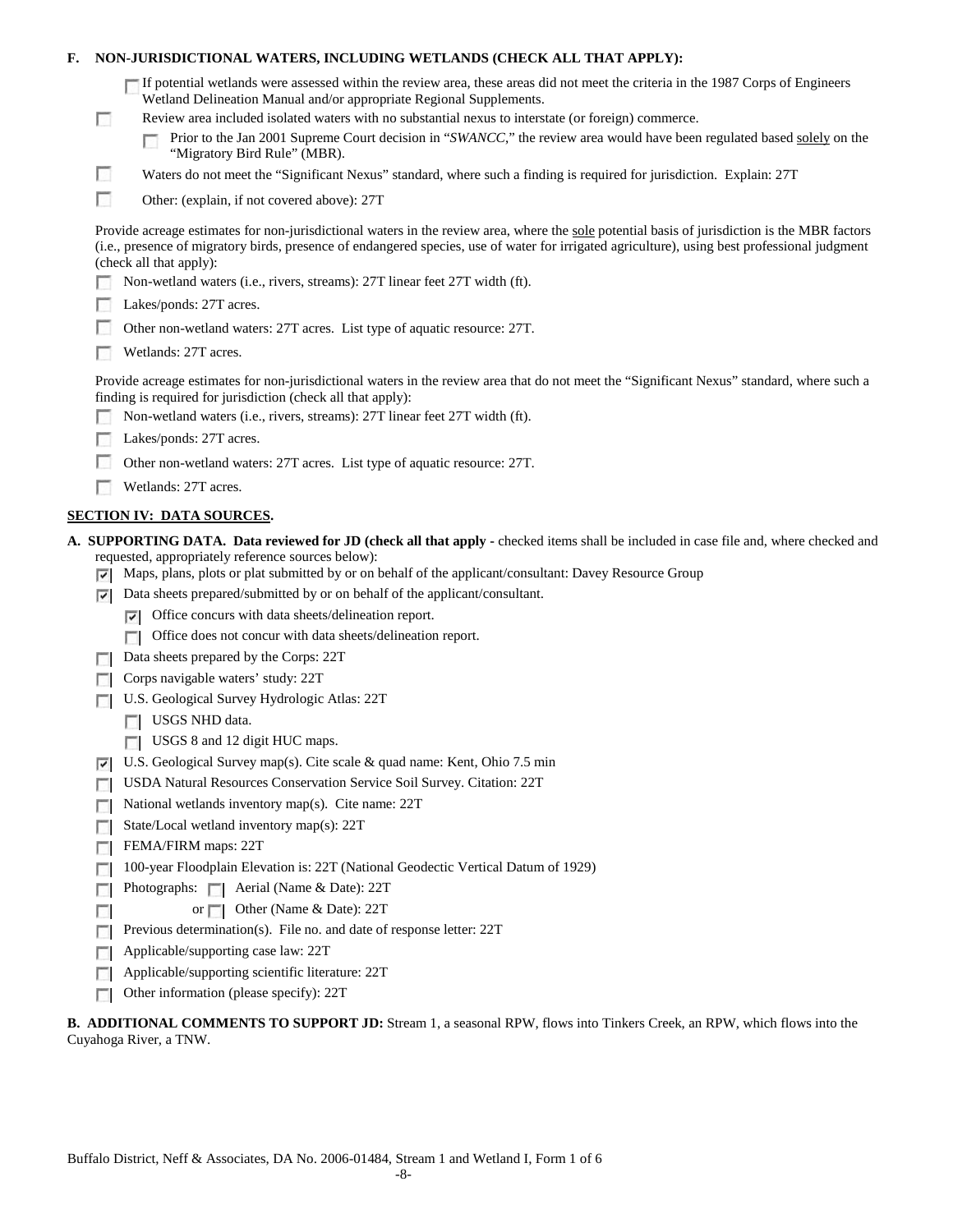27T Date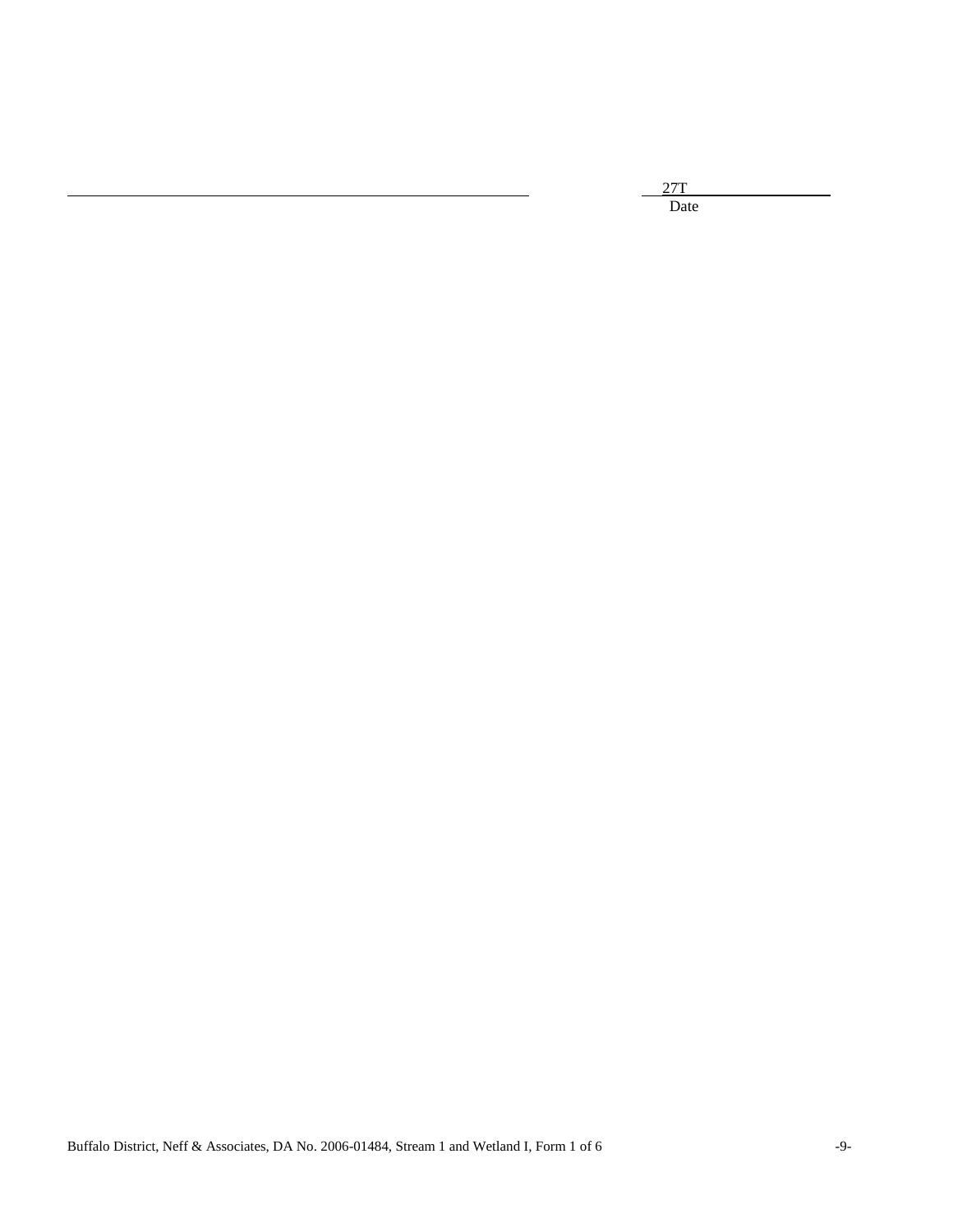# **AJ Sahl,**

### **APPROVED JURISDICTIONAL DETERMINATION FORM U.S. Army Corps of Engineers**

This form should be completed by following the instructions provided in Section IV of the JD Form Instructional Guidebook.

## **SECTION I: BACKGROUND INFORMATION**

### **A. REPORT COMPLETION DATE FOR APPROVED JURISDICTIONAL DETERMINATION (JD): May 28, 2015**

# **B. DISTRICT OFFICE, FILE NAME, AND NUMBER: Buffalo District, Neff & Associates, DA No. 2006-01484, Stream 2, and Wetlands A and C, Form 2 of 6**

# **C. PROJECT LOCATION AND BACKGROUND INFORMATION:**

State: Ohio County/parish/borough: Portage City: Streetsboro Center coordinates of site (lat/long in degree decimal format): Lat. 41.22640 °, Long. -81.33193 ° Universal Transverse Mercator: 22T

Name of nearest waterbody: unnamed tributary to Tinkers Creek

Name of nearest Traditional Navigable Water (TNW) into which the aquatic resource flows: Cuyahoga River Name of watershed or Hydrologic Unit Code (HUC): Cuyahoga

⊽ Check if map/diagram of review area and/or potential jurisdictional areas is/are available upon request.

Check if other sites (e.g., offsite mitigation sites, disposal sites, etc…) are associated with this action and are recorded on a different Г JD form

# **D. REVIEW PERFORMED FOR SITE EVALUATION (CHECK ALL THAT APPLY):**

- ⊽ Office (Desk) Determination. Date: May 28, 2015
- ⊽ Field Determination. Date(s): May 12, 2015, 22T

# **SECTION II: SUMMARY OF FINDINGS**

# **A. RHA SECTION 10 DETERMINATION OF JURISDICTION.**

There are no "*navigable waters of the U.S.*" within Rivers and Harbors Act (RHA) jurisdiction (as defined by 33 CFR part 329) in the review area. [*Required*]

- Waters subject to the ebb and flow of the tide. n
- Waters are presently used, or have been used in the past, or may be susceptible for use to transport interstate or foreign commerce. г Explain: 22T

# **B. CWA SECTION 404 DETERMINATION OF JURISDICTION.**

There are "*waters of the U.S.*" within Clean Water Act (CWA) jurisdiction (as defined by 33 CFR part 328) in the review area. *[Required]*

- **1. Waters of the U.S.**
	- **a. Indicate presence of waters of U.S. in review area (check all that apply): [1](#page-9-0)**
- п TNWs, including territorial seas
- n Wetlands adjacent to TNWs
- ⊽ Relatively permanent waters<sup>[2](#page-9-1)</sup> (RPWs) that flow directly or indirectly into TNWs
- г Non-RPWs that flow directly or indirectly into TNWs
- ⊽ Wetlands directly abutting RPWs that flow directly or indirectly into TNWs
- Wetlands adjacent to but not directly abutting RPWs that flow directly or indirectly into TNWs г
- Wetlands adjacent to non-RPWs that flow directly or indirectly into TNWs
- п Impoundments of jurisdictional waters
- Isolated (interstate or intrastate) waters, including isolated wetlands п
	- **b. Identify (estimate) size of waters of the U.S. in the review area:** Non-wetland waters: 674 linear feet: 2-5 width (ft) and/or 22T acres. Wetlands: 1.424 acres.
	- **c. Limits (boundaries) of jurisdiction** based on: Established by OHWM

Elevation of established OHWM (if known): 22T

**2. Non-regulated waters/wetlands (check if applicable): [3](#page-9-2)**

Buffalo District, Neff & Associates, DA No. 2006-01484, Stream 2, and Wetlands A and C, Form 2 of 6

<span id="page-9-0"></span><sup>&</sup>lt;sup>1</sup> Boxes checked below shall be supported by completing the appropriate sections in Section III below.

<span id="page-9-2"></span><span id="page-9-1"></span> $^2$  For purposes of this form, an RPW is defined as a tributary that is not a TNW and that typically flows year-round or has continuous flow at least "seasonally" (e.g., typically 3 months).  $^3$  Supporting documentation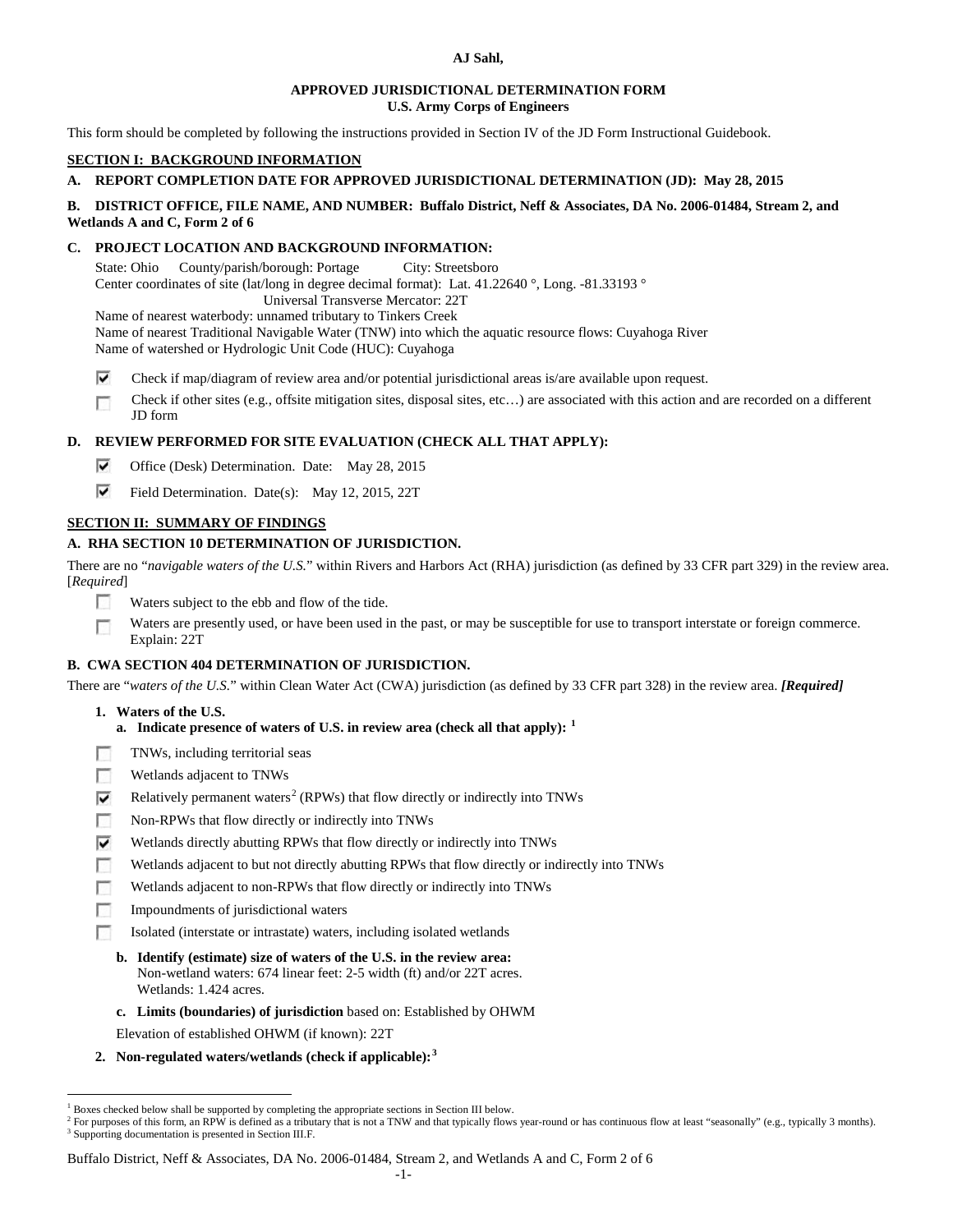Potentially jurisdictional waters and/or wetlands were assessed within the review area and determined to be not jurisdictional.  $\sim$ Explain: 27T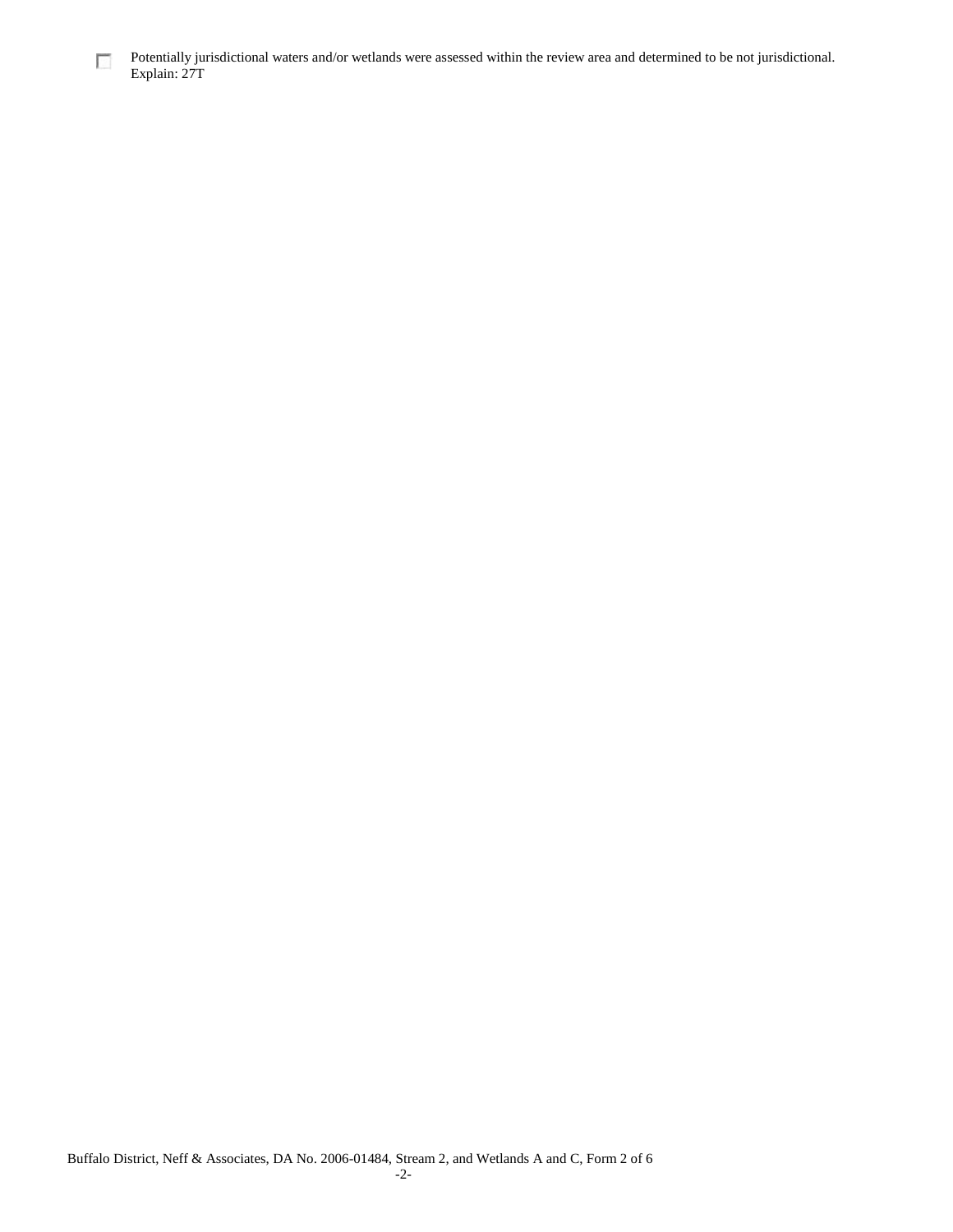### **SECTION III: CWA ANALYSIS**

## **A. TNWs AND WETLANDS ADJACENT TO TNWs**

**The agencies will assert jurisdiction over TNWs and wetlands adjacent to TNWs. If the aquatic resource is a TNW, complete Section III.A.1 and Section III.D.1. only; if the aquatic resource is a wetland adjacent to a TNW, complete Sections III.A.1 and 2 and Section III.D.1.; otherwise, see Section III.B below**.

- **1. TNW**  Identify TNW: 27T Summarize rationale supporting determination: 22T
- **2. Wetland adjacent to TNW** Summarize rationale supporting conclusion that wetland is "adjacent": 22T

### **B. CHARACTERISTICS OF TRIBUTARY (THAT IS NOT A TNW) AND ITS ADJACENT WETLANDS (IF ANY):**

**This section summarizes information regarding characteristics of the tributary and its adjacent wetlands, if any, and it helps determine whether or not the standards for jurisdiction established under Rapanos have been met.** 

**The agencies will assert jurisdiction over non-navigable tributaries of TNWs where the tributaries are "relatively permanent waters" (RPWs), i.e. tributaries that typically flow year-round or have continuous flow at least seasonally (e.g., typically 3 months). A wetland that directly abuts an RPW is also jurisdictional. If the aquatic resource is not a TNW, but has year-round (perennial) flow, skip to Section III.D.2. If the aquatic resource is a wetland directly abutting a tributary with perennial flow, skip to Section III.D.4.**

**A wetland that is adjacent to but that does not directly abut an RPW requires a significant nexus evaluation. Corps districts and EPA regions will include in the record any available information that documents the existence of a significant nexus between a relatively permanent tributary that is not perennial (and its adjacent wetlands if any) and a traditional navigable water, even though a significant nexus finding is not required as a matter of law.**

**If the waterbody[4](#page-11-0) is not an RPW, or a wetland directly abutting an RPW, a JD will require additional data to determine if the waterbody has a significant nexus with a TNW. If the tributary has adjacent wetlands, the significant nexus evaluation must consider the tributary in combination with all of its adjacent wetlands. This significant nexus evaluation that combines, for analytical purposes, the tributary and all of its adjacent wetlands is used whether the review area identified in the JD request is the tributary, or its adjacent wetlands, or both. If the JD covers a tributary with adjacent wetlands, complete Section III.B.1 for the tributary, Section III.B.2 for any onsite wetlands, and Section III.B.3 for all wetlands adjacent to that tributary, both onsite and offsite. The determination whether a significant nexus exists is determined in Section III.C below.**

**1. Characteristics of non-TNWs that flow directly or indirectly into TNW**

**(i) General Area Conditions:**

Watershed size: 22T 22T Drainage area: 22T 22T

Average annual rainfall: inches Average annual snowfall: inches

### **(ii) Physical Characteristics:**

- (a) Relationship with TNW:
	- Tributary flows directly into TNW.
	- n Tributary flows through 22T tributaries before entering TNW.

Project waters are 22T river miles from TNW. Project waters are 22T river miles from RPW. Project waters are 22T aerial (straight) miles from TNW. Project waters are 22T aerial (straight) miles from RPW. Project waters cross or serve as state boundaries. Explain: 22T

Identify flow route to TNW<sup>[5](#page-11-1)</sup>: 22T Tributary stream order, if known: 22T

(b) General Tributary Characteristics (check all that apply):

**Tributary** is: Natural

- $\sim$ Artificial (man-made). Explain: 22T
- Manipulated (man-altered). Explain: 22T

Buffalo District, Neff & Associates, DA No. 2006-01484, Stream 2, and Wetlands A and C, Form 2 of 6

<span id="page-11-1"></span><span id="page-11-0"></span> $4$  Note that the Instructional Guidebook contains additional information regarding swales, ditches, washes, and erosional features generally and in the arid West.<br>  $5$  Flow route can be described by identifying, e.g., tr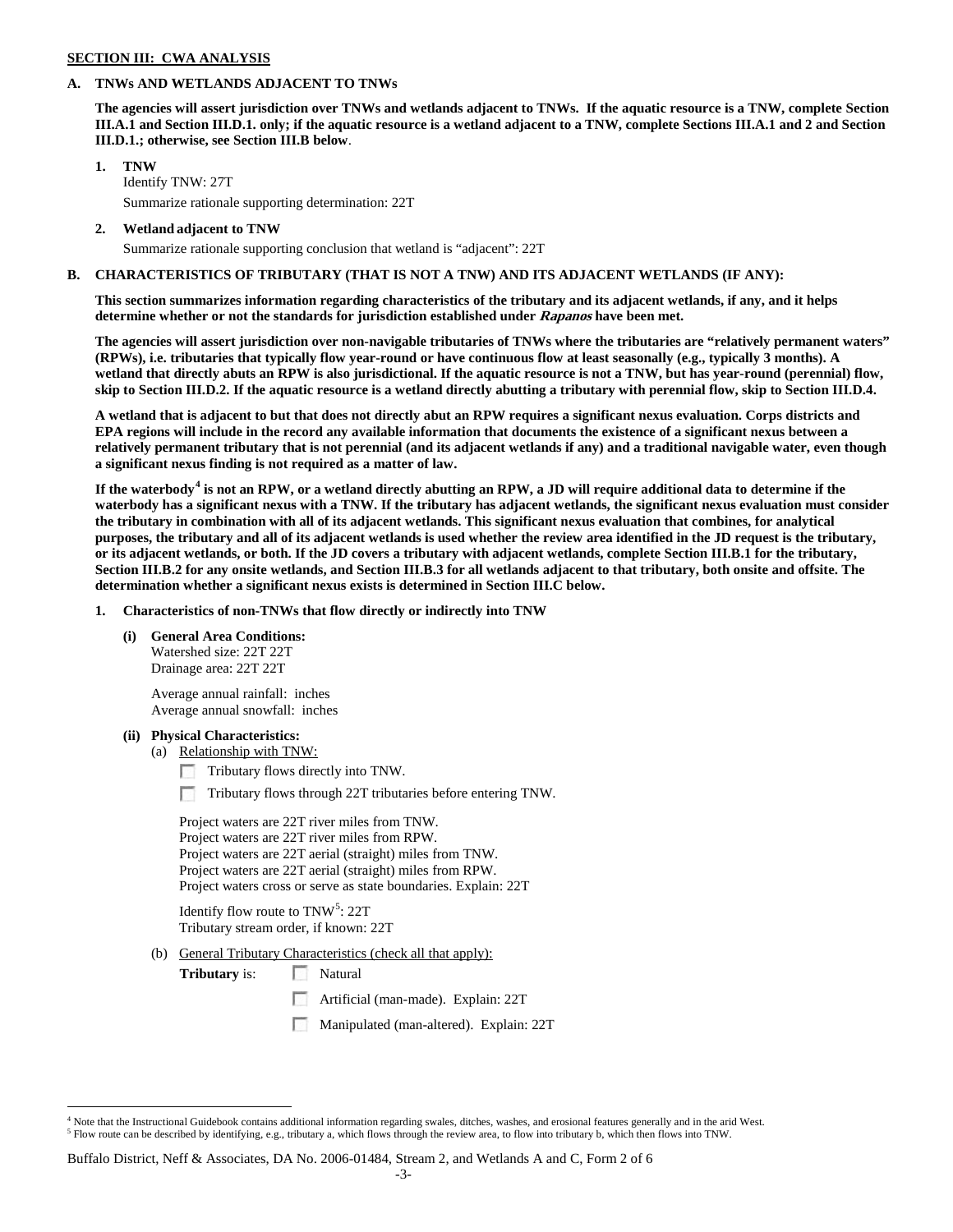|                                                                                                                                                                                             | Average width: 22T feet<br>Average depth: 22T feet<br>Average side slopes: 22T                                                                                                                                                                                                                                                                                          |   | <b>Tributary</b> properties with respect to top of bank (estimate):                                                                         |                |                                                         |  |                                                                                                                                                                                                         |
|---------------------------------------------------------------------------------------------------------------------------------------------------------------------------------------------|-------------------------------------------------------------------------------------------------------------------------------------------------------------------------------------------------------------------------------------------------------------------------------------------------------------------------------------------------------------------------|---|---------------------------------------------------------------------------------------------------------------------------------------------|----------------|---------------------------------------------------------|--|---------------------------------------------------------------------------------------------------------------------------------------------------------------------------------------------------------|
|                                                                                                                                                                                             | Silts                                                                                                                                                                                                                                                                                                                                                                   |   | Primary tributary substrate composition (check all that apply):<br>Sands                                                                    |                |                                                         |  | Concrete                                                                                                                                                                                                |
|                                                                                                                                                                                             | Cobbles                                                                                                                                                                                                                                                                                                                                                                 |   | Gravel                                                                                                                                      |                |                                                         |  | Muck                                                                                                                                                                                                    |
|                                                                                                                                                                                             | Bedrock<br>Other. Explain: 22T                                                                                                                                                                                                                                                                                                                                          | u | Vegetation. Type/% cover: 22T                                                                                                               |                |                                                         |  |                                                                                                                                                                                                         |
|                                                                                                                                                                                             | Presence of run/riffle/pool complexes. Explain: 22T<br>Tributary geometry: 22T                                                                                                                                                                                                                                                                                          |   | Tributary condition/stability [e.g., highly eroding, sloughing banks]. Explain: 22T<br>Tributary gradient (approximate average slope): 22T% |                |                                                         |  |                                                                                                                                                                                                         |
| (c) $Flow:$<br>Tributary provides for: 22T<br>Estimate average number of flow events in review area/year: 22T<br>Describe flow regime: 22T<br>Other information on duration and volume: 22T |                                                                                                                                                                                                                                                                                                                                                                         |   |                                                                                                                                             |                |                                                         |  |                                                                                                                                                                                                         |
|                                                                                                                                                                                             | Surface flow is: 22T Characteristics: 22T                                                                                                                                                                                                                                                                                                                               |   |                                                                                                                                             |                |                                                         |  |                                                                                                                                                                                                         |
|                                                                                                                                                                                             | Subsurface flow: 22T Explain findings: 22T<br>Dye (or other) test performed: 22T                                                                                                                                                                                                                                                                                        |   |                                                                                                                                             |                |                                                         |  |                                                                                                                                                                                                         |
|                                                                                                                                                                                             | Tributary has (check all that apply):<br>$\Box$ Bed and banks<br>$\Box$ OHWM <sup>6</sup> (check all indicators that apply):<br>changes in the character of soil<br>shelving<br><b>In the case of the case</b><br>leaf litter disturbed or washed away<br>sediment deposition<br>water staining<br>other (list): $22T$<br>Discontinuous OHWM. <sup>7</sup> Explain: 22T |   | $\Box$ clear, natural line impressed on the bank $\Box$<br>$\Box$ vegetation matted down, bent, or absent $\Box$                            | L.<br>L.<br>L. | the presence of wrack line<br>sediment sorting<br>scour |  | the presence of litter and debris<br>destruction of terrestrial vegetation<br>multiple observed or predicted flow events<br>abrupt change in plant community 22T                                        |
|                                                                                                                                                                                             | High Tide Line indicated by:<br>oil or scum line along shore objects<br>L.<br>physical markings/characteristics<br>tidal gauges<br>other (list): 22T                                                                                                                                                                                                                    |   | fine shell or debris deposits (foreshore)                                                                                                   |                | survey to available datum;<br>physical markings;        |  | If factors other than the OHWM were used to determine lateral extent of CWA jurisdiction (check all that apply):<br>Mean High Water Mark indicated by:<br>vegetation lines/changes in vegetation types. |
|                                                                                                                                                                                             |                                                                                                                                                                                                                                                                                                                                                                         |   |                                                                                                                                             |                |                                                         |  |                                                                                                                                                                                                         |

# **(iii) Chemical Characteristics:**

Characterize tributary (e.g., water color is clear, discolored, oily film; water quality; general watershed characteristics, etc.). Explain: 22T

Identify specific pollutants, if known: 22T

<span id="page-12-1"></span><span id="page-12-0"></span> <sup>6</sup> <sup>6</sup>A natural or man-made discontinuity in the OHWM does not necessarily sever jurisdiction (e.g., where the stream temporarily flows underground, or where the OHWM has been removed by development or agricultural practices). Where there is a break in the OHWM that is unrelated to the waterbody's flow regime (e.g., flow over a rock outcrop or through a culvert), the agencies will look for indicators of flow above and below the break. 7 Ibid.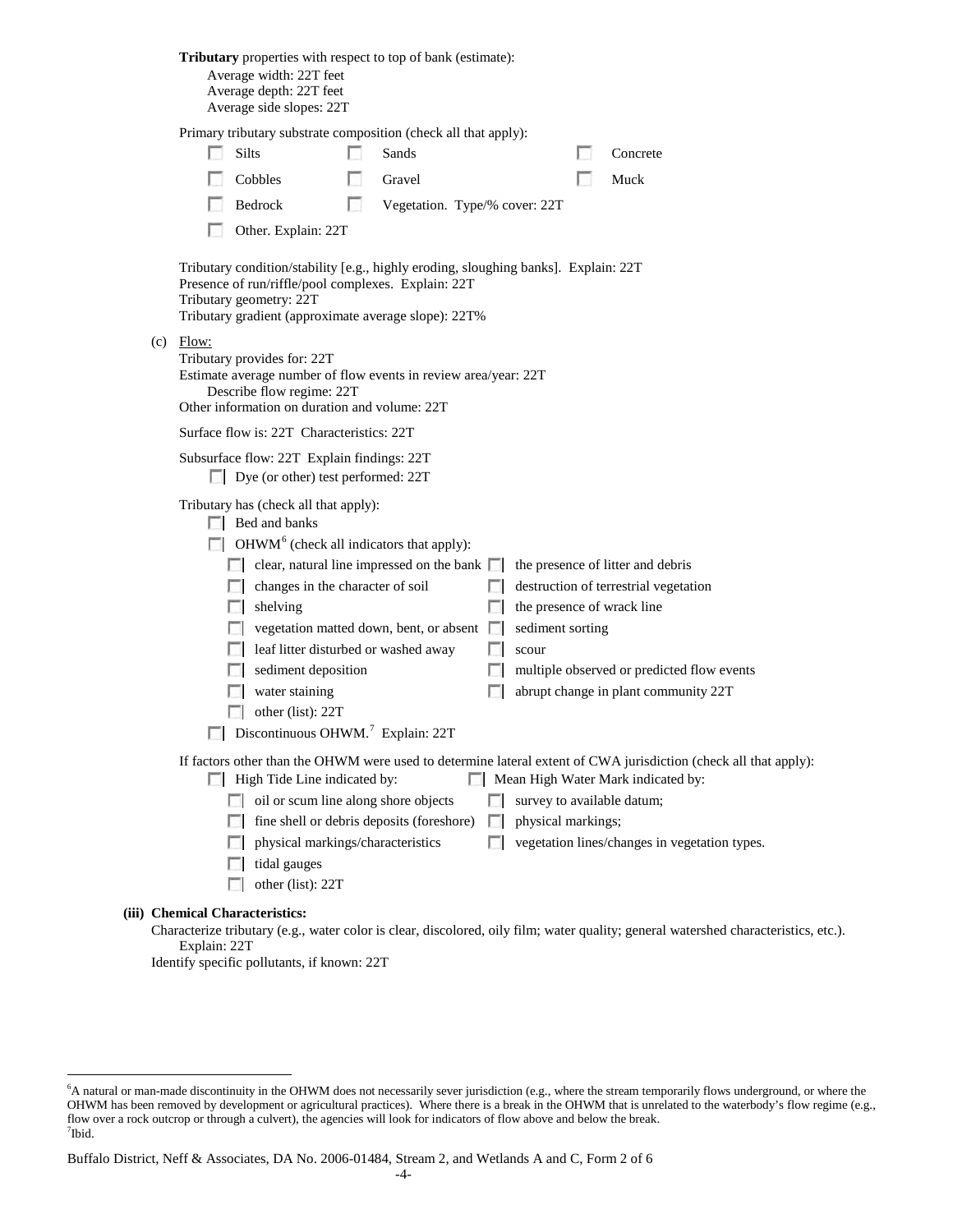### **(iv) Biological Characteristics. Channel supports (check all that apply):**

- Riparian corridor. Characteristics (type, average width): 22T
- Wetland fringe. Characteristics: 22T
- Habitat for:
	- Federally Listed species. Explain findings: 22T
	- **Fish/spawn areas. Explain findings: 22T**
	- Other environmentally-sensitive species. Explain findings: 22T
	- m. Aquatic/wildlife diversity. Explain findings: 22T

### **2. Characteristics of wetlands adjacent to non-TNW that flow directly or indirectly into TNW**

## **(i) Physical Characteristics:**

- (a) General Wetland Characteristics:
	- Properties:
		- Wetland size: 1.424 acres
		- Wetland type. Explain: forested

Wetland quality. Explain: the wetland is identified as medium quality according to the Ohio Rapid Assessment Method Project wetlands cross or serve as state boundaries. Explain: 22T

(b) General Flow Relationship with Non-TNW: Flow is: Intermittent Flow Explain: Stream 2 flows through the wetlands. Stream 2 has been determined to be an intermittent

stream. Therefore, it has been determined that flow is intermittent.

Surface flow is: Overland Sheetflow

Characteristics: evidence of overland sheetflow was observed.

Subsurface flow: Unknown Explain findings: 22T

Dye (or other) test performed: 22T

- (c) Wetland Adjacency Determination with Non-TNW:
	- $\nabla$  Directly abutting
	- Not directly abutting

Discrete wetland hydrologic connection. Explain: 22T

- Ecological connection. Explain: 22T
- Separated by berm/barrier. Explain: 22T
- (d) Proximity (Relationship) to TNW

Project wetlands are 5-10 river miles from TNW. Project waters are 1-2 aerial (straight) miles from TNW. Flow is from: Wetland to Navigable Waters Estimate approximate location of wetland as within the 500-year or greater floodplain.

# **(ii) Chemical Characteristics:**

Characterize wetland system (e.g., water color is clear, brown, oil film on surface; water quality; general watershed characteristics; etc.). Explain: The wetland stores storm water, filters pollutants, settles sediment, and provides habitat.

Identify specific pollutants, if known: The wetland is located in close proximity to a residential subdivision. Pollutants typically associated with residential subdivisions.

### **(iii) Biological Characteristics. Wetland supports (check all that apply):**

- **Riparian buffer.** Characteristics (type, average width):  $>100$  feet
- Vegetation type/percent cover. Explain: forested cover
- $\Box$  Habitat for:
	- Federally Listed species. Explain findings: 22T
	- Fish/spawn areas. Explain findings: 22T
	- Other environmentally-sensitive species. Explain findings: 22T
	- **Aquatic/wildlife diversity. Explain findings: 22T**

# **3. Characteristics of all wetlands adjacent to the tributary (if any)**

All wetland(s) being considered in the cumulative analysis: 2 Approximately (1.424) acres in total are being considered in the cumulative analysis.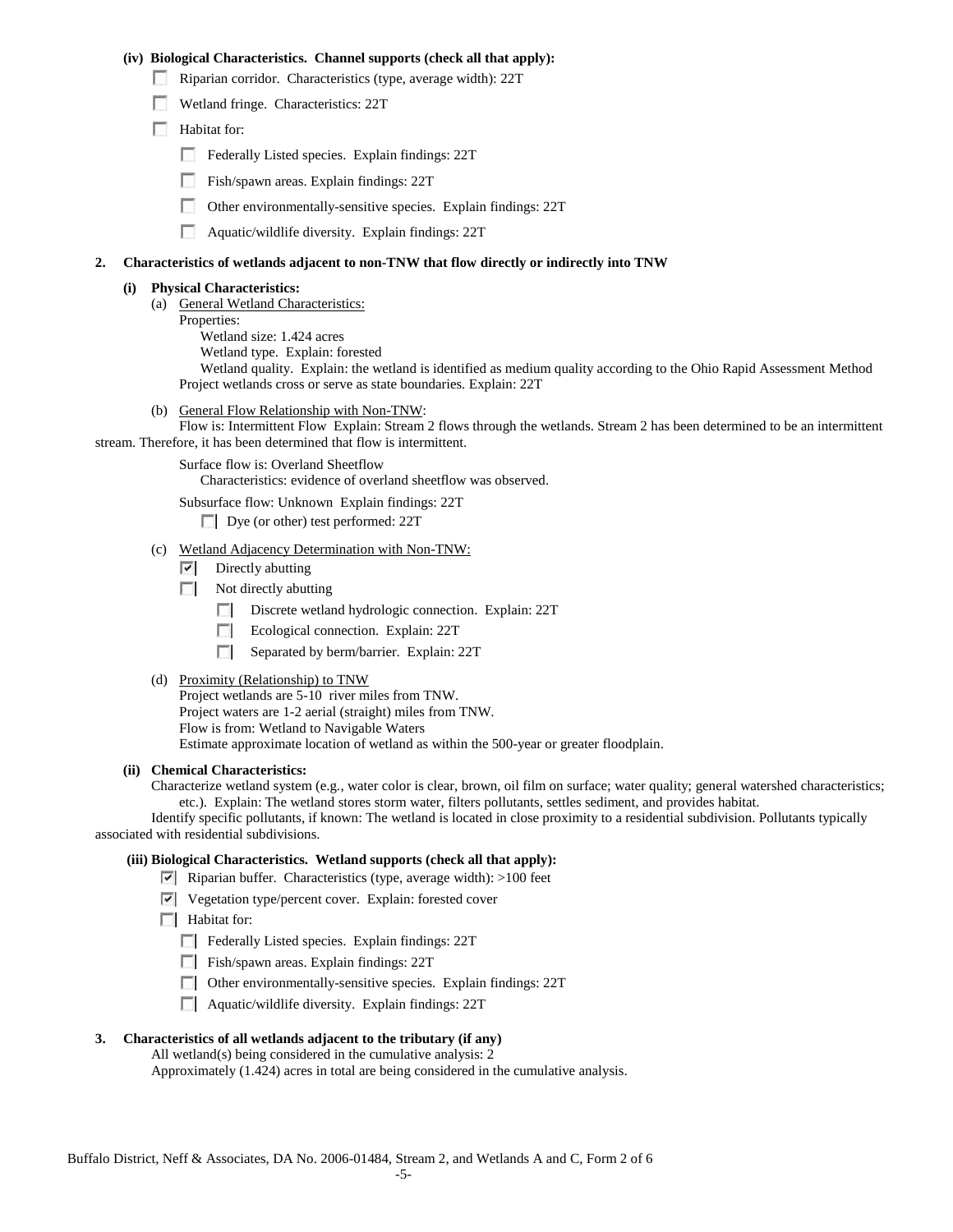For each wetland, specify the following:

| Directly abuts? $(Y/N)$ | Size (in acres) | Directly abuts? $(Y/N)$ | Size (in acres) |
|-------------------------|-----------------|-------------------------|-----------------|
| Wetland $A(Y)$          | 0.08            | 22T                     | 22T             |
| Wetland $C(Y)$          | .344            | 22T                     | 22T             |
| 22T                     | 22T             | 22T                     | 22T             |
| 22T                     | 22T             | 22T                     | 22T             |

Summarize overall biological, chemical and physical functions being performed: The wetland stores storm water, filters pollutants, settles sediment, and provides habitat.

# **C. SIGNIFICANT NEXUS DETERMINATION**

**A significant nexus analysis will assess the flow characteristics and functions of the tributary itself and the functions performed by any wetlands adjacent to the tributary to determine if they significantly affect the chemical, physical, and biological integrity of a TNW. For each of the following situations, a significant nexus exists if the tributary, in combination with all of its adjacent wetlands, has more than a speculative or insubstantial effect on the chemical, physical and/or biological integrity of a TNW. Considerations when evaluating significant nexus include, but are not limited to the volume, duration, and frequency of the flow of water in the tributary and its proximity to a TNW, and the functions performed by the tributary and all its adjacent wetlands. It is not appropriate to determine significant nexus based solely on any specific threshold of distance (e.g. between a tributary and its adjacent wetland or between a tributary and the TNW). Similarly, the fact an adjacent wetland lies within or outside of a floodplain is not solely determinative of significant nexus.** 

### **Draw connections between the features documented and the effects on the TNW, as identified in the** *Rapanos* **Guidance and discussed in the Instructional Guidebook. Factors to consider include, for example:**

- Does the tributary, in combination with its adjacent wetlands (if any), have the capacity to carry pollutants or flood waters to TNWs, or to reduce the amount of pollutants or flood waters reaching a TNW?
- Does the tributary, in combination with its adjacent wetlands (if any), provide habitat and lifecycle support functions for fish and other species, such as feeding, nesting, spawning, or rearing young for species that are present in the TNW?
- Does the tributary, in combination with its adjacent wetlands (if any), have the capacity to transfer nutrients and organic carbon that support downstream foodwebs?
- Does the tributary, in combination with its adjacent wetlands (if any), have other relationships to the physical, chemical, or biological integrity of the TNW?

## *Note: the above list of considerations is not inclusive and other functions observed or known to occur should be documented below:*

- **1. Significant nexus findings for non-RPW that has no adjacent wetlands and flows directly or indirectly into TNWs.** Explain findings of presence or absence of significant nexus below, based on the tributary itself, then go to Section III.D: 22T
- **2. Significant nexus findings for non-RPW and its adjacent wetlands, where the non-RPW flows directly or indirectly into TNWs.**  Explain findings of presence or absence of significant nexus below, based on the tributary in combination with all of its adjacent wetlands, then go to Section III.D: 22T
- **3. Significant nexus findings for wetlands adjacent to an RPW but that do not directly abut the RPW.** Explain findings of presence or absence of significant nexus below, based on the tributary in combination with all of its adjacent wetlands, then go to Section III.D: The wetland stores storm water, filters pollutants, settles sediment, and provides habitat. The storm water, pollutants, and sediment would otherwise be transported to the downstream TNW. According to OEPA, "organic and nutrient enrichment, siltation, low dissolved oxygen, habitat and flow alteration related issues have been identified as the primary causes of impairment" within the upper Cuyahoga River watershed [\(http://epa.ohio.gov/dsw/tmdl/CuyahogaRiver.aspx#116519125-tmdl-report\)](http://epa.ohio.gov/dsw/tmdl/CuyahogaRiver.aspx%23116519125-tmdl-report). The wetland helps to reduce these impairments.

# **D. DETERMINATIONS OF JURISDICTIONAL FINDINGS. THE SUBJECT WATERS/WETLANDS ARE (CHECK ALL THAT APPLY):**

- **1. TNWs and Adjacent Wetlands.** Check all that apply and provide size estimates in review area:
	- TNWs: 22T linear feet 22T width (ft), Or, 22T acres.
	- **Wetlands adjacent to TNWs: 22T acres.**

# **2. RPWs that flow directly or indirectly into TNWs.**

- Tributaries of TNWs where tributaries typically flow year-round are jurisdictional. Provide data and rationale indicating that tributary is perennial: 22T.
- Tributaries of TNW where tributaries have continuous flow "seasonally" (e.g., typically three months each year) are jurisdictional. Data supporting this conclusion is provided at Section III.B. Provide rationale indicating that tributary flows seasonally: Based on the watershed size, stream size, and on-site observations it has been determined that the stream is intermittent.

Provide estimates for jurisdictional waters in the review area (check all that apply):

- $\triangledown$  Tributary waters: 674 linear feet 2-5 width (ft).
- Other non-wetland waters: 27T acres. Identify type(s) of waters: 27T

Buffalo District, Neff & Associates, DA No. 2006-01484, Stream 2, and Wetlands A and C, Form 2 of 6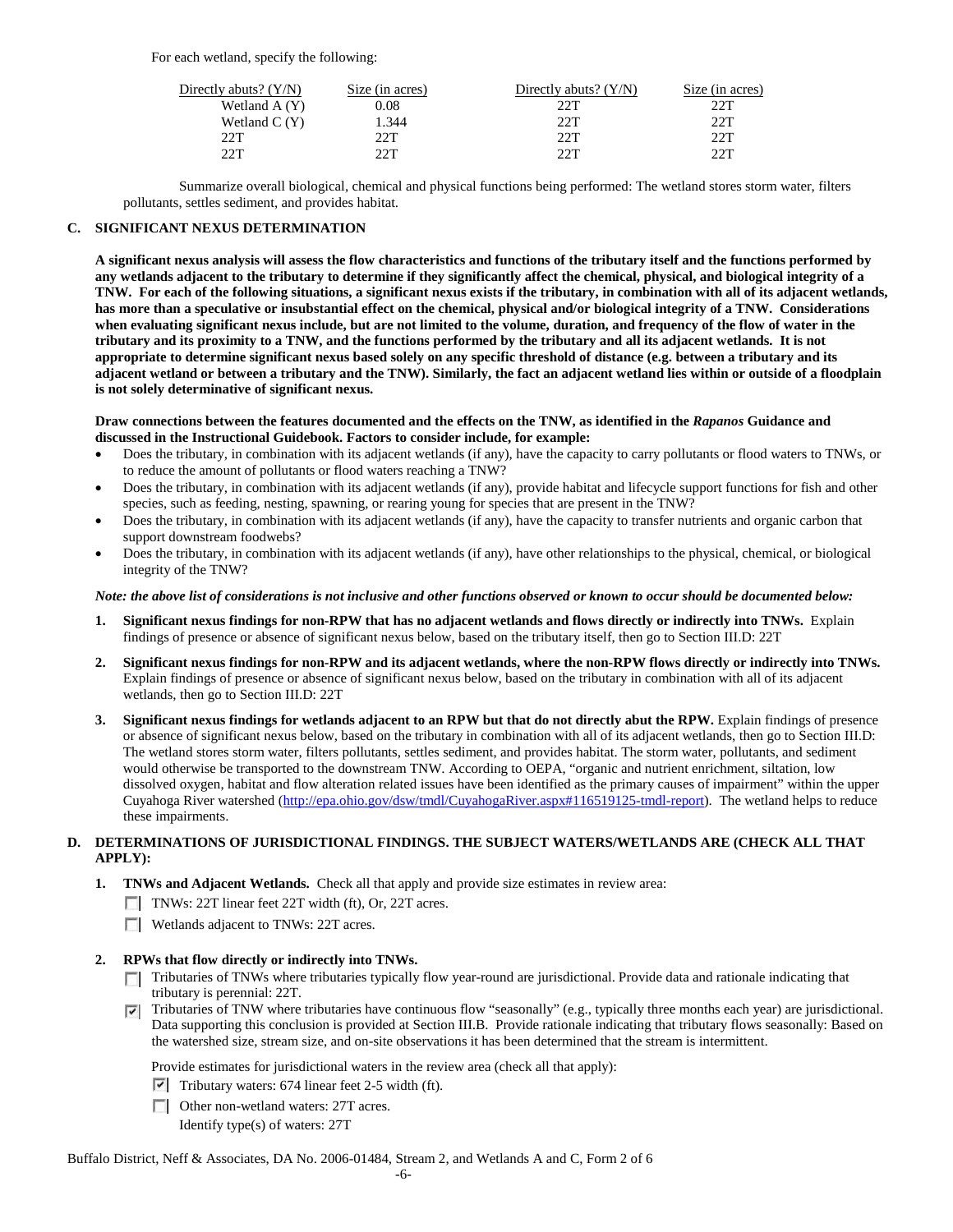Buffalo District, Neff & Associates, DA No. 2006-01484, Stream 2, and Wetlands A and C, Form 2 of 6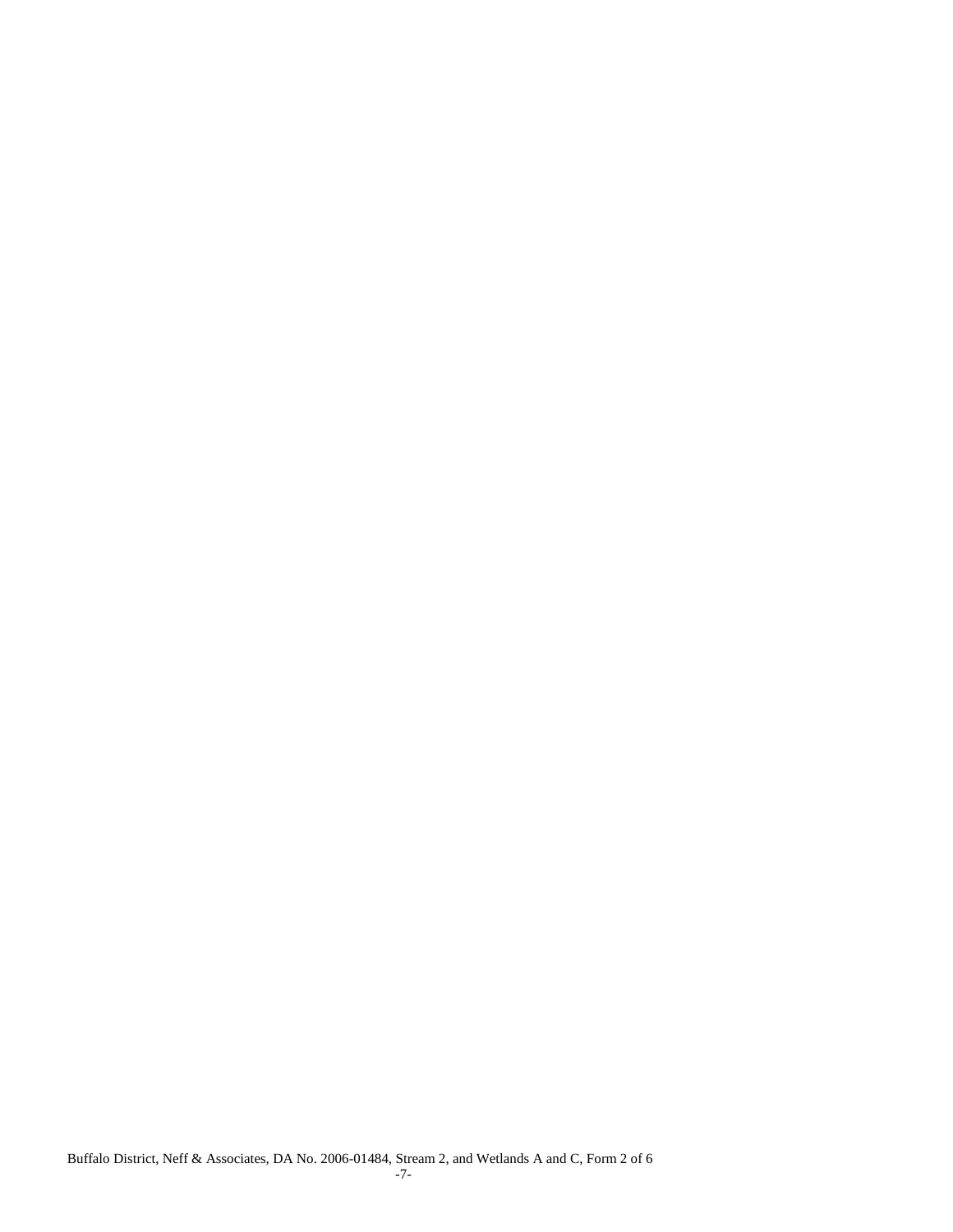# **3. Non-RPWs[8](#page-16-0) that flow directly or indirectly into TNWs.**

Waterbody that is not a TNW or an RPW, but flows directly or indirectly into a TNW, and it has a significant nexus with a TNW is jurisdictional. Data supporting this conclusion is provided at Section III.C.

Provide estimates for jurisdictional waters within the review area (check all that apply):

- $\Box$  Tributary waters: 27T linear feet 27T width (ft).
- Other non-wetland waters: 27T acres.
	- Identify type(s) of waters: 27T

# **4. Wetlands directly abutting an RPW that flow directly or indirectly into TNWs.**

- Wetlands directly abut RPW and thus are jurisdictional as adjacent wetlands.
	- $\Box$  Wetlands directly abutting an RPW where tributaries typically flow year-round. Provide data and rationale indicating that tributary is perennial in Section III.D.2, above. Provide rationale indicating that wetland is directly abutting an RPW: 22T
	- Wetlands directly abutting an RPW where tributaries typically flow "seasonally." Provide data indicating that tributary is seasonal in Section III.B and rationale in Section III.D.2, above. Provide rationale indicating that wetland is directly abutting an RPW: **There was no upland observed between the wetland and the stream.**

Provide acreage estimates for jurisdictional wetlands in the review area: 1.424 acres.

- **5. Wetlands adjacent to but not directly abutting an RPW that flow directly or indirectly into TNWs.**
	- $\Box$  Wetlands that do not directly abut an RPW, but when considered in combination with the tributary to which they are adjacent and with similarly situated adjacent wetlands, have a significant nexus with a TNW are jurisidictional. Data supporting this conclusion is provided at Section III.C.

Provide acreage estimates for jurisdictional wetlands in the review area: 22T acres.

- **6. Wetlands adjacent to non-RPWs that flow directly or indirectly into TNWs.** 
	- Wetlands adjacent to such waters, and have when considered in combination with the tributary to which they are adjacent  $\sim$ and with similarly situated adjacent wetlands, have a significant nexus with a TNW are jurisdictional. Data supporting this conclusion is provided at Section III.C.

Provide estimates for jurisdictional wetlands in the review area: 27T acres.

# **7. Impoundments of jurisdictional waters. [9](#page-16-1)**

As a general rule, the impoundment of a jurisdictional tributary remains jurisdictional.

- Demonstrate that impoundment was created from "waters of the U.S.," or
- Demonstrate that water meets the criteria for one of the categories presented above (1-6), or
- n Demonstrate that water is isolated with a nexus to commerce (see E below).

# **E. ISOLATED [INTERSTATE OR INTRA-STATE] WATERS, INCLUDING ISOLATED WETLANDS, THE USE, DEGRADATION OR DESTRUCTION OF WHICH COULD AFFECT INTERSTATE COMMERCE, INCLUDING ANY SUCH WATERS (CHECK ALL THAT APPLY):[10](#page-16-2)**

which are or could be used by interstate or foreign travelers for recreational or other purposes.

- from which fish or shellfish are or could be taken and sold in interstate or foreign commerce.
- which are or could be used for industrial purposes by industries in interstate commerce.
- **Interstate isolated waters. Explain: 22T**
- Other factors.Explain: 22T

### **Identify water body and summarize rationale supporting determination:** 22T

Provide estimates for jurisdictional waters in the review area (check all that apply):

- Tributary waters: 27T linear feet 27T width (ft).
- Other non-wetland waters: 27T acres.

Identify type(s) of waters: 27T

Wetlands: 27T acres.

 $\frac{1}{8}$ See Footnote # 3.

<span id="page-16-1"></span><span id="page-16-0"></span><sup>&</sup>lt;sup>9</sup> To complete the analysis refer to the key in Section III.D.6 of the Instructional Guidebook.

<span id="page-16-2"></span><sup>&</sup>lt;sup>10</sup> Prior to asserting or declining CWA jurisdiction based solely on this category, Corps Districts will elevate the action to Corps and EPA HQ for review consistent with the process described in the Corps/EPA *Memorandum Regarding CWA Act Jurisdiction Following Rapanos.*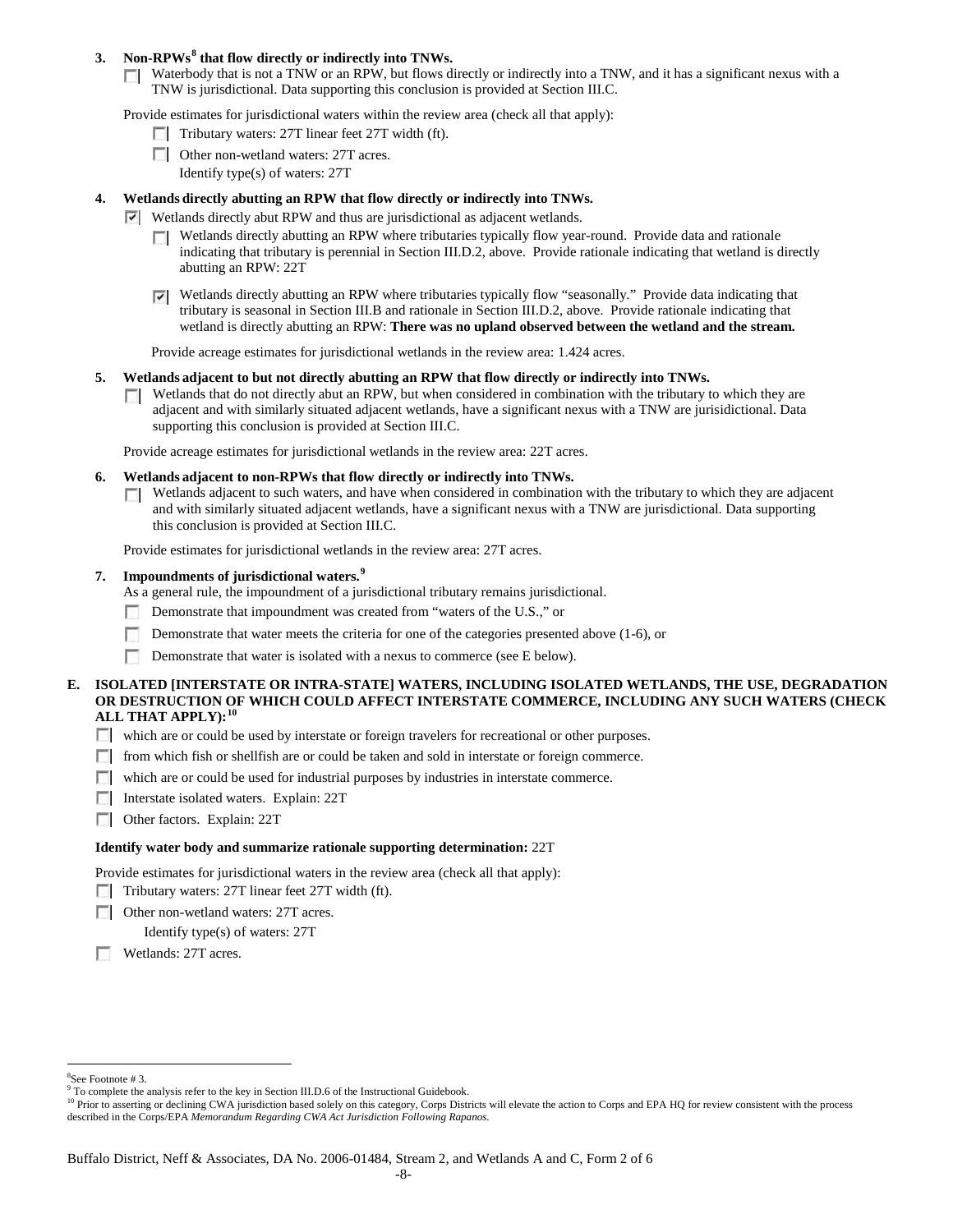| F. |          | NON-JURISDICTIONAL WATERS, INCLUDING WETLANDS (CHECK ALL THAT APPLY):                                                                                                                                                                                                                                                     |
|----|----------|---------------------------------------------------------------------------------------------------------------------------------------------------------------------------------------------------------------------------------------------------------------------------------------------------------------------------|
|    | п        | If potential wetlands were assessed within the review area, these areas did not meet the criteria in the 1987 Corps of Engineers<br>Wetland Delineation Manual and/or appropriate Regional Supplements.<br>Review area included isolated waters with no substantial nexus to interstate (or foreign) commerce.            |
|    |          | Prior to the Jan 2001 Supreme Court decision in "SWANCC," the review area would have been regulated based solely on the<br>"Migratory Bird Rule" (MBR).                                                                                                                                                                   |
|    | $\sim$   | Waters do not meet the "Significant Nexus" standard, where such a finding is required for jurisdiction. Explain: 27T                                                                                                                                                                                                      |
|    | П        | Other: (explain, if not covered above): 27T                                                                                                                                                                                                                                                                               |
|    |          | Provide acreage estimates for non-jurisdictional waters in the review area, where the sole potential basis of jurisdiction is the MBR factors<br>(i.e., presence of migratory birds, presence of endangered species, use of water for irrigated agriculture), using best professional judgment<br>(check all that apply): |
|    |          | Non-wetland waters (i.e., rivers, streams): 27T linear feet 27T width (ft).                                                                                                                                                                                                                                               |
|    |          | Lakes/ponds: 27T acres.                                                                                                                                                                                                                                                                                                   |
|    |          | Other non-wetland waters: 27T acres. List type of aquatic resource: 27T.                                                                                                                                                                                                                                                  |
|    |          | Wetlands: 27T acres.                                                                                                                                                                                                                                                                                                      |
|    |          | Provide acreage estimates for non-jurisdictional waters in the review area that do not meet the "Significant Nexus" standard, where such a<br>finding is required for jurisdiction (check all that apply):<br>Non-wetland waters (i.e., rivers, streams): 27T linear feet 27T width (ft).                                 |
|    |          | Lakes/ponds: 27T acres.                                                                                                                                                                                                                                                                                                   |
|    |          | Other non-wetland waters: 27T acres. List type of aquatic resource: 27T.                                                                                                                                                                                                                                                  |
|    |          | Wetlands: 27T acres.                                                                                                                                                                                                                                                                                                      |
|    |          | <b>SECTION IV: DATA SOURCES.</b>                                                                                                                                                                                                                                                                                          |
|    |          | A. SUPPORTING DATA. Data reviewed for JD (check all that apply - checked items shall be included in case file and, where checked and<br>requested, appropriately reference sources below):                                                                                                                                |
|    |          | Maps, plans, plots or plat submitted by or on behalf of the applicant/consultant: Davey Resource Group<br>Data sheets prepared/submitted by or on behalf of the applicant/consultant.                                                                                                                                     |
|    | 罓        | Office concurs with data sheets/delineation report.<br>⊡                                                                                                                                                                                                                                                                  |
|    |          | Office does not concur with data sheets/delineation report.                                                                                                                                                                                                                                                               |
|    |          | Data sheets prepared by the Corps: 22T                                                                                                                                                                                                                                                                                    |
|    |          | Corps navigable waters' study: 22T                                                                                                                                                                                                                                                                                        |
|    |          | U.S. Geological Survey Hydrologic Atlas: 22T                                                                                                                                                                                                                                                                              |
|    |          | USGS NHD data.                                                                                                                                                                                                                                                                                                            |
|    |          | <b>USGS 8</b> and 12 digit HUC maps.                                                                                                                                                                                                                                                                                      |
|    | ⊽        | U.S. Geological Survey map(s). Cite scale & quad name: Kent, Ohio 7.5 min                                                                                                                                                                                                                                                 |
|    |          | USDA Natural Resources Conservation Service Soil Survey. Citation: 22T                                                                                                                                                                                                                                                    |
|    | D        | National wetlands inventory map(s). Cite name: 22T                                                                                                                                                                                                                                                                        |
|    | <b>I</b> | State/Local wetland inventory map(s): 22T                                                                                                                                                                                                                                                                                 |
|    |          | FEMA/FIRM maps: 22T                                                                                                                                                                                                                                                                                                       |
|    |          | 100-year Floodplain Elevation is: 22T (National Geodectic Vertical Datum of 1929)                                                                                                                                                                                                                                         |
|    |          | Photographs:     Aerial (Name & Date): 22T                                                                                                                                                                                                                                                                                |
|    |          | Other (Name & Date): 22T<br>or $\Box$                                                                                                                                                                                                                                                                                     |
|    |          | Previous determination(s). File no. and date of response letter: 22T                                                                                                                                                                                                                                                      |
|    |          | Applicable/supporting case law: 22T                                                                                                                                                                                                                                                                                       |
|    | D        | Applicable/supporting scientific literature: 22T                                                                                                                                                                                                                                                                          |
|    |          | Other information (please specify): 22T                                                                                                                                                                                                                                                                                   |

# **B. ADDITIONAL COMMENTS TO SUPPORT JD:** Stream 2, a seasonal RPW, flows into Tinkers Creek, an RPW, which flows into the Cuyahoga River, a TNW.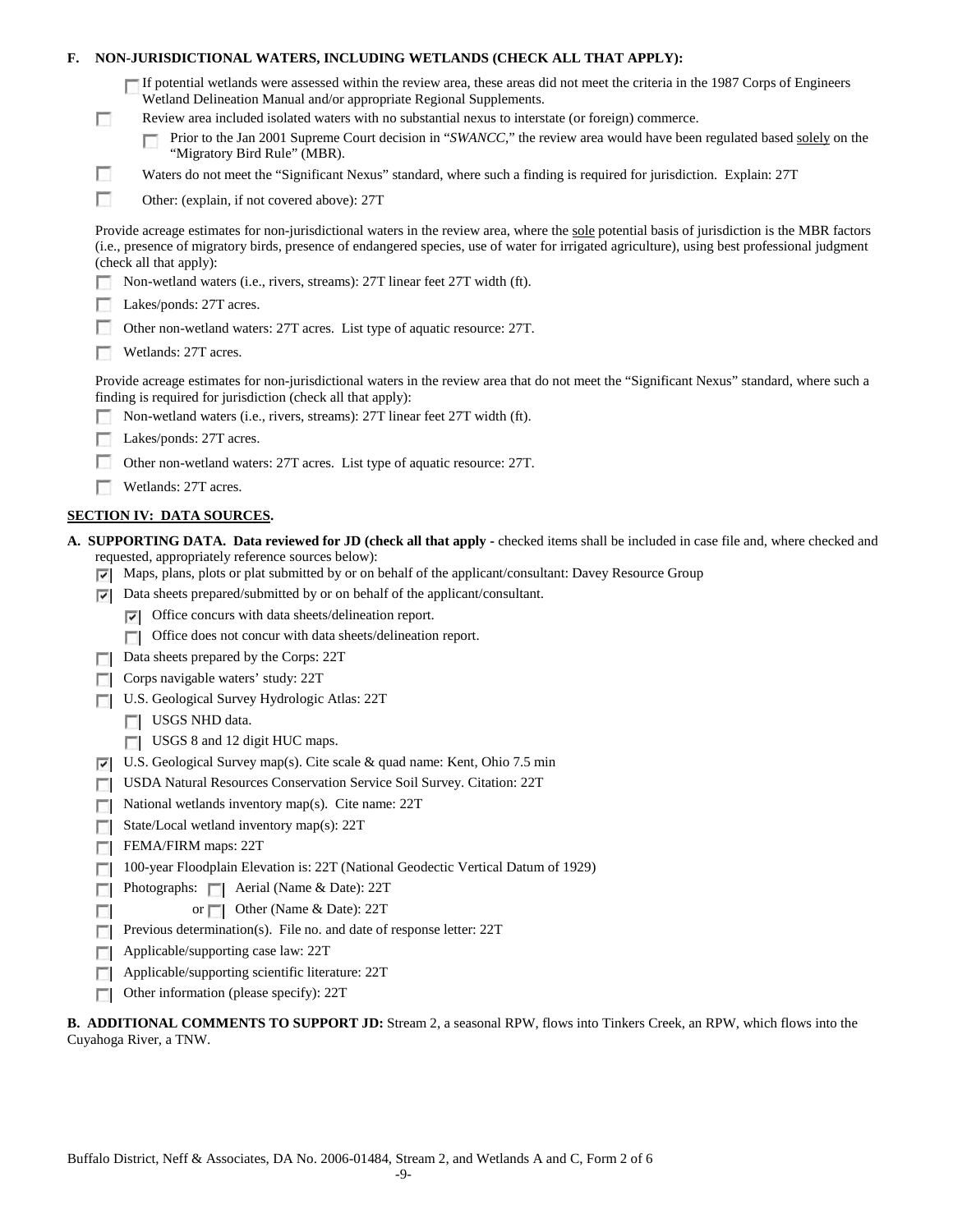27T Date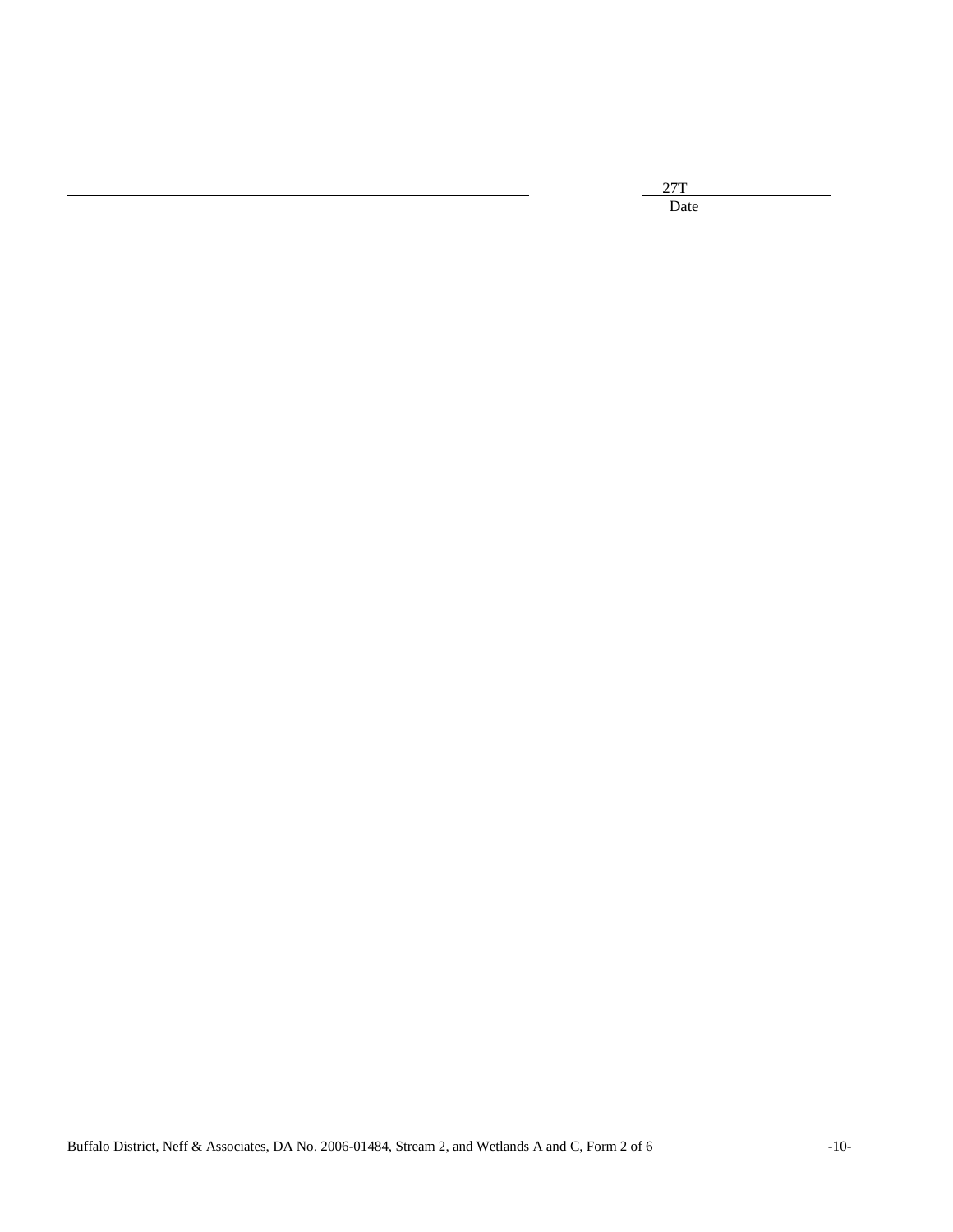## **APPROVED JURISDICTIONAL DETERMINATION FORM U.S. Army Corps of Engineers**

This form should be completed by following the instructions provided in Section IV of the JD Form Instructional Guidebook.

# **SECTION I: BACKGROUND INFORMATION**

# **A. REPORT COMPLETION DATE FOR APPROVED JURISDICTIONAL DETERMINATION (JD): May 28, 2015**

## **B. DISTRICT OFFICE, FILE NAME, AND NUMBER: Buffalo District, Neff & Associates, DA No. 2006-01484, Wetlands N and O, Form 3 of 6**

# **C. PROJECT LOCATION AND BACKGROUND INFORMATION:**

State: Ohio County/parish/borough: Portage City: Streetsboro Center coordinates of site (lat/long in degree decimal format): Lat. 41.22640 °, Long. -81.33193 ° Universal Transverse Mercator: 22T Name of nearest waterbody: unnamed tributary to Tinkers Creek Name of nearest Traditional Navigable Water (TNW) into which the aquatic resource flows: Cuyahoga River

Name of watershed or Hydrologic Unit Code (HUC): Cuyahoga

- ⊽ Check if map/diagram of review area and/or potential jurisdictional areas is/are available upon request.
- Check if other sites (e.g., offsite mitigation sites, disposal sites, etc…) are associated with this action and are recorded on a different Г JD form

# **D. REVIEW PERFORMED FOR SITE EVALUATION (CHECK ALL THAT APPLY):**

- ⊽ Office (Desk) Determination. Date: May 28, 2015
- ⊽ Field Determination. Date(s): May 12, 2015, 22T

# **SECTION II: SUMMARY OF FINDINGS**

# **A. RHA SECTION 10 DETERMINATION OF JURISDICTION.**

There are no "*navigable waters of the U.S.*" within Rivers and Harbors Act (RHA) jurisdiction (as defined by 33 CFR part 329) in the review area. [*Required*]

- n Waters subject to the ebb and flow of the tide.
- Waters are presently used, or have been used in the past, or may be susceptible for use to transport interstate or foreign commerce. Г Explain: 22T

# **B. CWA SECTION 404 DETERMINATION OF JURISDICTION.**

There are "*waters of the U.S.*" within Clean Water Act (CWA) jurisdiction (as defined by 33 CFR part 328) in the review area. *[Required]*

- **1. Waters of the U.S.**
	- **a. Indicate presence of waters of U.S. in review area (check all that apply): [1](#page-19-0)**
- TNWs, including territorial seas Е
- Wetlands adjacent to TNWs п
- Relatively permanent waters<sup>[2](#page-19-1)</sup> (RPWs) that flow directly or indirectly into TNWs n
- п Non-RPWs that flow directly or indirectly into TNWs
- Wetlands directly abutting RPWs that flow directly or indirectly into TNWs п
- ⊽ Wetlands adjacent to but not directly abutting RPWs that flow directly or indirectly into TNWs
- г Wetlands adjacent to non-RPWs that flow directly or indirectly into TNWs
- n Impoundments of jurisdictional waters
- Isolated (interstate or intrastate) waters, including isolated wetlands n.
	- **b. Identify (estimate) size of waters of the U.S. in the review area:** Non-wetland waters: linear feet: width (ft) and/or 22T acres. Wetlands: 1.549 acres.
	- **c. Limits (boundaries) of jurisdiction** based on: Established by OHWM
	- Elevation of established OHWM (if known): 22T
- **2. Non-regulated waters/wetlands (check if applicable): [3](#page-19-2)**

### Buffalo District, Neff & Associates, DA No. 2006-01484, Wetlands N and O, Form 3 of 6

Potentially jurisdictional waters and/or wetlands were assessed within the review area and determined to be not jurisdictional.  $\sim$ Explain: 27T

<span id="page-19-0"></span><sup>&</sup>lt;sup>1</sup> Boxes checked below shall be supported by completing the appropriate sections in Section III below.

<span id="page-19-2"></span><span id="page-19-1"></span> $^2$  For purposes of this form, an RPW is defined as a tributary that is not a TNW and that typically flows year-round or has continuous flow at least "seasonally" (e.g., typically 3 months).  $^3$  Supporting documentation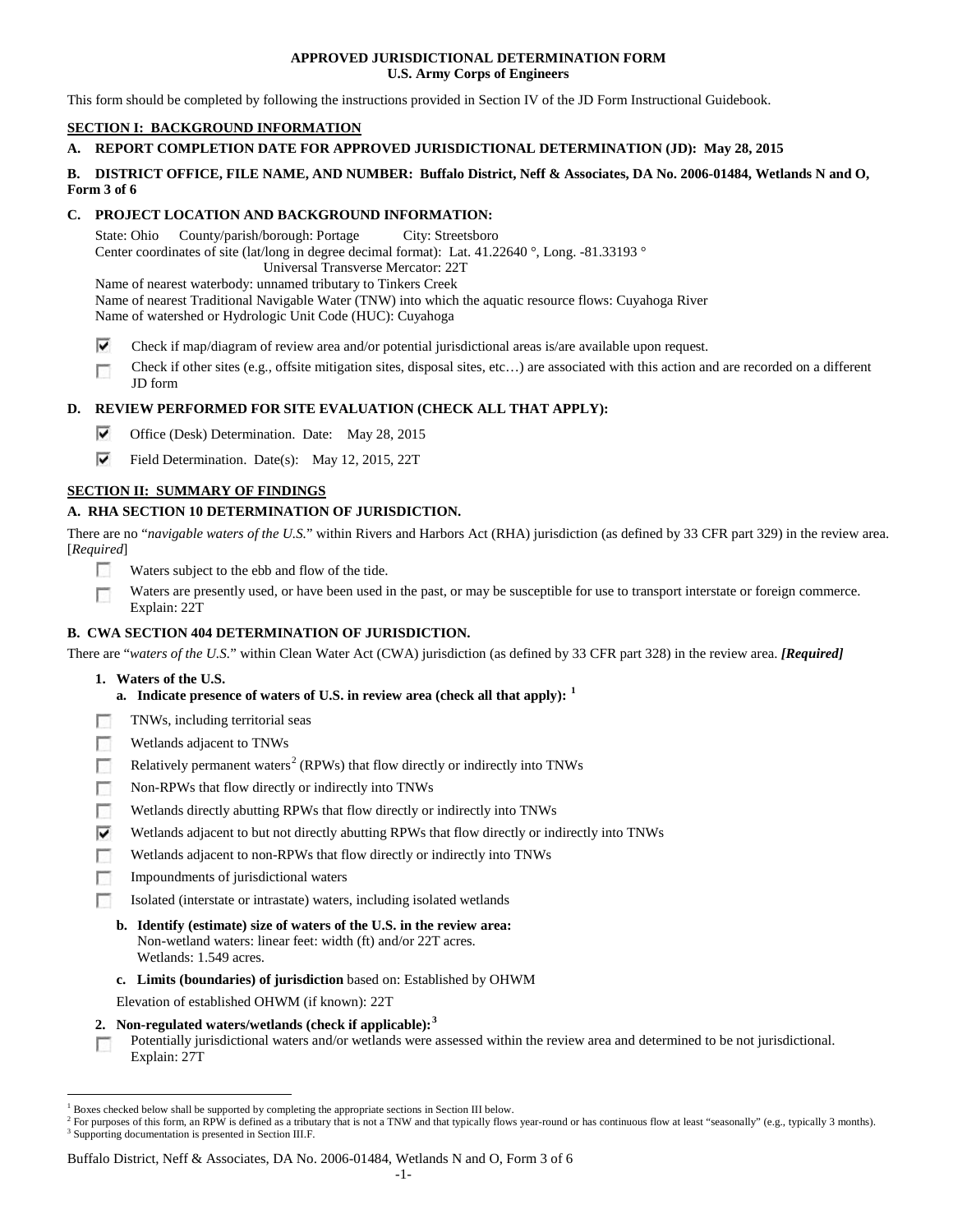### **SECTION III: CWA ANALYSIS**

## **A. TNWs AND WETLANDS ADJACENT TO TNWs**

**The agencies will assert jurisdiction over TNWs and wetlands adjacent to TNWs. If the aquatic resource is a TNW, complete Section III.A.1 and Section III.D.1. only; if the aquatic resource is a wetland adjacent to a TNW, complete Sections III.A.1 and 2 and Section III.D.1.; otherwise, see Section III.B below**.

- **1. TNW**  Identify TNW: 27T Summarize rationale supporting determination: 22T
- **2. Wetland adjacent to TNW** Summarize rationale supporting conclusion that wetland is "adjacent": 22T

### **B. CHARACTERISTICS OF TRIBUTARY (THAT IS NOT A TNW) AND ITS ADJACENT WETLANDS (IF ANY):**

**This section summarizes information regarding characteristics of the tributary and its adjacent wetlands, if any, and it helps determine whether or not the standards for jurisdiction established under Rapanos have been met.** 

**The agencies will assert jurisdiction over non-navigable tributaries of TNWs where the tributaries are "relatively permanent waters" (RPWs), i.e. tributaries that typically flow year-round or have continuous flow at least seasonally (e.g., typically 3 months). A wetland that directly abuts an RPW is also jurisdictional. If the aquatic resource is not a TNW, but has year-round (perennial) flow, skip to Section III.D.2. If the aquatic resource is a wetland directly abutting a tributary with perennial flow, skip to Section III.D.4.**

**A wetland that is adjacent to but that does not directly abut an RPW requires a significant nexus evaluation. Corps districts and EPA regions will include in the record any available information that documents the existence of a significant nexus between a relatively permanent tributary that is not perennial (and its adjacent wetlands if any) and a traditional navigable water, even though a significant nexus finding is not required as a matter of law.**

**If the waterbody[4](#page-20-0) is not an RPW, or a wetland directly abutting an RPW, a JD will require additional data to determine if the waterbody has a significant nexus with a TNW. If the tributary has adjacent wetlands, the significant nexus evaluation must consider the tributary in combination with all of its adjacent wetlands. This significant nexus evaluation that combines, for analytical purposes, the tributary and all of its adjacent wetlands is used whether the review area identified in the JD request is the tributary, or its adjacent wetlands, or both. If the JD covers a tributary with adjacent wetlands, complete Section III.B.1 for the tributary, Section III.B.2 for any onsite wetlands, and Section III.B.3 for all wetlands adjacent to that tributary, both onsite and offsite. The determination whether a significant nexus exists is determined in Section III.C below.**

**1. Characteristics of non-TNWs that flow directly or indirectly into TNW**

**(i) General Area Conditions:**

Watershed size: 22T 22T Drainage area: 22T 22T

Average annual rainfall: inches Average annual snowfall: inches

### **(ii) Physical Characteristics:**

- (a) Relationship with TNW:
	- Tributary flows directly into TNW.
	- n Tributary flows through 22T tributaries before entering TNW.

Project waters are 22T river miles from TNW. Project waters are 22T river miles from RPW. Project waters are 22T aerial (straight) miles from TNW. Project waters are 22T aerial (straight) miles from RPW. Project waters cross or serve as state boundaries. Explain: 22T

Identify flow route to TNW<sup>[5](#page-20-1)</sup>: 22T Tributary stream order, if known: 22T

(b) General Tributary Characteristics (check all that apply):

**Tributary** is: Natural

- $\sim$ Artificial (man-made). Explain: 22T
- Manipulated (man-altered). Explain: 22T

<span id="page-20-1"></span><span id="page-20-0"></span> $4$  Note that the Instructional Guidebook contains additional information regarding swales, ditches, washes, and erosional features generally and in the arid West.<br>  $5$  Flow route can be described by identifying, e.g., tr

Buffalo District, Neff & Associates, DA No. 2006-01484, Wetlands N and O, Form 3 of 6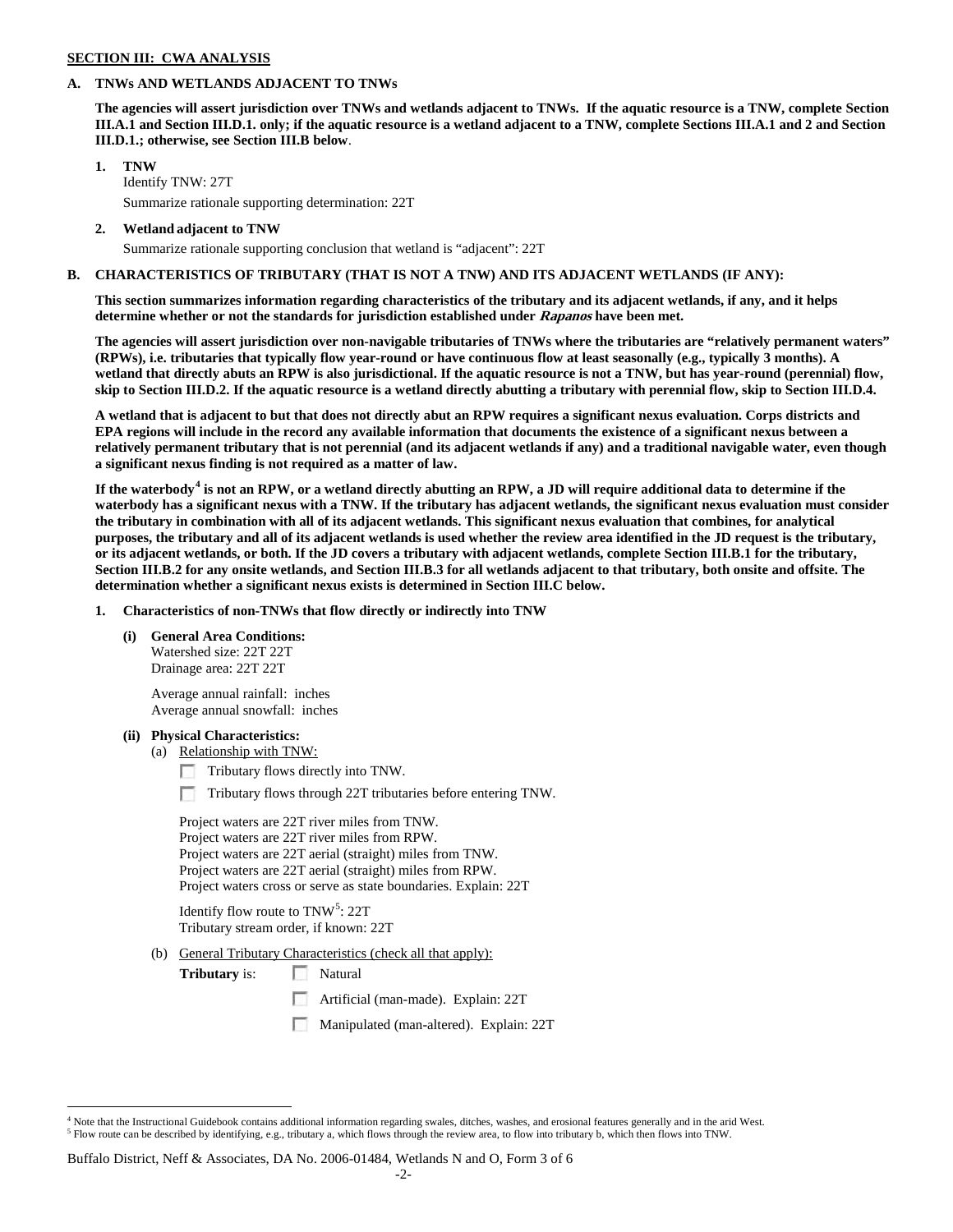|                                                                                                                                                                                             | Average width: 22T feet<br>Average depth: 22T feet<br>Average side slopes: 22T                                                                                                                                                                                                                                                        |   | <b>Tributary</b> properties with respect to top of bank (estimate):                                                                         |                |                                                         |  |                                                                                                                                                                                                         |
|---------------------------------------------------------------------------------------------------------------------------------------------------------------------------------------------|---------------------------------------------------------------------------------------------------------------------------------------------------------------------------------------------------------------------------------------------------------------------------------------------------------------------------------------|---|---------------------------------------------------------------------------------------------------------------------------------------------|----------------|---------------------------------------------------------|--|---------------------------------------------------------------------------------------------------------------------------------------------------------------------------------------------------------|
|                                                                                                                                                                                             | Silts                                                                                                                                                                                                                                                                                                                                 |   | Primary tributary substrate composition (check all that apply):<br>Sands                                                                    |                |                                                         |  | Concrete                                                                                                                                                                                                |
|                                                                                                                                                                                             | Cobbles                                                                                                                                                                                                                                                                                                                               |   | Gravel                                                                                                                                      |                |                                                         |  | Muck                                                                                                                                                                                                    |
|                                                                                                                                                                                             | Bedrock                                                                                                                                                                                                                                                                                                                               | u | Vegetation. Type/% cover: 22T                                                                                                               |                |                                                         |  |                                                                                                                                                                                                         |
|                                                                                                                                                                                             | Other. Explain: 22T                                                                                                                                                                                                                                                                                                                   |   |                                                                                                                                             |                |                                                         |  |                                                                                                                                                                                                         |
|                                                                                                                                                                                             | Presence of run/riffle/pool complexes. Explain: 22T<br>Tributary geometry: 22T                                                                                                                                                                                                                                                        |   | Tributary condition/stability [e.g., highly eroding, sloughing banks]. Explain: 22T<br>Tributary gradient (approximate average slope): 22T% |                |                                                         |  |                                                                                                                                                                                                         |
| (c) $Flow:$<br>Tributary provides for: 22T<br>Estimate average number of flow events in review area/year: 22T<br>Describe flow regime: 22T<br>Other information on duration and volume: 22T |                                                                                                                                                                                                                                                                                                                                       |   |                                                                                                                                             |                |                                                         |  |                                                                                                                                                                                                         |
|                                                                                                                                                                                             | Surface flow is: 22T Characteristics: 22T                                                                                                                                                                                                                                                                                             |   |                                                                                                                                             |                |                                                         |  |                                                                                                                                                                                                         |
|                                                                                                                                                                                             | Subsurface flow: 22T Explain findings: 22T<br>Dye (or other) test performed: 22T                                                                                                                                                                                                                                                      |   |                                                                                                                                             |                |                                                         |  |                                                                                                                                                                                                         |
| <b>ISBN</b>                                                                                                                                                                                 | Tributary has (check all that apply):<br>$\Box$ Bed and banks<br>$\Box$ OHWM <sup>6</sup> (check all indicators that apply):<br>changes in the character of soil<br>shelving<br>leaf litter disturbed or washed away<br>sediment deposition<br>water staining<br>other (list): $22T$<br>Discontinuous OHWM. <sup>7</sup> Explain: 22T |   | $\Box$ clear, natural line impressed on the bank $\Box$<br>$\Box$ vegetation matted down, bent, or absent $\Box$                            | L.<br>L.<br>L. | the presence of wrack line<br>sediment sorting<br>scour |  | the presence of litter and debris<br>destruction of terrestrial vegetation<br>multiple observed or predicted flow events<br>abrupt change in plant community 22T                                        |
| L.                                                                                                                                                                                          | High Tide Line indicated by:<br>oil or scum line along shore objects<br>physical markings/characteristics<br>tidal gauges<br>other (list): 22T                                                                                                                                                                                        |   | fine shell or debris deposits (foreshore)                                                                                                   |                | survey to available datum;<br>physical markings;        |  | If factors other than the OHWM were used to determine lateral extent of CWA jurisdiction (check all that apply):<br>Mean High Water Mark indicated by:<br>vegetation lines/changes in vegetation types. |
|                                                                                                                                                                                             |                                                                                                                                                                                                                                                                                                                                       |   |                                                                                                                                             |                |                                                         |  |                                                                                                                                                                                                         |

# **(iii) Chemical Characteristics:**

Characterize tributary (e.g., water color is clear, discolored, oily film; water quality; general watershed characteristics, etc.). Explain: 22T

Identify specific pollutants, if known: 22T

<span id="page-21-0"></span> <sup>6</sup> <sup>6</sup>A natural or man-made discontinuity in the OHWM does not necessarily sever jurisdiction (e.g., where the stream temporarily flows underground, or where the OHWM has been removed by development or agricultural practices). Where there is a break in the OHWM that is unrelated to the waterbody's flow regime (e.g., flow over a rock outcrop or through a culvert), the agencies will look for indicators of flow above and below the break. 7 Ibid.

<span id="page-21-1"></span>Buffalo District, Neff & Associates, DA No. 2006-01484, Wetlands N and O, Form 3 of 6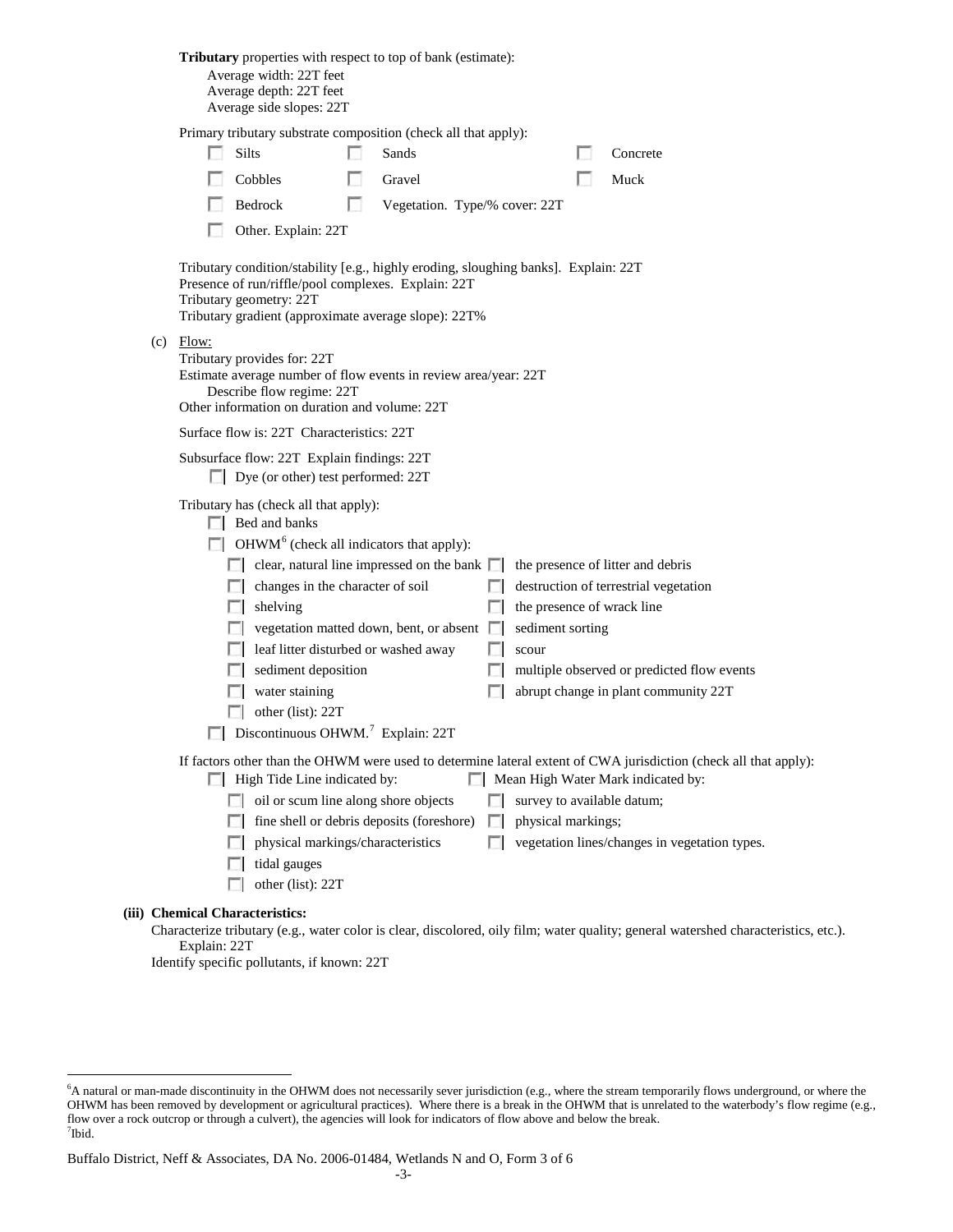### **(iv) Biological Characteristics. Channel supports (check all that apply):**

- Riparian corridor. Characteristics (type, average width): 22T
- Wetland fringe. Characteristics: 22T
- Habitat for:
	- Federally Listed species. Explain findings: 22T
	- Fish/spawn areas. Explain findings: 22T
	- Other environmentally-sensitive species. Explain findings: 22T
	- Aquatic/wildlife diversity. Explain findings: 22T

### **2. Characteristics of wetlands adjacent to non-TNW that flow directly or indirectly into TNW**

### **(i) Physical Characteristics:**

- (a) General Wetland Characteristics:
	- Properties:
		- Wetland size: 1.549 acres

Wetland type. Explain: forested and scrub shrub

Wetland quality. Explain: the wetland is identified as medium quality according to the Ohio Rapid Assessment Method Project wetlands cross or serve as state boundaries. Explain: 22T

(b) General Flow Relationship with Non-TNW:

Flow is: Intermittent Flow Explain: The wetlands were observed to have water in them at the time of the site visit. Based on the time of year and taking into consideration the watershed size it has been determined that flow is intermittent. The wetlands drain to the west and into an off-site stream.

Surface flow is: Overland Sheetflow

Characteristics: evidence of overland sheetflow was observed.

Subsurface flow: Unknown Explain findings: 22T

Dye (or other) test performed: 22T

- (c) Wetland Adjacency Determination with Non-TNW:
	- $\nabla$  Directly abutting
	- Not directly abutting
		- Discrete wetland hydrologic connection. Explain: 22T
		- 100 Ecological connection. Explain: 22T
		- $\overline{\phantom{a}}$ Separated by berm/barrier. Explain: 22T
- (d) Proximity (Relationship) to TNW

Project wetlands are 5-10 river miles from TNW. Project waters are 1-2 aerial (straight) miles from TNW. Flow is from: Wetland to Navigable Waters Estimate approximate location of wetland as within the 500-year or greater floodplain.

### **(ii) Chemical Characteristics:**

Characterize wetland system (e.g., water color is clear, brown, oil film on surface; water quality; general watershed characteristics; etc.). Explain: The wetland stores storm water, filters pollutants, settles sediment, and provides habitat.

Identify specific pollutants, if known: The wetland is located in close proximity to a residential subdivision. Pollutants typically associated with residential subdivisions.

# **(iii) Biological Characteristics. Wetland supports (check all that apply):**

- **Riparian buffer.** Characteristics (type, average width):  $>100$  feet
- $\triangledown$  Vegetation type/percent cover. Explain: forested cover
- **Habitat for:** 
	- $\Box$  Federally Listed species. Explain findings: 22T
	- Fish/spawn areas. Explain findings: 22T
	- Other environmentally-sensitive species. Explain findings: 22T
	- Aquatic/wildlife diversity. Explain findings: 22T

# **3. Characteristics of all wetlands adjacent to the tributary (if any)**

All wetland(s) being considered in the cumulative analysis: 2

Approximately (1.549) acres in total are being considered in the cumulative analysis.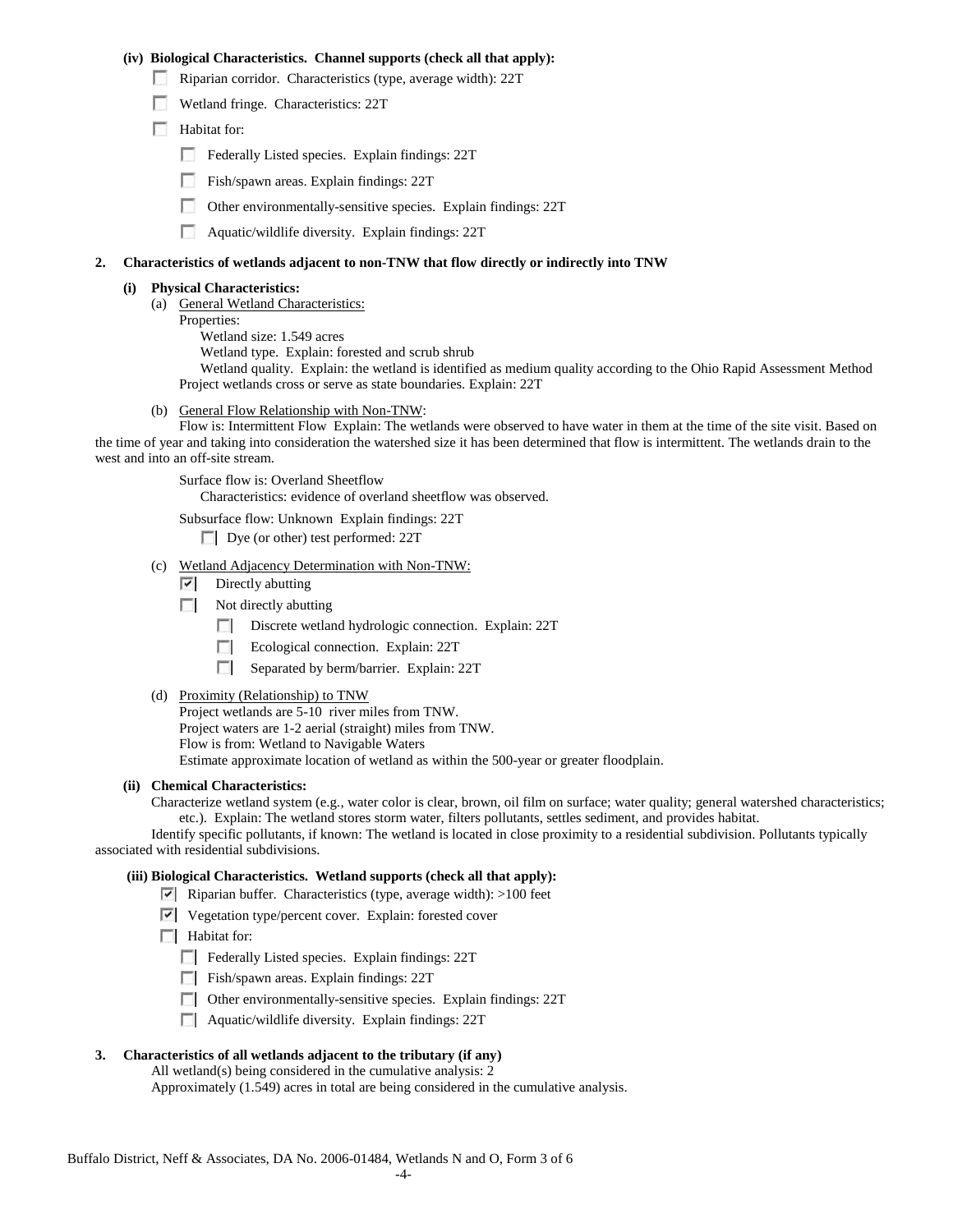For each wetland, specify the following:

| Directly abuts? $(Y/N)$ | Size (in acres) | Directly abuts? $(Y/N)$ | Size (in acres) |
|-------------------------|-----------------|-------------------------|-----------------|
| Wetland $N(N)$          | 0.148           | 22T                     | 22T             |
| Wetland $O(N)$          | .401            | 22T                     | 22T             |
| 22T                     | 22T             | 22T                     | 22T             |
| 22T                     | 22T             | 22T                     | 22T             |

Summarize overall biological, chemical and physical functions being performed: The wetland stores storm water, filters pollutants, settles sediment, and provides habitat.

# **C. SIGNIFICANT NEXUS DETERMINATION**

**A significant nexus analysis will assess the flow characteristics and functions of the tributary itself and the functions performed by any wetlands adjacent to the tributary to determine if they significantly affect the chemical, physical, and biological integrity of a TNW. For each of the following situations, a significant nexus exists if the tributary, in combination with all of its adjacent wetlands, has more than a speculative or insubstantial effect on the chemical, physical and/or biological integrity of a TNW. Considerations when evaluating significant nexus include, but are not limited to the volume, duration, and frequency of the flow of water in the tributary and its proximity to a TNW, and the functions performed by the tributary and all its adjacent wetlands. It is not appropriate to determine significant nexus based solely on any specific threshold of distance (e.g. between a tributary and its adjacent wetland or between a tributary and the TNW). Similarly, the fact an adjacent wetland lies within or outside of a floodplain is not solely determinative of significant nexus.** 

### **Draw connections between the features documented and the effects on the TNW, as identified in the** *Rapanos* **Guidance and discussed in the Instructional Guidebook. Factors to consider include, for example:**

- Does the tributary, in combination with its adjacent wetlands (if any), have the capacity to carry pollutants or flood waters to TNWs, or to reduce the amount of pollutants or flood waters reaching a TNW?
- Does the tributary, in combination with its adjacent wetlands (if any), provide habitat and lifecycle support functions for fish and other species, such as feeding, nesting, spawning, or rearing young for species that are present in the TNW?
- Does the tributary, in combination with its adjacent wetlands (if any), have the capacity to transfer nutrients and organic carbon that support downstream foodwebs?
- Does the tributary, in combination with its adjacent wetlands (if any), have other relationships to the physical, chemical, or biological integrity of the TNW?

## *Note: the above list of considerations is not inclusive and other functions observed or known to occur should be documented below:*

- **1. Significant nexus findings for non-RPW that has no adjacent wetlands and flows directly or indirectly into TNWs.** Explain findings of presence or absence of significant nexus below, based on the tributary itself, then go to Section III.D: 22T
- **2. Significant nexus findings for non-RPW and its adjacent wetlands, where the non-RPW flows directly or indirectly into TNWs.**  Explain findings of presence or absence of significant nexus below, based on the tributary in combination with all of its adjacent wetlands, then go to Section III.D: 22T
- **3. Significant nexus findings for wetlands adjacent to an RPW but that do not directly abut the RPW.** Explain findings of presence or absence of significant nexus below, based on the tributary in combination with all of its adjacent wetlands, then go to Section III.D: The wetland stores storm water, filters pollutants, settles sediment, and provides habitat. The storm water, pollutants, and sediment would otherwise be transported to the downstream TNW. According to OEPA, "organic and nutrient enrichment, siltation, low dissolved oxygen, habitat and flow alteration related issues have been identified as the primary causes of impairment" within the upper Cuyahoga River watershed [\(http://epa.ohio.gov/dsw/tmdl/CuyahogaRiver.aspx#116519125-tmdl-report\)](http://epa.ohio.gov/dsw/tmdl/CuyahogaRiver.aspx%23116519125-tmdl-report). The wetland helps to reduce these impairments.

# **D. DETERMINATIONS OF JURISDICTIONAL FINDINGS. THE SUBJECT WATERS/WETLANDS ARE (CHECK ALL THAT APPLY):**

- **1. TNWs and Adjacent Wetlands.** Check all that apply and provide size estimates in review area:
	- TNWs: 22T linear feet 22T width (ft), Or, 22T acres.
	- **Wetlands adjacent to TNWs: 22T acres.**

# **2. RPWs that flow directly or indirectly into TNWs.**

- Tributaries of TNWs where tributaries typically flow year-round are jurisdictional. Provide data and rationale indicating that tributary is perennial: 22T.
- Tributaries of TNW where tributaries have continuous flow "seasonally" (e.g., typically three months each year) are jurisdictional. Data supporting this conclusion is provided at Section III.B. Provide rationale indicating that tributary flows seasonally:

Provide estimates for jurisdictional waters in the review area (check all that apply):

- $\Box$  Tributary waters: linear feet width (ft).
- □ Other non-wetland waters: 27T acres.

Identify type(s) of waters: 27T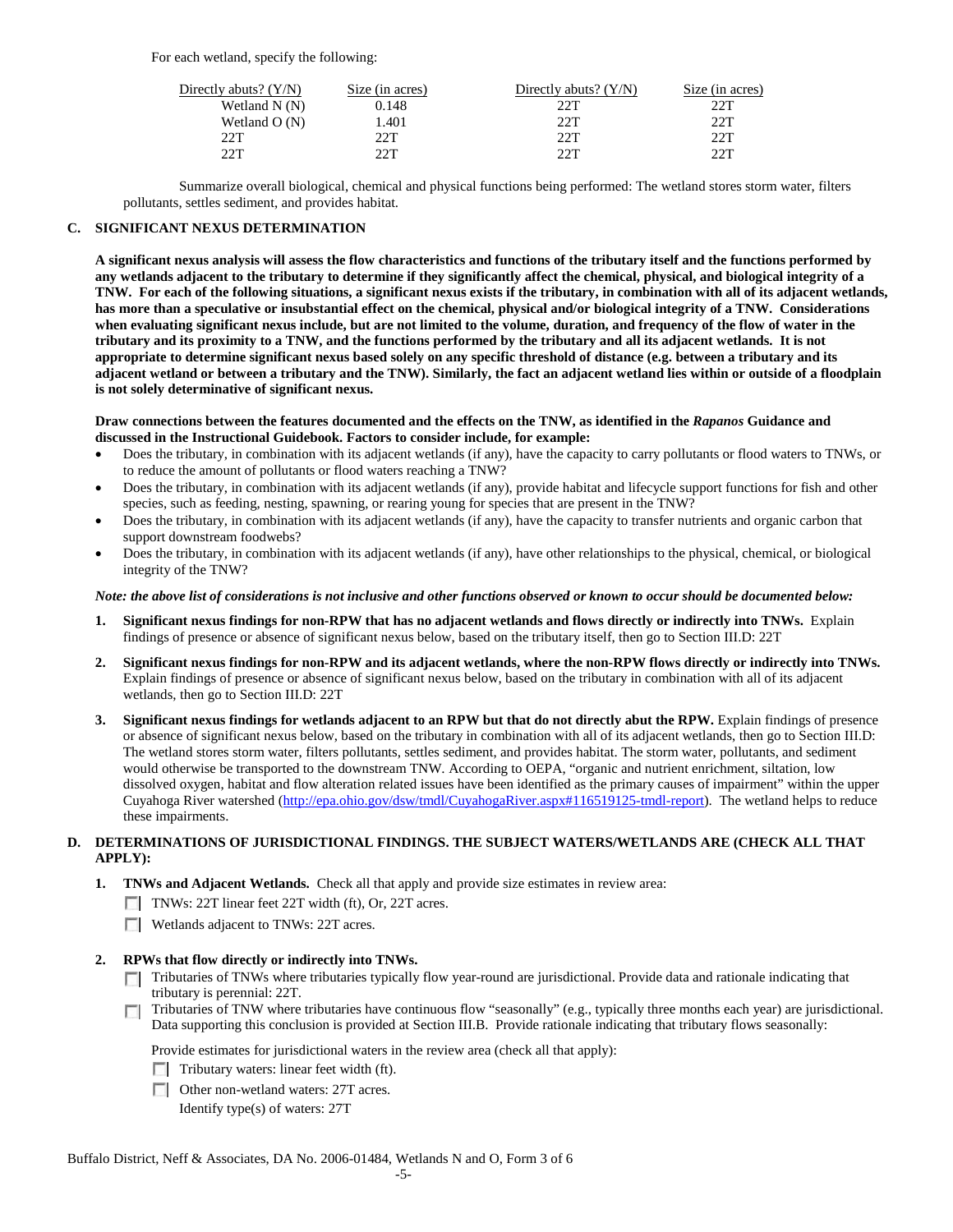# **3. Non-RPWs[8](#page-24-0) that flow directly or indirectly into TNWs.**

Waterbody that is not a TNW or an RPW, but flows directly or indirectly into a TNW, and it has a significant nexus with a TNW is jurisdictional. Data supporting this conclusion is provided at Section III.C.

Provide estimates for jurisdictional waters within the review area (check all that apply):

- $\Box$  Tributary waters: 27T linear feet 27T width (ft).
- Other non-wetland waters: 27T acres.
	- Identify type(s) of waters: 27T

# **4. Wetlands directly abutting an RPW that flow directly or indirectly into TNWs.**

- **Wetlands directly abut RPW and thus are jurisdictional as adjacent wetlands.** 
	- $\Box$  Wetlands directly abutting an RPW where tributaries typically flow year-round. Provide data and rationale indicating that tributary is perennial in Section III.D.2, above. Provide rationale indicating that wetland is directly abutting an RPW: 22T
	- Wetlands directly abutting an RPW where tributaries typically flow "seasonally." Provide data indicating that tributary is seasonal in Section III.B and rationale in Section III.D.2, above. Provide rationale indicating that wetland is directly abutting an RPW:

Provide acreage estimates for jurisdictional wetlands in the review area: acres.

- **5. Wetlands adjacent to but not directly abutting an RPW that flow directly or indirectly into TNWs.**
	- $\blacktriangleright$  Wetlands that do not directly abut an RPW, but when considered in combination with the tributary to which they are adjacent and with similarly situated adjacent wetlands, have a significant nexus with a TNW are jurisidictional. Data supporting this conclusion is provided at Section III.C.

Provide acreage estimates for jurisdictional wetlands in the review area: 1.549 acres.

- **6. Wetlands adjacent to non-RPWs that flow directly or indirectly into TNWs.** 
	- Wetlands adjacent to such waters, and have when considered in combination with the tributary to which they are adjacent  $\sim$ and with similarly situated adjacent wetlands, have a significant nexus with a TNW are jurisdictional. Data supporting this conclusion is provided at Section III.C.

Provide estimates for jurisdictional wetlands in the review area: 27T acres.

# **7. Impoundments of jurisdictional waters. [9](#page-24-1)**

As a general rule, the impoundment of a jurisdictional tributary remains jurisdictional.

- Demonstrate that impoundment was created from "waters of the U.S.," or
- Demonstrate that water meets the criteria for one of the categories presented above (1-6), or
- n Demonstrate that water is isolated with a nexus to commerce (see E below).
- **E. ISOLATED [INTERSTATE OR INTRA-STATE] WATERS, INCLUDING ISOLATED WETLANDS, THE USE, DEGRADATION OR DESTRUCTION OF WHICH COULD AFFECT INTERSTATE COMMERCE, INCLUDING ANY SUCH WATERS (CHECK ALL THAT APPLY):[10](#page-24-2)**
	- which are or could be used by interstate or foreign travelers for recreational or other purposes.
	- from which fish or shellfish are or could be taken and sold in interstate or foreign commerce.
	- which are or could be used for industrial purposes by industries in interstate commerce.
	- **Interstate isolated waters. Explain: 22T**
	- Other factors.Explain: 22T

### **Identify water body and summarize rationale supporting determination:** 22T

Provide estimates for jurisdictional waters in the review area (check all that apply):

- Tributary waters: 27T linear feet 27T width (ft).
- Other non-wetland waters: 27T acres.

Identify type(s) of waters: 27T

Wetlands: 27T acres.

 $\frac{1}{8}$ See Footnote # 3.

<span id="page-24-1"></span><span id="page-24-0"></span><sup>&</sup>lt;sup>9</sup> To complete the analysis refer to the key in Section III.D.6 of the Instructional Guidebook.

<span id="page-24-2"></span><sup>&</sup>lt;sup>10</sup> Prior to asserting or declining CWA jurisdiction based solely on this category, Corps Districts will elevate the action to Corps and EPA HQ for review consistent with the process described in the Corps/EPA *Memorandum Regarding CWA Act Jurisdiction Following Rapanos.*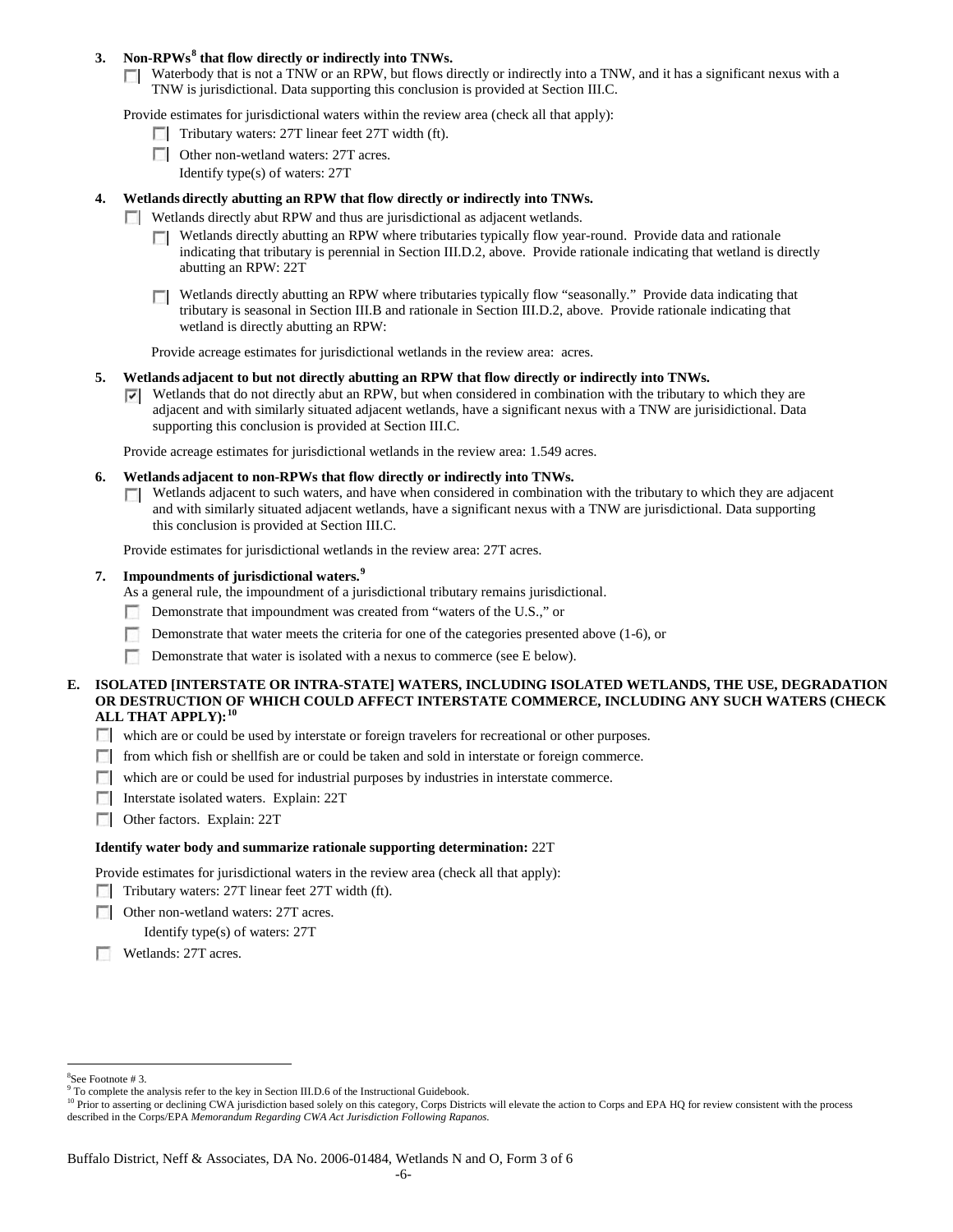| F. |   | NON-JURISDICTIONAL WATERS, INCLUDING WETLANDS (CHECK ALL THAT APPLY):                                                                                                                                                                                                                                                     |
|----|---|---------------------------------------------------------------------------------------------------------------------------------------------------------------------------------------------------------------------------------------------------------------------------------------------------------------------------|
|    |   | If potential wetlands were assessed within the review area, these areas did not meet the criteria in the 1987 Corps of Engineers<br>Wetland Delineation Manual and/or appropriate Regional Supplements.                                                                                                                   |
|    | D | Review area included isolated waters with no substantial nexus to interstate (or foreign) commerce.                                                                                                                                                                                                                       |
|    |   | Prior to the Jan 2001 Supreme Court decision in "SWANCC," the review area would have been regulated based solely on the<br>"Migratory Bird Rule" (MBR).                                                                                                                                                                   |
|    | u | Waters do not meet the "Significant Nexus" standard, where such a finding is required for jurisdiction. Explain: 27T                                                                                                                                                                                                      |
|    | п | Other: (explain, if not covered above): 27T                                                                                                                                                                                                                                                                               |
|    |   | Provide acreage estimates for non-jurisdictional waters in the review area, where the sole potential basis of jurisdiction is the MBR factors<br>(i.e., presence of migratory birds, presence of endangered species, use of water for irrigated agriculture), using best professional judgment<br>(check all that apply): |
|    |   | Non-wetland waters (i.e., rivers, streams): 27T linear feet 27T width (ft).                                                                                                                                                                                                                                               |
|    |   | Lakes/ponds: 27T acres.                                                                                                                                                                                                                                                                                                   |
|    |   | Other non-wetland waters: 27T acres. List type of aquatic resource: 27T.                                                                                                                                                                                                                                                  |
|    |   | Wetlands: 27T acres.                                                                                                                                                                                                                                                                                                      |
|    |   | Provide acreage estimates for non-jurisdictional waters in the review area that do not meet the "Significant Nexus" standard, where such a<br>finding is required for jurisdiction (check all that apply):                                                                                                                |
|    |   | Non-wetland waters (i.e., rivers, streams): 27T linear feet 27T width (ft).                                                                                                                                                                                                                                               |
|    |   | Lakes/ponds: 27T acres.                                                                                                                                                                                                                                                                                                   |
|    |   | Other non-wetland waters: 27T acres. List type of aquatic resource: 27T.                                                                                                                                                                                                                                                  |
|    |   | Wetlands: 27T acres.                                                                                                                                                                                                                                                                                                      |
|    |   | <b>SECTION IV: DATA SOURCES.</b>                                                                                                                                                                                                                                                                                          |
|    |   | A. SUPPORTING DATA. Data reviewed for JD (check all that apply - checked items shall be included in case file and, where checked and<br>requested, appropriately reference sources below):<br>$\triangledown$ Maps, plans, plots or plat submitted by or on behalf of the applicant/consultant: Davey Resource Group      |
|    | ▿ | Data sheets prepared/submitted by or on behalf of the applicant/consultant.                                                                                                                                                                                                                                               |
|    |   | Office concurs with data sheets/delineation report.<br>$\overline{\phantom{a}}$                                                                                                                                                                                                                                           |
|    |   | Office does not concur with data sheets/delineation report.                                                                                                                                                                                                                                                               |
|    |   | Data sheets prepared by the Corps: 22T                                                                                                                                                                                                                                                                                    |
|    |   | Corps navigable waters' study: 22T                                                                                                                                                                                                                                                                                        |
|    |   | U.S. Geological Survey Hydrologic Atlas: 22T                                                                                                                                                                                                                                                                              |
|    |   | USGS NHD data.                                                                                                                                                                                                                                                                                                            |
|    |   | USGS 8 and 12 digit HUC maps.                                                                                                                                                                                                                                                                                             |
|    | ⊽ | U.S. Geological Survey map(s). Cite scale & quad name: Kent, Ohio 7.5 min                                                                                                                                                                                                                                                 |
|    |   | USDA Natural Resources Conservation Service Soil Survey. Citation: 22T                                                                                                                                                                                                                                                    |
|    |   | National wetlands inventory map(s). Cite name: 22T                                                                                                                                                                                                                                                                        |
|    | г | State/Local wetland inventory map(s): 22T                                                                                                                                                                                                                                                                                 |
|    |   | FEMA/FIRM maps: 22T                                                                                                                                                                                                                                                                                                       |
|    |   | 100-year Floodplain Elevation is: 22T (National Geodectic Vertical Datum of 1929)                                                                                                                                                                                                                                         |
|    |   | Photographs:     Aerial (Name & Date): 22T                                                                                                                                                                                                                                                                                |
|    |   | Other (Name & Date): 22T<br>or $\Box$                                                                                                                                                                                                                                                                                     |
|    | г | Previous determination(s). File no. and date of response letter: 22T                                                                                                                                                                                                                                                      |
|    |   | Applicable/supporting case law: 22T                                                                                                                                                                                                                                                                                       |
|    |   | Applicable/supporting scientific literature: 22T                                                                                                                                                                                                                                                                          |
|    |   | Other information (please specify): 22T                                                                                                                                                                                                                                                                                   |

**B. ADDITIONAL COMMENTS TO SUPPORT JD:** The wetlands flow west to an unnamed off-site stream that flows into Tinkers Creek, an RPW, which flows into the Cuyahoga River, a TNW.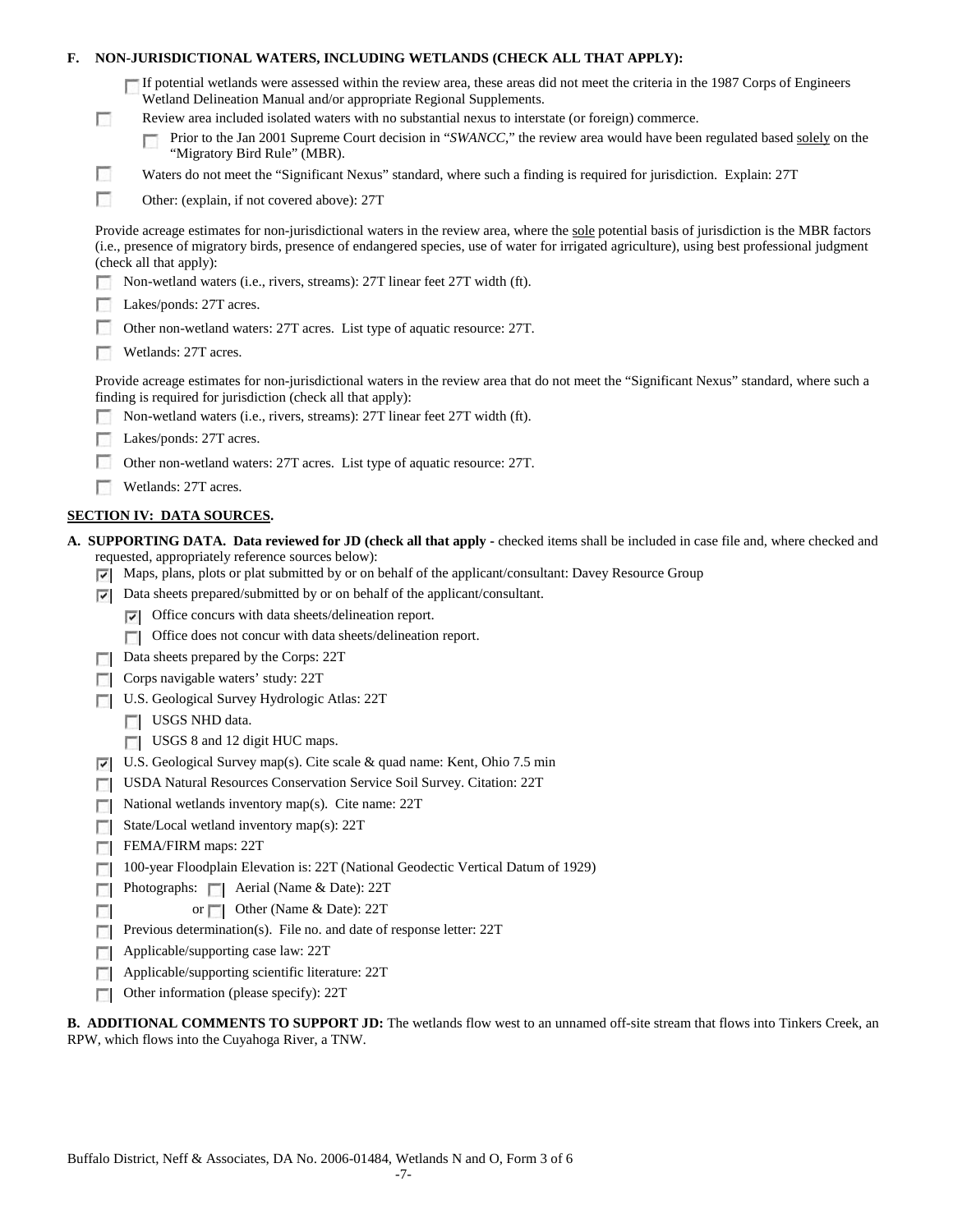27T Date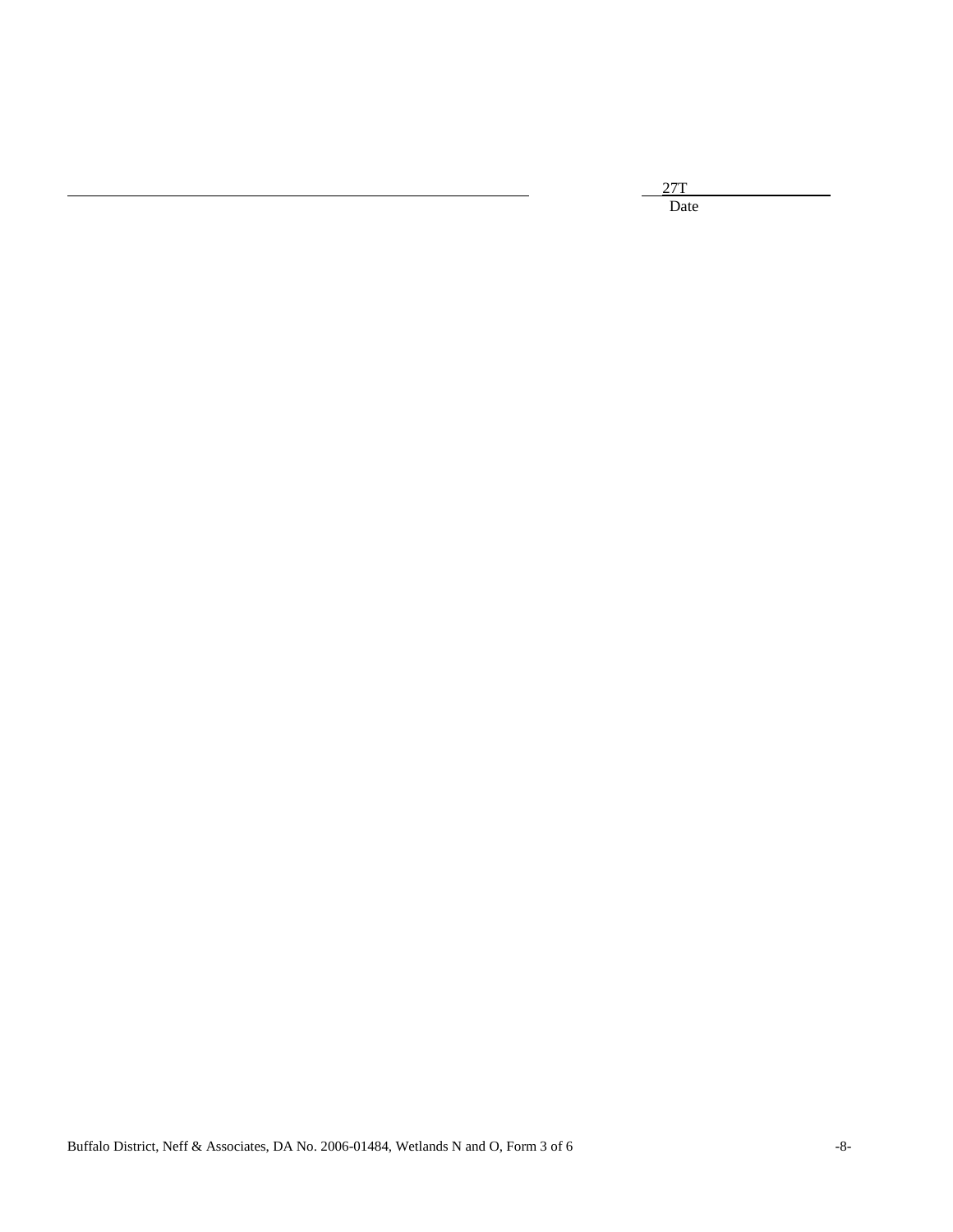## **APPROVED JURISDICTIONAL DETERMINATION FORM U.S. Army Corps of Engineers**

This form should be completed by following the instructions provided in Section IV of the JD Form Instructional Guidebook.

# **SECTION I: BACKGROUND INFORMATION**

# **A. REPORT COMPLETION DATE FOR APPROVED JURISDICTIONAL DETERMINATION (JD): May 28, 2015**

# **B. DISTRICT OFFICE, FILE NAME, AND NUMBER: Buffalo District, Neff & Associates, DA No. 2006-01484, Wetlands J, M1, M2, S, T, Y, K and L, Form 4 of 6**

### **C. PROJECT LOCATION AND BACKGROUND INFORMATION:**

State: Ohio County/parish/borough: Portage City: Streetsboro Center coordinates of site (lat/long in degree decimal format): Lat. 41.22640 °, Long. -81.33193 ° Universal Transverse Mercator: 22T Name of nearest waterbody: unnamed tributary to Tinkers Creek Name of nearest Traditional Navigable Water (TNW) into which the aquatic resource flows: Cuyahoga River

Name of watershed or Hydrologic Unit Code (HUC): Cuyahoga

- ⊽ Check if map/diagram of review area and/or potential jurisdictional areas is/are available upon request.
- Check if other sites (e.g., offsite mitigation sites, disposal sites, etc…) are associated with this action and are recorded on a different Г JD form

# **D. REVIEW PERFORMED FOR SITE EVALUATION (CHECK ALL THAT APPLY):**

- ⊽ Office (Desk) Determination. Date: May 28, 2015
- ⊽ Field Determination. Date(s): May 12, 2015, 22T

# **SECTION II: SUMMARY OF FINDINGS**

# **A. RHA SECTION 10 DETERMINATION OF JURISDICTION.**

There are no "*navigable waters of the U.S.*" within Rivers and Harbors Act (RHA) jurisdiction (as defined by 33 CFR part 329) in the review area. [*Required*]

- n Waters subject to the ebb and flow of the tide.
- Waters are presently used, or have been used in the past, or may be susceptible for use to transport interstate or foreign commerce. Г Explain: 22T

# **B. CWA SECTION 404 DETERMINATION OF JURISDICTION.**

There are "*waters of the U.S.*" within Clean Water Act (CWA) jurisdiction (as defined by 33 CFR part 328) in the review area. *[Required]*

- **1. Waters of the U.S.**
	- **a. Indicate presence of waters of U.S. in review area (check all that apply): [1](#page-27-0)**
- TNWs, including territorial seas Е
- Wetlands adjacent to TNWs п
- Relatively permanent waters<sup>[2](#page-27-1)</sup> (RPWs) that flow directly or indirectly into TNWs п
- п Non-RPWs that flow directly or indirectly into TNWs
- Wetlands directly abutting RPWs that flow directly or indirectly into TNWs п
- ⊽ Wetlands adjacent to but not directly abutting RPWs that flow directly or indirectly into TNWs
- Wetlands adjacent to non-RPWs that flow directly or indirectly into TNWs г
- п Impoundments of jurisdictional waters
- Isolated (interstate or intrastate) waters, including isolated wetlands n.
	- **b. Identify (estimate) size of waters of the U.S. in the review area:** Non-wetland waters: linear feet: width (ft) and/or 22T acres. Wetlands: 27.413 acres.
	- **c. Limits (boundaries) of jurisdiction** based on: Established by OHWM
	- Elevation of established OHWM (if known): 22T
- **2. Non-regulated waters/wetlands (check if applicable): [3](#page-27-2)**

Potentially jurisdictional waters and/or wetlands were assessed within the review area and determined to be not jurisdictional. T. Explain: 27T

Buffalo District, Neff & Associates, DA No. 2006-01484, Wetlands J, M1, M2, S, T, Y, K and L, Form 4 of 6

<span id="page-27-0"></span><sup>&</sup>lt;sup>1</sup> Boxes checked below shall be supported by completing the appropriate sections in Section III below.

<span id="page-27-2"></span><span id="page-27-1"></span> $^2$  For purposes of this form, an RPW is defined as a tributary that is not a TNW and that typically flows year-round or has continuous flow at least "seasonally" (e.g., typically 3 months). 3 Supporting documentation is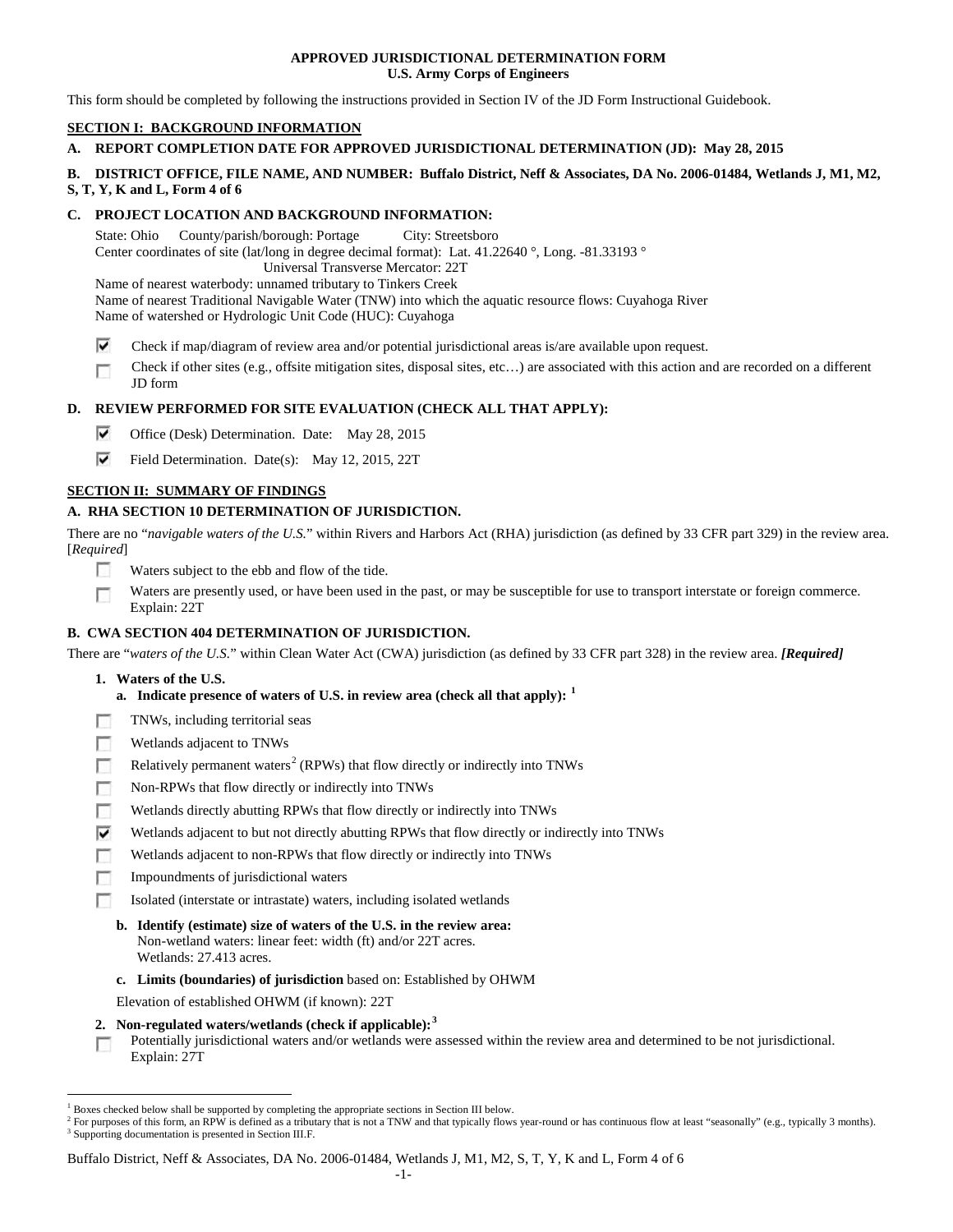### **SECTION III: CWA ANALYSIS**

#### **A. TNWs AND WETLANDS ADJACENT TO TNWs**

**The agencies will assert jurisdiction over TNWs and wetlands adjacent to TNWs. If the aquatic resource is a TNW, complete Section III.A.1 and Section III.D.1. only; if the aquatic resource is a wetland adjacent to a TNW, complete Sections III.A.1 and 2 and Section III.D.1.; otherwise, see Section III.B below**.

- **1. TNW**  Identify TNW: 27T Summarize rationale supporting determination: 22T
- **2. Wetland adjacent to TNW** Summarize rationale supporting conclusion that wetland is "adjacent": 22T

### **B. CHARACTERISTICS OF TRIBUTARY (THAT IS NOT A TNW) AND ITS ADJACENT WETLANDS (IF ANY):**

**This section summarizes information regarding characteristics of the tributary and its adjacent wetlands, if any, and it helps determine whether or not the standards for jurisdiction established under Rapanos have been met.** 

**The agencies will assert jurisdiction over non-navigable tributaries of TNWs where the tributaries are "relatively permanent waters" (RPWs), i.e. tributaries that typically flow year-round or have continuous flow at least seasonally (e.g., typically 3 months). A wetland that directly abuts an RPW is also jurisdictional. If the aquatic resource is not a TNW, but has year-round (perennial) flow, skip to Section III.D.2. If the aquatic resource is a wetland directly abutting a tributary with perennial flow, skip to Section III.D.4.**

**A wetland that is adjacent to but that does not directly abut an RPW requires a significant nexus evaluation. Corps districts and EPA regions will include in the record any available information that documents the existence of a significant nexus between a relatively permanent tributary that is not perennial (and its adjacent wetlands if any) and a traditional navigable water, even though a significant nexus finding is not required as a matter of law.**

**If the waterbody[4](#page-28-0) is not an RPW, or a wetland directly abutting an RPW, a JD will require additional data to determine if the waterbody has a significant nexus with a TNW. If the tributary has adjacent wetlands, the significant nexus evaluation must consider the tributary in combination with all of its adjacent wetlands. This significant nexus evaluation that combines, for analytical purposes, the tributary and all of its adjacent wetlands is used whether the review area identified in the JD request is the tributary, or its adjacent wetlands, or both. If the JD covers a tributary with adjacent wetlands, complete Section III.B.1 for the tributary, Section III.B.2 for any onsite wetlands, and Section III.B.3 for all wetlands adjacent to that tributary, both onsite and offsite. The determination whether a significant nexus exists is determined in Section III.C below.**

**1. Characteristics of non-TNWs that flow directly or indirectly into TNW**

**(i) General Area Conditions:**

Watershed size: 22T 22T Drainage area: 22T 22T

Average annual rainfall: inches Average annual snowfall: inches

### **(ii) Physical Characteristics:**

- (a) Relationship with TNW:
	- Tributary flows directly into TNW.
	- n Tributary flows through 22T tributaries before entering TNW.

Project waters are 22T river miles from TNW. Project waters are 22T river miles from RPW. Project waters are 22T aerial (straight) miles from TNW. Project waters are 22T aerial (straight) miles from RPW. Project waters cross or serve as state boundaries. Explain: 22T

Identify flow route to TNW<sup>[5](#page-28-1)</sup>: 22T Tributary stream order, if known: 22T

(b) General Tributary Characteristics (check all that apply):

**Tributary** is: Natural

- $\sim$ Artificial (man-made). Explain: 22T
- Manipulated (man-altered). Explain: 22T

<span id="page-28-1"></span><span id="page-28-0"></span> $4$  Note that the Instructional Guidebook contains additional information regarding swales, ditches, washes, and erosional features generally and in the arid West.<br>  $5$  Flow route can be described by identifying, e.g., tr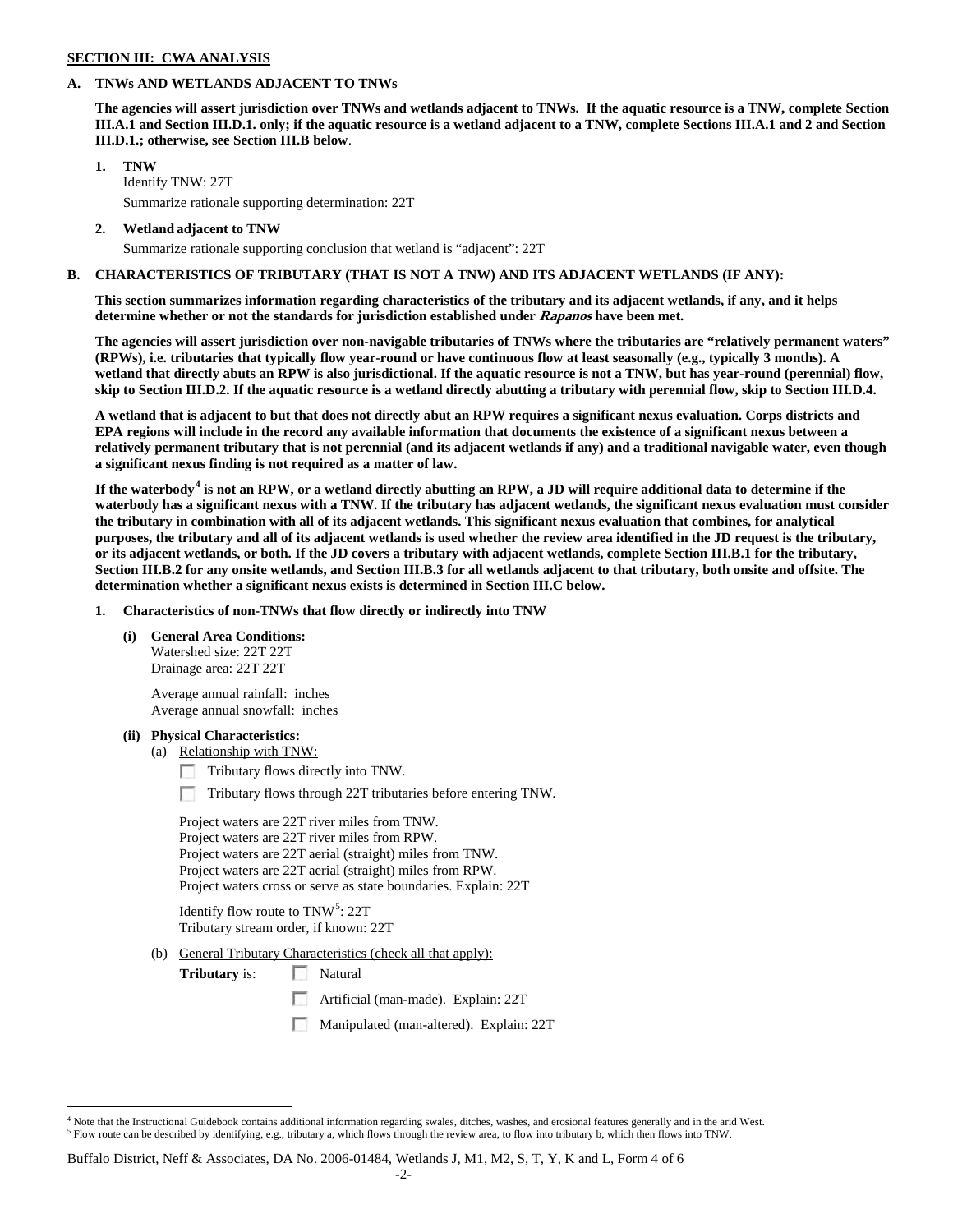|                                                                                                                                                                                             | Average width: 22T feet<br>Average depth: 22T feet<br>Average side slopes: 22T                                                                                                                                                                                                                                                      |   | <b>Tributary</b> properties with respect to top of bank (estimate):                                                                                                                                |                |                                                         |  |                                                                                                                                                                                                         |
|---------------------------------------------------------------------------------------------------------------------------------------------------------------------------------------------|-------------------------------------------------------------------------------------------------------------------------------------------------------------------------------------------------------------------------------------------------------------------------------------------------------------------------------------|---|----------------------------------------------------------------------------------------------------------------------------------------------------------------------------------------------------|----------------|---------------------------------------------------------|--|---------------------------------------------------------------------------------------------------------------------------------------------------------------------------------------------------------|
|                                                                                                                                                                                             | Silts                                                                                                                                                                                                                                                                                                                               |   | Primary tributary substrate composition (check all that apply):<br>Sands                                                                                                                           |                |                                                         |  | Concrete                                                                                                                                                                                                |
|                                                                                                                                                                                             | Cobbles                                                                                                                                                                                                                                                                                                                             |   | Gravel                                                                                                                                                                                             |                |                                                         |  | Muck                                                                                                                                                                                                    |
|                                                                                                                                                                                             | Bedrock                                                                                                                                                                                                                                                                                                                             | u | Vegetation. Type/% cover: 22T                                                                                                                                                                      |                |                                                         |  |                                                                                                                                                                                                         |
|                                                                                                                                                                                             | Other. Explain: 22T                                                                                                                                                                                                                                                                                                                 |   |                                                                                                                                                                                                    |                |                                                         |  |                                                                                                                                                                                                         |
|                                                                                                                                                                                             | Tributary geometry: 22T                                                                                                                                                                                                                                                                                                             |   | Tributary condition/stability [e.g., highly eroding, sloughing banks]. Explain: 22T<br>Presence of run/riffle/pool complexes. Explain: 22T<br>Tributary gradient (approximate average slope): 22T% |                |                                                         |  |                                                                                                                                                                                                         |
| $(c)$ Flow:<br>Tributary provides for: 22T<br>Estimate average number of flow events in review area/year: 22T<br>Describe flow regime: 22T<br>Other information on duration and volume: 22T |                                                                                                                                                                                                                                                                                                                                     |   |                                                                                                                                                                                                    |                |                                                         |  |                                                                                                                                                                                                         |
|                                                                                                                                                                                             | Surface flow is: 22T Characteristics: 22T                                                                                                                                                                                                                                                                                           |   |                                                                                                                                                                                                    |                |                                                         |  |                                                                                                                                                                                                         |
|                                                                                                                                                                                             | Subsurface flow: 22T Explain findings: 22T<br>$\Box$ Dye (or other) test performed: 22T                                                                                                                                                                                                                                             |   |                                                                                                                                                                                                    |                |                                                         |  |                                                                                                                                                                                                         |
| <b>ISBN</b>                                                                                                                                                                                 | Tributary has (check all that apply):<br>$\Box$ Bed and banks<br>$\Box$ OHWM <sup>6</sup> (check all indicators that apply):<br>changes in the character of soil<br>shelving<br>leaf litter disturbed or washed away<br>sediment deposition<br>water staining<br>other (list): 22T<br>Discontinuous OHWM. <sup>7</sup> Explain: 22T |   | clear, natural line impressed on the bank $\Box$<br>$\Box$ vegetation matted down, bent, or absent $\Box$                                                                                          | L.<br>L.<br>L. | the presence of wrack line<br>sediment sorting<br>scour |  | the presence of litter and debris<br>destruction of terrestrial vegetation<br>multiple observed or predicted flow events<br>abrupt change in plant community 22T                                        |
| L.                                                                                                                                                                                          | High Tide Line indicated by:<br>oil or scum line along shore objects<br>physical markings/characteristics<br>tidal gauges<br>other (list): 22T                                                                                                                                                                                      |   | fine shell or debris deposits (foreshore)                                                                                                                                                          |                | survey to available datum;<br>physical markings;        |  | If factors other than the OHWM were used to determine lateral extent of CWA jurisdiction (check all that apply):<br>Mean High Water Mark indicated by:<br>vegetation lines/changes in vegetation types. |
|                                                                                                                                                                                             |                                                                                                                                                                                                                                                                                                                                     |   |                                                                                                                                                                                                    |                |                                                         |  |                                                                                                                                                                                                         |

# **(iii) Chemical Characteristics:**

Characterize tributary (e.g., water color is clear, discolored, oily film; water quality; general watershed characteristics, etc.). Explain: 22T

Identify specific pollutants, if known: 22T

<span id="page-29-1"></span><span id="page-29-0"></span> <sup>6</sup> <sup>6</sup>A natural or man-made discontinuity in the OHWM does not necessarily sever jurisdiction (e.g., where the stream temporarily flows underground, or where the OHWM has been removed by development or agricultural practices). Where there is a break in the OHWM that is unrelated to the waterbody's flow regime (e.g., flow over a rock outcrop or through a culvert), the agencies will look for indicators of flow above and below the break. 7 Ibid.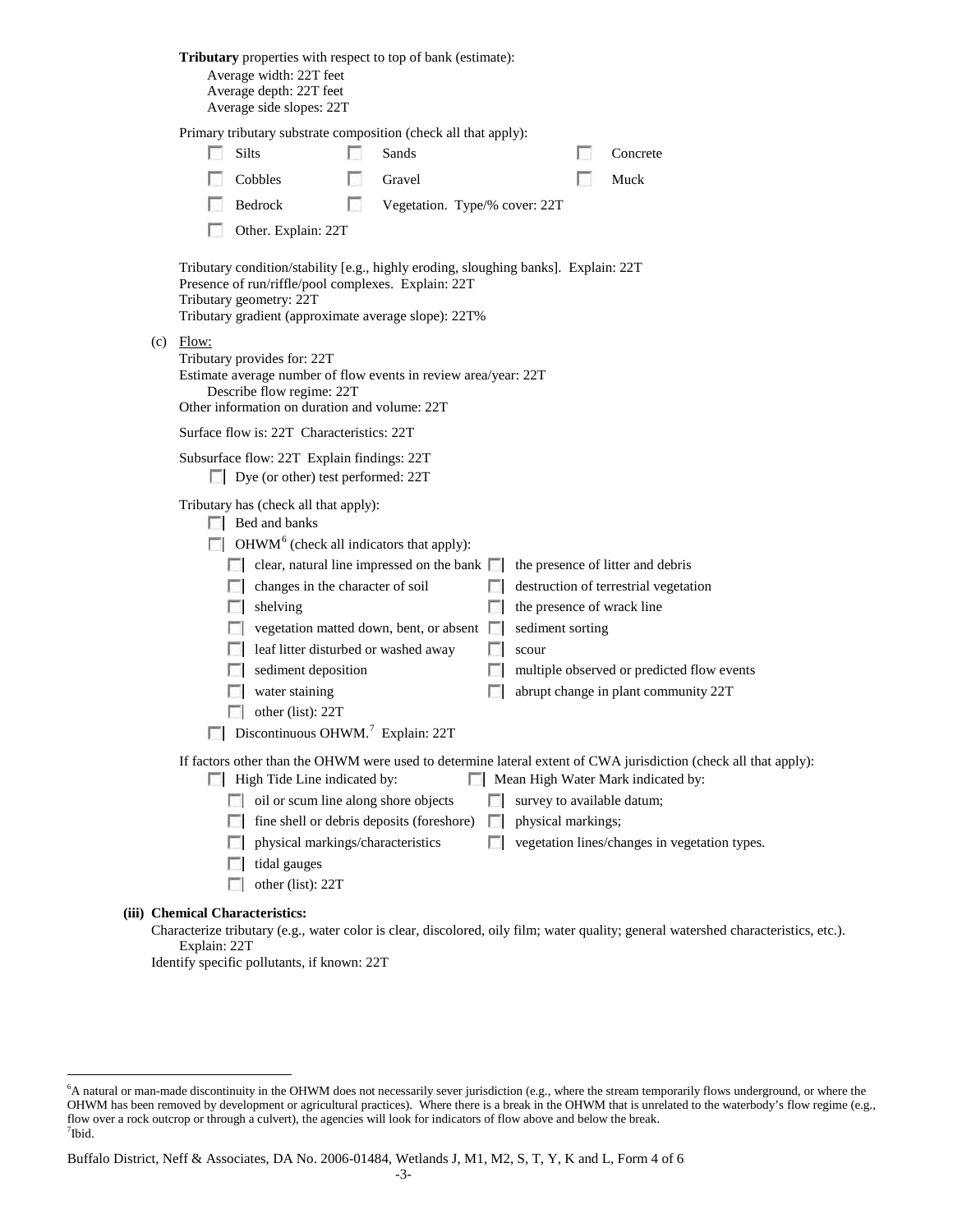### **(iv) Biological Characteristics. Channel supports (check all that apply):**

- Riparian corridor. Characteristics (type, average width): 22T
- Wetland fringe. Characteristics: 22T
- Habitat for:
	- Federally Listed species. Explain findings: 22T
	- Fish/spawn areas. Explain findings: 22T
	- Other environmentally-sensitive species. Explain findings: 22T
	- Aquatic/wildlife diversity. Explain findings: 22T

### **2. Characteristics of wetlands adjacent to non-TNW that flow directly or indirectly into TNW**

### **(i) Physical Characteristics:**

- (a) General Wetland Characteristics:
	- Properties:
		- Wetland size: 27.413 acres

Wetland type. Explain: forested and scrub shrub

Wetland quality. Explain: the wetland is identified as medium quality according to the Ohio Rapid Assessment Method Project wetlands cross or serve as state boundaries. Explain: 22T

(b) General Flow Relationship with Non-TNW:

Flow is: Intermittent Flow Explain: The wetlands were observed to have water in them at the time of the site visit. Based on the time of year and taking into consideration the watershed size it has been determined that flow is intermittent. The wetlands drain to the west and into an off-site stream.

Surface flow is: Overland Sheetflow

Characteristics: evidence of overland sheetflow was observed.

Subsurface flow: Unknown Explain findings: 22T

Dye (or other) test performed: 22T

- (c) Wetland Adjacency Determination with Non-TNW:
	- $\nabla$  Directly abutting
	- Not directly abutting
		- Discrete wetland hydrologic connection. Explain: 22T
		- **Explain: 22T** Ecological connection. Explain: 22T
		- $\sim$ Separated by berm/barrier. Explain: 22T
- (d) Proximity (Relationship) to TNW

Project wetlands are 5-10 river miles from TNW. Project waters are 1-2 aerial (straight) miles from TNW. Flow is from: Wetland to Navigable Waters Estimate approximate location of wetland as within the 500-year or greater floodplain.

### **(ii) Chemical Characteristics:**

Characterize wetland system (e.g., water color is clear, brown, oil film on surface; water quality; general watershed characteristics; etc.). Explain: The wetland stores storm water, filters pollutants, settles sediment, and provides habitat.

Identify specific pollutants, if known: The wetland is located in close proximity to a residential subdivision. Pollutants typically associated with residential subdivisions.

# **(iii) Biological Characteristics. Wetland supports (check all that apply):**

- **Riparian buffer.** Characteristics (type, average width):  $>100$  feet
- $\triangledown$  Vegetation type/percent cover. Explain: forested cover
- **Habitat for:** 
	- $\Box$  Federally Listed species. Explain findings: 22T
	- Fish/spawn areas. Explain findings: 22T
	- Other environmentally-sensitive species. Explain findings: 22T
	- Aquatic/wildlife diversity. Explain findings: 22T

# **3. Characteristics of all wetlands adjacent to the tributary (if any)**

All wetland(s) being considered in the cumulative analysis: 2

Approximately (1.549) acres in total are being considered in the cumulative analysis.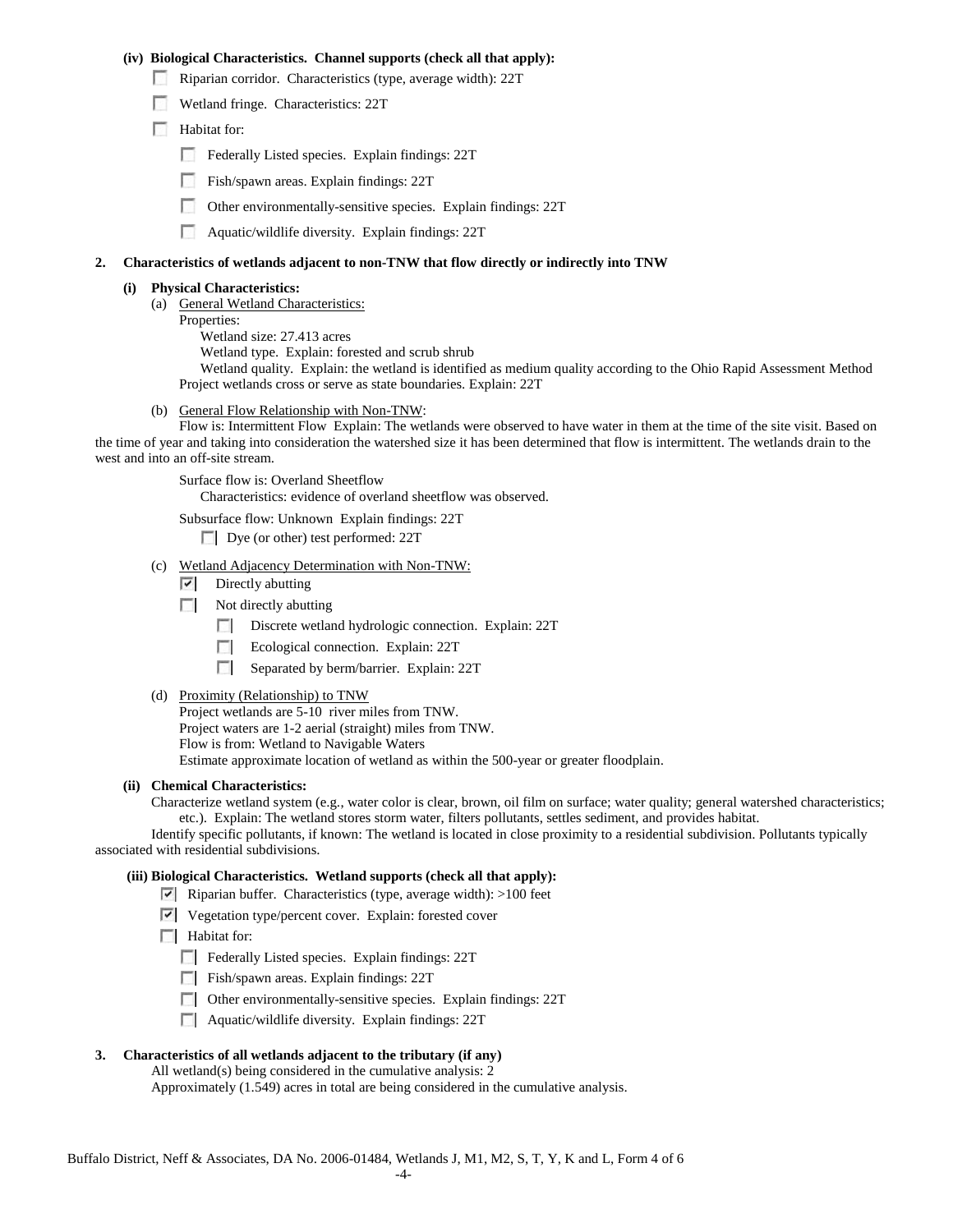For each wetland, specify the following:

| Directly abuts? $(Y/N)$ | Size (in acres) | Directly abuts? $(Y/N)$ | Size (in acres) |
|-------------------------|-----------------|-------------------------|-----------------|
| Wetland $J(N)$          | 0.083           | Wetland $T(N)$          | 0.226           |
| Wetland $M1(N)$         | 24.704          | Wetland $Y(N)$          | 0.143           |
| Wetland $M2(N)$         | 2.077           | Wetland $K(N)$          | 0.022           |
| Wetland S (N)           | 0.111           | Wetland $L(N)$          | 0.047           |
|                         |                 |                         |                 |

Summarize overall biological, chemical and physical functions being performed: The wetland stores storm water, filters pollutants, settles sediment, and provides habitat.

### **C. SIGNIFICANT NEXUS DETERMINATION**

**A significant nexus analysis will assess the flow characteristics and functions of the tributary itself and the functions performed by any wetlands adjacent to the tributary to determine if they significantly affect the chemical, physical, and biological integrity of a TNW. For each of the following situations, a significant nexus exists if the tributary, in combination with all of its adjacent wetlands, has more than a speculative or insubstantial effect on the chemical, physical and/or biological integrity of a TNW. Considerations when evaluating significant nexus include, but are not limited to the volume, duration, and frequency of the flow of water in the tributary and its proximity to a TNW, and the functions performed by the tributary and all its adjacent wetlands. It is not appropriate to determine significant nexus based solely on any specific threshold of distance (e.g. between a tributary and its adjacent wetland or between a tributary and the TNW). Similarly, the fact an adjacent wetland lies within or outside of a floodplain is not solely determinative of significant nexus.** 

### **Draw connections between the features documented and the effects on the TNW, as identified in the** *Rapanos* **Guidance and discussed in the Instructional Guidebook. Factors to consider include, for example:**

- Does the tributary, in combination with its adjacent wetlands (if any), have the capacity to carry pollutants or flood waters to TNWs, or to reduce the amount of pollutants or flood waters reaching a TNW?
- Does the tributary, in combination with its adjacent wetlands (if any), provide habitat and lifecycle support functions for fish and other species, such as feeding, nesting, spawning, or rearing young for species that are present in the TNW?
- Does the tributary, in combination with its adjacent wetlands (if any), have the capacity to transfer nutrients and organic carbon that support downstream foodwebs?
- Does the tributary, in combination with its adjacent wetlands (if any), have other relationships to the physical, chemical, or biological integrity of the TNW?

## *Note: the above list of considerations is not inclusive and other functions observed or known to occur should be documented below:*

- **1. Significant nexus findings for non-RPW that has no adjacent wetlands and flows directly or indirectly into TNWs.** Explain findings of presence or absence of significant nexus below, based on the tributary itself, then go to Section III.D: 22T
- **2. Significant nexus findings for non-RPW and its adjacent wetlands, where the non-RPW flows directly or indirectly into TNWs.**  Explain findings of presence or absence of significant nexus below, based on the tributary in combination with all of its adjacent wetlands, then go to Section III.D: 22T
- **3. Significant nexus findings for wetlands adjacent to an RPW but that do not directly abut the RPW.** Explain findings of presence or absence of significant nexus below, based on the tributary in combination with all of its adjacent wetlands, then go to Section III.D: The wetland stores storm water, filters pollutants, settles sediment, and provides habitat. The storm water, pollutants, and sediment would otherwise be transported to the downstream TNW. According to OEPA, "organic and nutrient enrichment, siltation, low dissolved oxygen, habitat and flow alteration related issues have been identified as the primary causes of impairment" within the upper Cuyahoga River watershed [\(http://epa.ohio.gov/dsw/tmdl/CuyahogaRiver.aspx#116519125-tmdl-report\)](http://epa.ohio.gov/dsw/tmdl/CuyahogaRiver.aspx%23116519125-tmdl-report). The wetland helps to reduce these impairments.

# **D. DETERMINATIONS OF JURISDICTIONAL FINDINGS. THE SUBJECT WATERS/WETLANDS ARE (CHECK ALL THAT APPLY):**

- **1. TNWs and Adjacent Wetlands.** Check all that apply and provide size estimates in review area:
	- TNWs: 22T linear feet 22T width (ft), Or, 22T acres.
	- **Wetlands adjacent to TNWs: 22T acres.**

# **2. RPWs that flow directly or indirectly into TNWs.**

- Tributaries of TNWs where tributaries typically flow year-round are jurisdictional. Provide data and rationale indicating that tributary is perennial: 22T.
- Tributaries of TNW where tributaries have continuous flow "seasonally" (e.g., typically three months each year) are jurisdictional. Data supporting this conclusion is provided at Section III.B. Provide rationale indicating that tributary flows seasonally:

Provide estimates for jurisdictional waters in the review area (check all that apply):

- $\Box$  Tributary waters: linear feet width (ft).
- Other non-wetland waters: 27T acres.

Identify type(s) of waters: 27T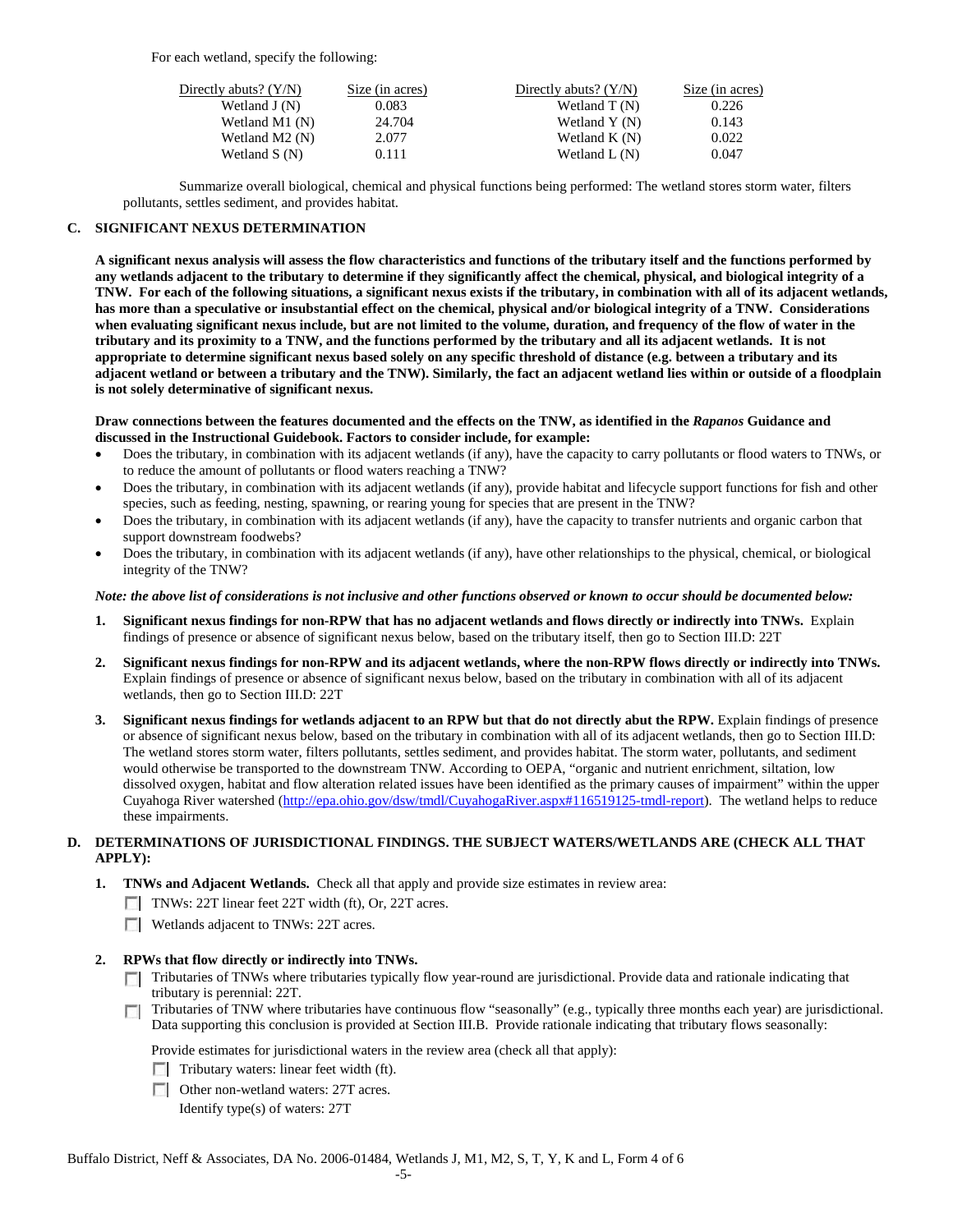# **3. Non-RPWs[8](#page-32-0) that flow directly or indirectly into TNWs.**

Waterbody that is not a TNW or an RPW, but flows directly or indirectly into a TNW, and it has a significant nexus with a TNW is jurisdictional. Data supporting this conclusion is provided at Section III.C.

Provide estimates for jurisdictional waters within the review area (check all that apply):

- $\Box$  Tributary waters: 27T linear feet 27T width (ft).
- Other non-wetland waters: 27T acres.
	- Identify type(s) of waters: 27T

# **4. Wetlands directly abutting an RPW that flow directly or indirectly into TNWs.**

- **Wetlands directly abut RPW and thus are jurisdictional as adjacent wetlands.** 
	- $\Box$  Wetlands directly abutting an RPW where tributaries typically flow year-round. Provide data and rationale indicating that tributary is perennial in Section III.D.2, above. Provide rationale indicating that wetland is directly abutting an RPW: 22T
	- Wetlands directly abutting an RPW where tributaries typically flow "seasonally." Provide data indicating that tributary is seasonal in Section III.B and rationale in Section III.D.2, above. Provide rationale indicating that wetland is directly abutting an RPW:

Provide acreage estimates for jurisdictional wetlands in the review area: acres.

- **5. Wetlands adjacent to but not directly abutting an RPW that flow directly or indirectly into TNWs.**
	- $\blacktriangleright$  Wetlands that do not directly abut an RPW, but when considered in combination with the tributary to which they are adjacent and with similarly situated adjacent wetlands, have a significant nexus with a TNW are jurisidictional. Data supporting this conclusion is provided at Section III.C.

Provide acreage estimates for jurisdictional wetlands in the review area: 27.413 acres.

- **6. Wetlands adjacent to non-RPWs that flow directly or indirectly into TNWs.** 
	- Wetlands adjacent to such waters, and have when considered in combination with the tributary to which they are adjacent  $\sim$ and with similarly situated adjacent wetlands, have a significant nexus with a TNW are jurisdictional. Data supporting this conclusion is provided at Section III.C.

Provide estimates for jurisdictional wetlands in the review area: 27T acres.

# **7. Impoundments of jurisdictional waters. [9](#page-32-1)**

As a general rule, the impoundment of a jurisdictional tributary remains jurisdictional.

- Demonstrate that impoundment was created from "waters of the U.S.," or
- Demonstrate that water meets the criteria for one of the categories presented above (1-6), or
- n Demonstrate that water is isolated with a nexus to commerce (see E below).
- **E. ISOLATED [INTERSTATE OR INTRA-STATE] WATERS, INCLUDING ISOLATED WETLANDS, THE USE, DEGRADATION OR DESTRUCTION OF WHICH COULD AFFECT INTERSTATE COMMERCE, INCLUDING ANY SUCH WATERS (CHECK ALL THAT APPLY):[10](#page-32-2)**
	- which are or could be used by interstate or foreign travelers for recreational or other purposes.
	- from which fish or shellfish are or could be taken and sold in interstate or foreign commerce.
	- which are or could be used for industrial purposes by industries in interstate commerce.
	- **Interstate isolated waters. Explain: 22T**
	- Other factors.Explain: 22T

### **Identify water body and summarize rationale supporting determination:** 22T

Provide estimates for jurisdictional waters in the review area (check all that apply):

- Tributary waters: 27T linear feet 27T width (ft).
- Other non-wetland waters: 27T acres.

Identify type(s) of waters: 27T

Wetlands: 27T acres.

 $\frac{1}{8}$ See Footnote # 3.

<span id="page-32-1"></span><span id="page-32-0"></span><sup>&</sup>lt;sup>9</sup> To complete the analysis refer to the key in Section III.D.6 of the Instructional Guidebook.

<span id="page-32-2"></span><sup>&</sup>lt;sup>10</sup> Prior to asserting or declining CWA jurisdiction based solely on this category, Corps Districts will elevate the action to Corps and EPA HQ for review consistent with the process described in the Corps/EPA *Memorandum Regarding CWA Act Jurisdiction Following Rapanos.*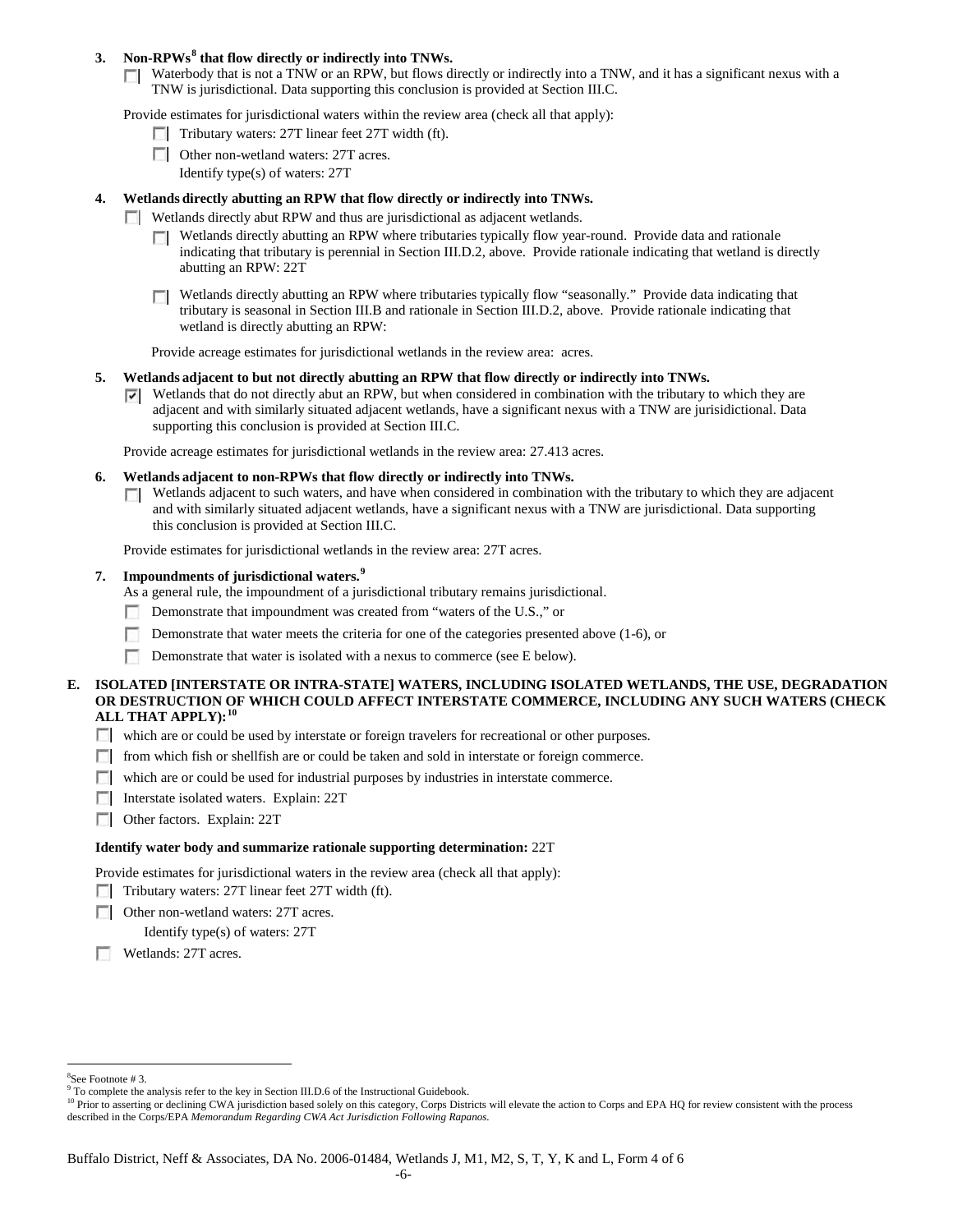| F. |   | NON-JURISDICTIONAL WATERS, INCLUDING WETLANDS (CHECK ALL THAT APPLY):                                                                                                                                                                                                                                                     |
|----|---|---------------------------------------------------------------------------------------------------------------------------------------------------------------------------------------------------------------------------------------------------------------------------------------------------------------------------|
|    |   | If potential wetlands were assessed within the review area, these areas did not meet the criteria in the 1987 Corps of Engineers<br>Wetland Delineation Manual and/or appropriate Regional Supplements.                                                                                                                   |
|    | D | Review area included isolated waters with no substantial nexus to interstate (or foreign) commerce.                                                                                                                                                                                                                       |
|    |   | Prior to the Jan 2001 Supreme Court decision in "SWANCC," the review area would have been regulated based solely on the<br>"Migratory Bird Rule" (MBR).                                                                                                                                                                   |
|    | u | Waters do not meet the "Significant Nexus" standard, where such a finding is required for jurisdiction. Explain: 27T                                                                                                                                                                                                      |
|    | п | Other: (explain, if not covered above): 27T                                                                                                                                                                                                                                                                               |
|    |   | Provide acreage estimates for non-jurisdictional waters in the review area, where the sole potential basis of jurisdiction is the MBR factors<br>(i.e., presence of migratory birds, presence of endangered species, use of water for irrigated agriculture), using best professional judgment<br>(check all that apply): |
|    |   | Non-wetland waters (i.e., rivers, streams): 27T linear feet 27T width (ft).                                                                                                                                                                                                                                               |
|    |   | Lakes/ponds: 27T acres.                                                                                                                                                                                                                                                                                                   |
|    |   | Other non-wetland waters: 27T acres. List type of aquatic resource: 27T.                                                                                                                                                                                                                                                  |
|    |   | Wetlands: 27T acres.                                                                                                                                                                                                                                                                                                      |
|    |   | Provide acreage estimates for non-jurisdictional waters in the review area that do not meet the "Significant Nexus" standard, where such a<br>finding is required for jurisdiction (check all that apply):                                                                                                                |
|    |   | Non-wetland waters (i.e., rivers, streams): 27T linear feet 27T width (ft).                                                                                                                                                                                                                                               |
|    |   | Lakes/ponds: 27T acres.                                                                                                                                                                                                                                                                                                   |
|    |   | Other non-wetland waters: 27T acres. List type of aquatic resource: 27T.                                                                                                                                                                                                                                                  |
|    |   | Wetlands: 27T acres.                                                                                                                                                                                                                                                                                                      |
|    |   | <b>SECTION IV: DATA SOURCES.</b>                                                                                                                                                                                                                                                                                          |
|    |   | A. SUPPORTING DATA. Data reviewed for JD (check all that apply - checked items shall be included in case file and, where checked and<br>requested, appropriately reference sources below):<br>$\triangledown$ Maps, plans, plots or plat submitted by or on behalf of the applicant/consultant: Davey Resource Group      |
|    | ▿ | Data sheets prepared/submitted by or on behalf of the applicant/consultant.                                                                                                                                                                                                                                               |
|    |   | Office concurs with data sheets/delineation report.<br>$\overline{\phantom{a}}$                                                                                                                                                                                                                                           |
|    |   | Office does not concur with data sheets/delineation report.                                                                                                                                                                                                                                                               |
|    |   | Data sheets prepared by the Corps: 22T                                                                                                                                                                                                                                                                                    |
|    |   | Corps navigable waters' study: 22T                                                                                                                                                                                                                                                                                        |
|    |   | U.S. Geological Survey Hydrologic Atlas: 22T                                                                                                                                                                                                                                                                              |
|    |   | USGS NHD data.                                                                                                                                                                                                                                                                                                            |
|    |   | USGS 8 and 12 digit HUC maps.                                                                                                                                                                                                                                                                                             |
|    | ⊽ | U.S. Geological Survey map(s). Cite scale & quad name: Kent, Ohio 7.5 min                                                                                                                                                                                                                                                 |
|    |   | USDA Natural Resources Conservation Service Soil Survey. Citation: 22T                                                                                                                                                                                                                                                    |
|    |   | National wetlands inventory map(s). Cite name: 22T                                                                                                                                                                                                                                                                        |
|    | г | State/Local wetland inventory map(s): 22T                                                                                                                                                                                                                                                                                 |
|    |   | FEMA/FIRM maps: 22T                                                                                                                                                                                                                                                                                                       |
|    |   | 100-year Floodplain Elevation is: 22T (National Geodectic Vertical Datum of 1929)                                                                                                                                                                                                                                         |
|    |   | Photographs:     Aerial (Name & Date): 22T                                                                                                                                                                                                                                                                                |
|    |   | Other (Name & Date): 22T<br>or $\Box$                                                                                                                                                                                                                                                                                     |
|    |   | Previous determination(s). File no. and date of response letter: 22T                                                                                                                                                                                                                                                      |
|    |   |                                                                                                                                                                                                                                                                                                                           |
|    |   | Applicable/supporting case law: 22T                                                                                                                                                                                                                                                                                       |
|    |   | Applicable/supporting scientific literature: 22T                                                                                                                                                                                                                                                                          |

# **B. ADDITIONAL COMMENTS TO SUPPORT JD:** The wetlands flow east to an unnamed off-site stream that flows into the Cuyahoga River, a TNW.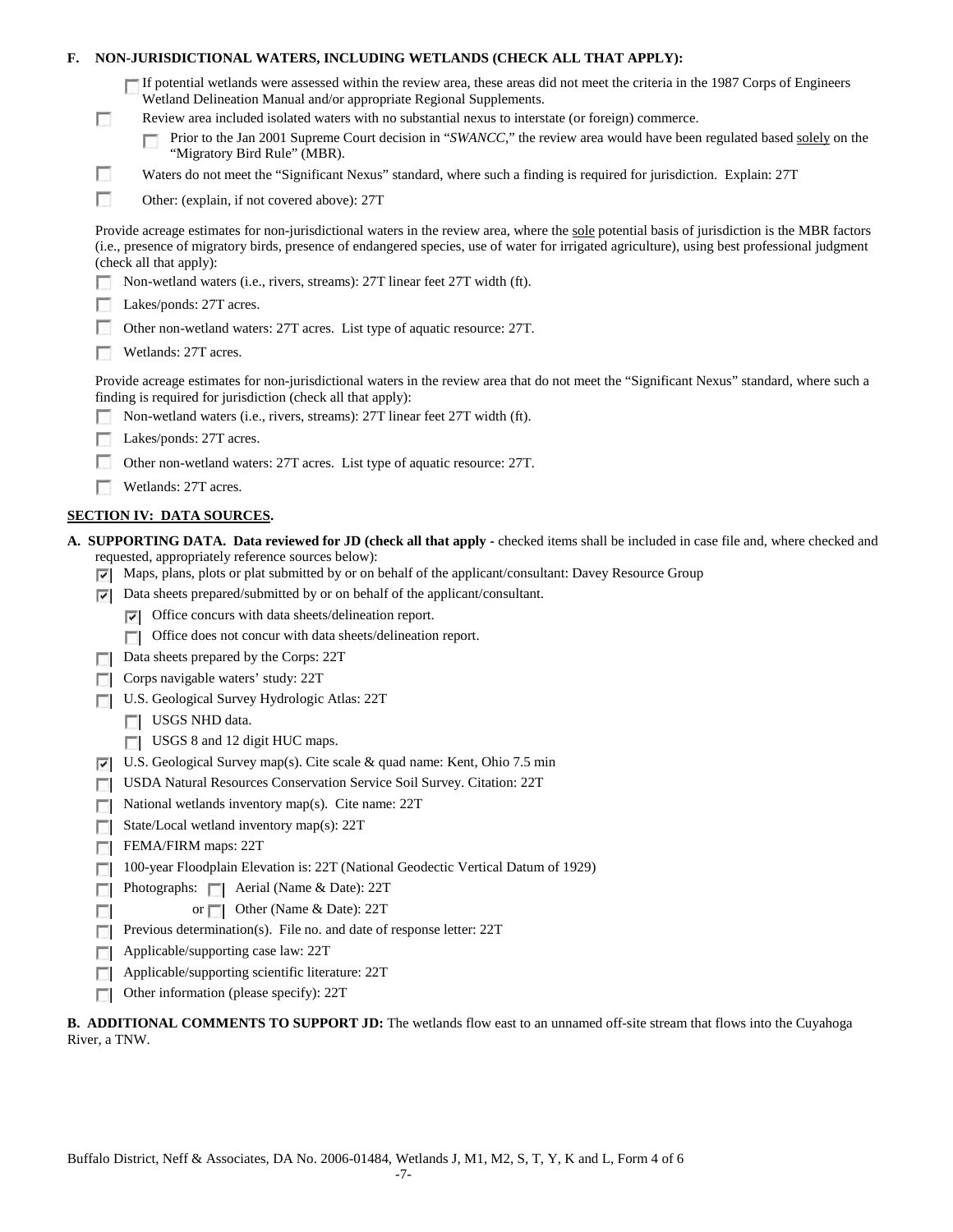27T Date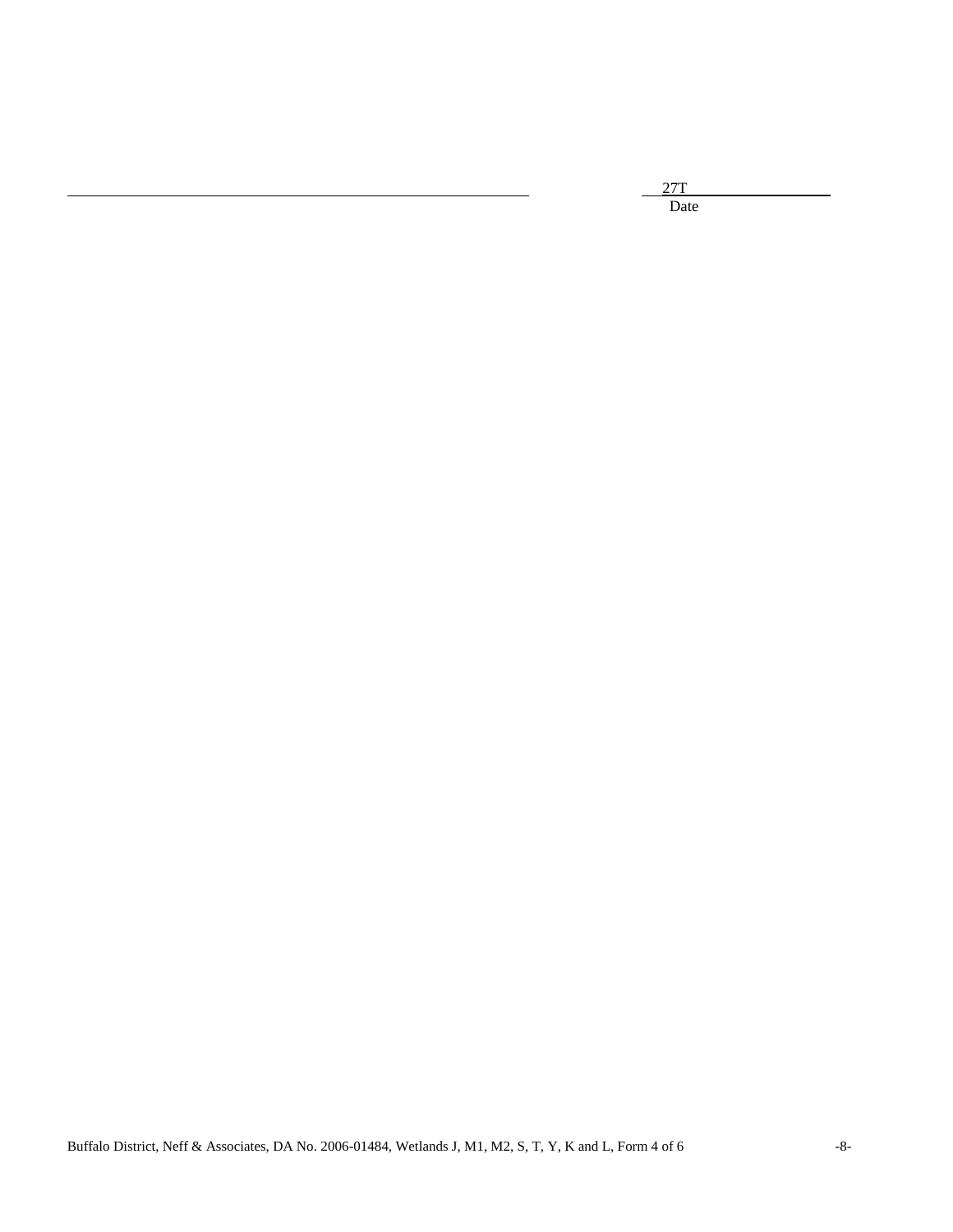## **APPROVED JURISDICTIONAL DETERMINATION FORM U.S. Army Corps of Engineers**

This form should be completed by following the instructions provided in Section IV of the JD Form Instructional Guidebook.

# **SECTION I: BACKGROUND INFORMATION**

# **A. REPORT COMPLETION DATE FOR APPROVED JURISDICTIONAL DETERMINATION (JD): May 28, 2015**

## **B. DISTRICT OFFICE, FILE NAME, AND NUMBER: Buffalo District, Neff & Associates, DA No. 2006-01484, Stream 3, and Wetland B, Form 5 of 6**

# **C. PROJECT LOCATION AND BACKGROUND INFORMATION:**

State: Ohio County/parish/borough: Portage City: Streetsboro Center coordinates of site (lat/long in degree decimal format): Lat. 41.22640 °, Long. -81.33193 ° Universal Transverse Mercator: 22T Name of nearest waterbody: unnamed tributary to Tinkers Creek Name of nearest Traditional Navigable Water (TNW) into which the aquatic resource flows: Cuyahoga River

Name of watershed or Hydrologic Unit Code (HUC): Cuyahoga

- ⊽ Check if map/diagram of review area and/or potential jurisdictional areas is/are available upon request.
- Check if other sites (e.g., offsite mitigation sites, disposal sites, etc…) are associated with this action and are recorded on a different Г JD form

# **D. REVIEW PERFORMED FOR SITE EVALUATION (CHECK ALL THAT APPLY):**

- ⊽ Office (Desk) Determination. Date: May 28, 2015
- ⊽ Field Determination. Date(s): May 12, 2015, 22T

# **SECTION II: SUMMARY OF FINDINGS**

# **A. RHA SECTION 10 DETERMINATION OF JURISDICTION.**

There are no "*navigable waters of the U.S.*" within Rivers and Harbors Act (RHA) jurisdiction (as defined by 33 CFR part 329) in the review area. [*Required*]

- n Waters subject to the ebb and flow of the tide.
- Waters are presently used, or have been used in the past, or may be susceptible for use to transport interstate or foreign commerce. Г Explain: 22T

# **B. CWA SECTION 404 DETERMINATION OF JURISDICTION.**

There are "*waters of the U.S.*" within Clean Water Act (CWA) jurisdiction (as defined by 33 CFR part 328) in the review area. *[Required]*

- **1. Waters of the U.S.**
	- **a. Indicate presence of waters of U.S. in review area (check all that apply): [1](#page-35-0)**
- TNWs, including territorial seas г
- Wetlands adjacent to TNWs п
- Relatively permanent waters<sup>[2](#page-35-1)</sup> (RPWs) that flow directly or indirectly into TNWs n
- ⊽ Non-RPWs that flow directly or indirectly into TNWs
- Wetlands directly abutting RPWs that flow directly or indirectly into TNWs п
- n Wetlands adjacent to but not directly abutting RPWs that flow directly or indirectly into TNWs
- ⊽ Wetlands adjacent to non-RPWs that flow directly or indirectly into TNWs
- г Impoundments of jurisdictional waters
- Isolated (interstate or intrastate) waters, including isolated wetlands n.
	- **b. Identify (estimate) size of waters of the U.S. in the review area:** Non-wetland waters: 89 linear feet: 2 width (ft) and/or 22T acres. Wetlands: 0.032 acres.
	- **c. Limits (boundaries) of jurisdiction** based on: Established by OHWM
	- Elevation of established OHWM (if known): 22T
- **2. Non-regulated waters/wetlands (check if applicable): [3](#page-35-2)**

Potentially jurisdictional waters and/or wetlands were assessed within the review area and determined to be not jurisdictional.  $\sim$ Explain: 27T

Buffalo District, Neff & Associates, DA No. 2006-01484, Stream 3, and Wetland B, Form 5 of 6

<span id="page-35-0"></span><sup>&</sup>lt;sup>1</sup> Boxes checked below shall be supported by completing the appropriate sections in Section III below.

<span id="page-35-2"></span><span id="page-35-1"></span><sup>&</sup>lt;sup>2</sup> For purposes of this form, an RPW is defined as a tributary that is not a TNW and that typically flows year-round or has continuous flow at least "seasonally" (e.g., typically 3 months). <sup>3</sup> Supporting documentation is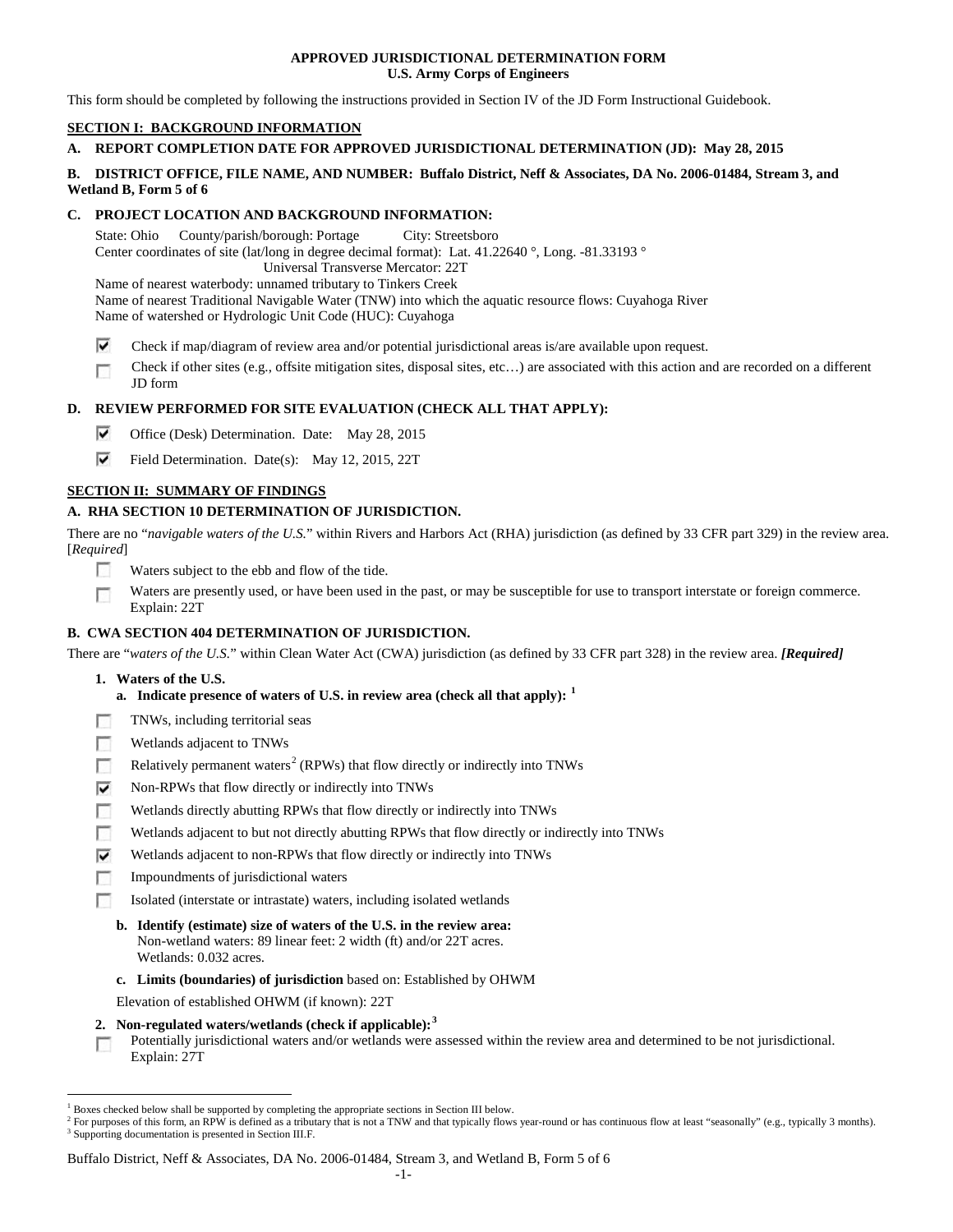### **SECTION III: CWA ANALYSIS**

## **A. TNWs AND WETLANDS ADJACENT TO TNWs**

**The agencies will assert jurisdiction over TNWs and wetlands adjacent to TNWs. If the aquatic resource is a TNW, complete Section III.A.1 and Section III.D.1. only; if the aquatic resource is a wetland adjacent to a TNW, complete Sections III.A.1 and 2 and Section III.D.1.; otherwise, see Section III.B below**.

- **1. TNW**  Identify TNW: 27T Summarize rationale supporting determination: 22T
- **2. Wetland adjacent to TNW** Summarize rationale supporting conclusion that wetland is "adjacent": 22T

### **B. CHARACTERISTICS OF TRIBUTARY (THAT IS NOT A TNW) AND ITS ADJACENT WETLANDS (IF ANY):**

**This section summarizes information regarding characteristics of the tributary and its adjacent wetlands, if any, and it helps determine whether or not the standards for jurisdiction established under Rapanos have been met.** 

**The agencies will assert jurisdiction over non-navigable tributaries of TNWs where the tributaries are "relatively permanent waters" (RPWs), i.e. tributaries that typically flow year-round or have continuous flow at least seasonally (e.g., typically 3 months). A wetland that directly abuts an RPW is also jurisdictional. If the aquatic resource is not a TNW, but has year-round (perennial) flow, skip to Section III.D.2. If the aquatic resource is a wetland directly abutting a tributary with perennial flow, skip to Section III.D.4.**

**A wetland that is adjacent to but that does not directly abut an RPW requires a significant nexus evaluation. Corps districts and EPA regions will include in the record any available information that documents the existence of a significant nexus between a relatively permanent tributary that is not perennial (and its adjacent wetlands if any) and a traditional navigable water, even though a significant nexus finding is not required as a matter of law.**

**If the waterbody[4](#page-36-0) is not an RPW, or a wetland directly abutting an RPW, a JD will require additional data to determine if the waterbody has a significant nexus with a TNW. If the tributary has adjacent wetlands, the significant nexus evaluation must consider the tributary in combination with all of its adjacent wetlands. This significant nexus evaluation that combines, for analytical purposes, the tributary and all of its adjacent wetlands is used whether the review area identified in the JD request is the tributary, or its adjacent wetlands, or both. If the JD covers a tributary with adjacent wetlands, complete Section III.B.1 for the tributary, Section III.B.2 for any onsite wetlands, and Section III.B.3 for all wetlands adjacent to that tributary, both onsite and offsite. The determination whether a significant nexus exists is determined in Section III.C below.**

**1. Characteristics of non-TNWs that flow directly or indirectly into TNW**

#### **(i) General Area Conditions:**

Watershed size: 22T 22T Drainage area: 22T 809 square miles

Average annual rainfall: 41.8 inches Average annual snowfall: 61.6 inches

### **(ii) Physical Characteristics:**

(a) Relationship with TNW:

Tributary flows directly into TNW.

 $\triangledown$  Tributary flows through 2 tributaries before entering TNW.

Project waters are 5-10 river miles from TNW. Project waters are 1 (or less) river miles from RPW. Project waters are 1-2 aerial (straight) miles from TNW. Project waters are 1 (or less) aerial (straight) miles from RPW. Project waters cross or serve as state boundaries. Explain: 22T

Identify flow route to TNW<sup>[5](#page-36-1)</sup>: Stream 3, a non-RPW, flows into Stream 2, a seasonal RPW, which flows into Tinkers Creek, an RPW, which flows into the Cuyahoga River. Tributary stream order, if known: 22T

(b) General Tributary Characteristics (check all that apply):

**Tributary** is: **▼** Natural

- Artificial (man-made). Explain: 22T
- Manipulated (man-altered). Explain: 22T

Buffalo District, Neff & Associates, DA No. 2006-01484, Stream 3, and Wetland B, Form 5 of 6

<span id="page-36-1"></span><span id="page-36-0"></span> $4$  Note that the Instructional Guidebook contains additional information regarding swales, ditches, washes, and erosional features generally and in the arid West.<br>  $5$  Flow route can be described by identifying, e.g., tr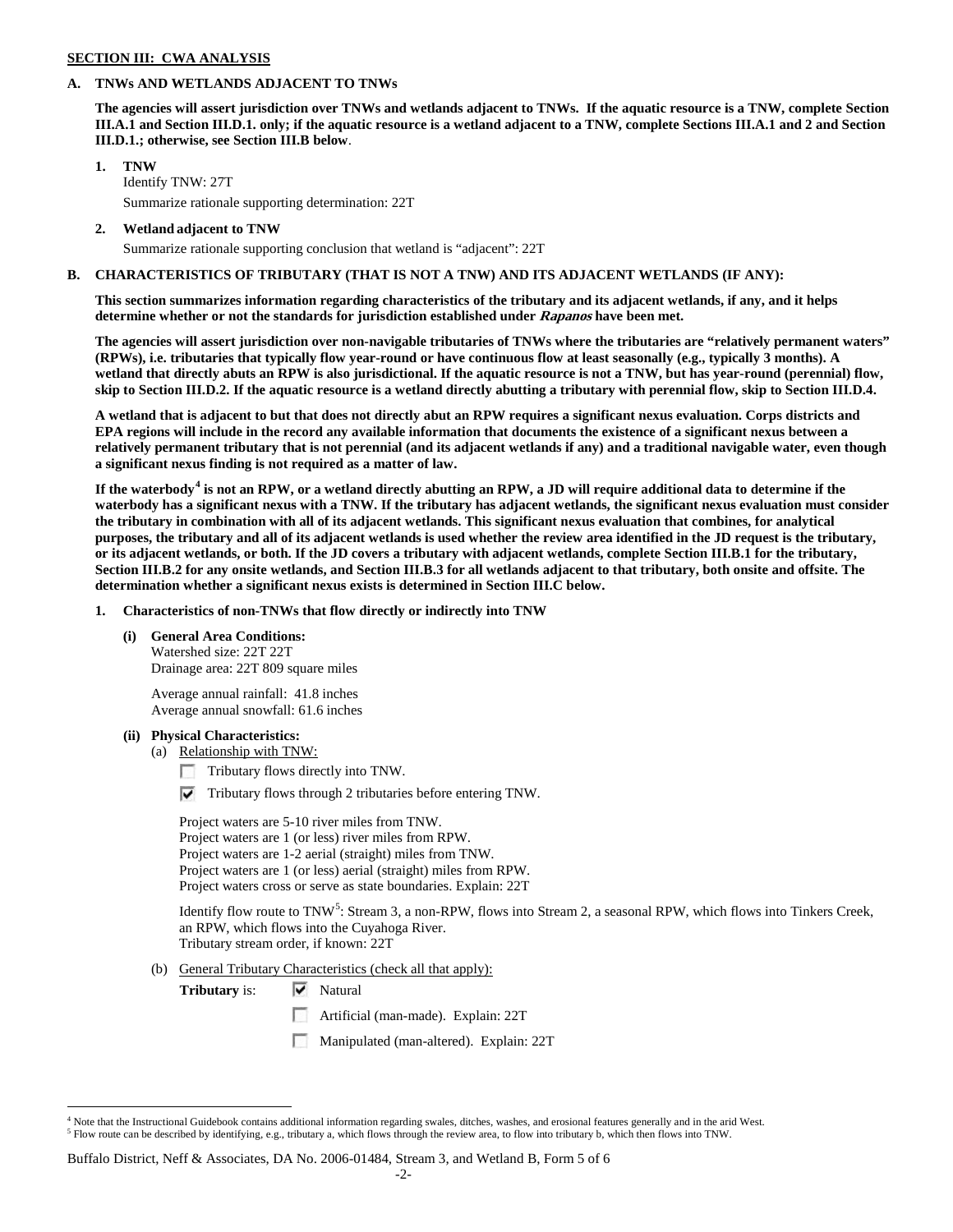**Tributary** properties with respect to top of bank (estimate): Average width: 2 feet Average depth: <1 feet

Average side slopes: 3:1

Primary tributary substrate composition (check all that apply):

| $\blacktriangleright$ Silts        | Sands                         | Concrete    |
|------------------------------------|-------------------------------|-------------|
| $\overline{\triangledown}$ Cobbles | $\blacktriangleright$ Gravel  | $\Box$ Muck |
| Bedrock                            | Vegetation. Type/% cover: 22T |             |

Other. Explain: 22T

Tributary condition/stability [e.g., highly eroding, sloughing banks]. Explain: the stream appeared to be eroding naturally. Presence of run/riffle/pool complexes. Explain: none were observed Tributary geometry: Relatively Straight Tributary gradient (approximate average slope): 5%

 $(c)$  Flow:

Tributary provides for: Ephemeral Flow

Estimate average number of flow events in review area/year: 20 (or greater)

Describe flow regime: Water was not observed within the channel at the time of the site visit. It had not rained prior to

## the site visit.

Other information on duration and volume: 22T

Surface flow is: Discrete and Confined Characteristics: There was a defined bed and bank.

Subsurface flow: Unknown Explain findings: 22T

Dye (or other) test performed: 22T

Tributary has (check all that apply):

| ⊽ | Bed and banks |  |  |
|---|---------------|--|--|
|---|---------------|--|--|

 $\Box$  OHWM<sup>[6](#page-37-0)</sup> (check all indicators that apply):

|  | clear, natural line impressed on the bank is the presence of litter and debris |  |
|--|--------------------------------------------------------------------------------|--|
|--|--------------------------------------------------------------------------------|--|

- changes in the character of soil destruction of terrestrial vegetation
	- $\Box$  shelving the presence of wrack line
- $\Box$  vegetation matted down, bent, or absent  $\Box$  sediment sorting
- $\Box$  leaf litter disturbed or washed away  $\Box$  scour
- $\Box$  sediment deposition  $\Box$  multiple observed or predicted flow events
- $\Box$  water staining  $\Box$  abrupt change in plant community 22T

 $\Box$  other (list): 22T

Discontinuous OHWM.<sup>[7](#page-37-1)</sup> Explain: 22T

If factors other than the OHWM were used to determine lateral extent of CWA jurisdiction (check all that apply):

- $\Box$  High Tide Line indicated by:  $\Box$  Mean High Water Mark indicated by:
	- oil or scum line along shore objects  $\Box$  survey to available datum;
	- $\Box$  fine shell or debris deposits (foreshore)  $\Box$  physical markings;
	- physical markings/characteristics  $\Box$  vegetation lines/changes in vegetation types.
	- $\Box$  tidal gauges
	- other (list):  $22T$

# **(iii) Chemical Characteristics:**

Characterize tributary (e.g., water color is clear, discolored, oily film; water quality; general watershed characteristics, etc.). Explain: there was no water in the stream at the time of the site visit. The stream is located within a forested watershed. Identify specific pollutants, if known: There are no expected pollutants.

<span id="page-37-1"></span>Buffalo District, Neff & Associates, DA No. 2006-01484, Stream 3, and Wetland B, Form 5 of 6

<span id="page-37-0"></span> <sup>6</sup> <sup>6</sup>A natural or man-made discontinuity in the OHWM does not necessarily sever jurisdiction (e.g., where the stream temporarily flows underground, or where the OHWM has been removed by development or agricultural practices). Where there is a break in the OHWM that is unrelated to the waterbody's flow regime (e.g., flow over a rock outcrop or through a culvert), the agencies will look for indicators of flow above and below the break. 7 Ibid.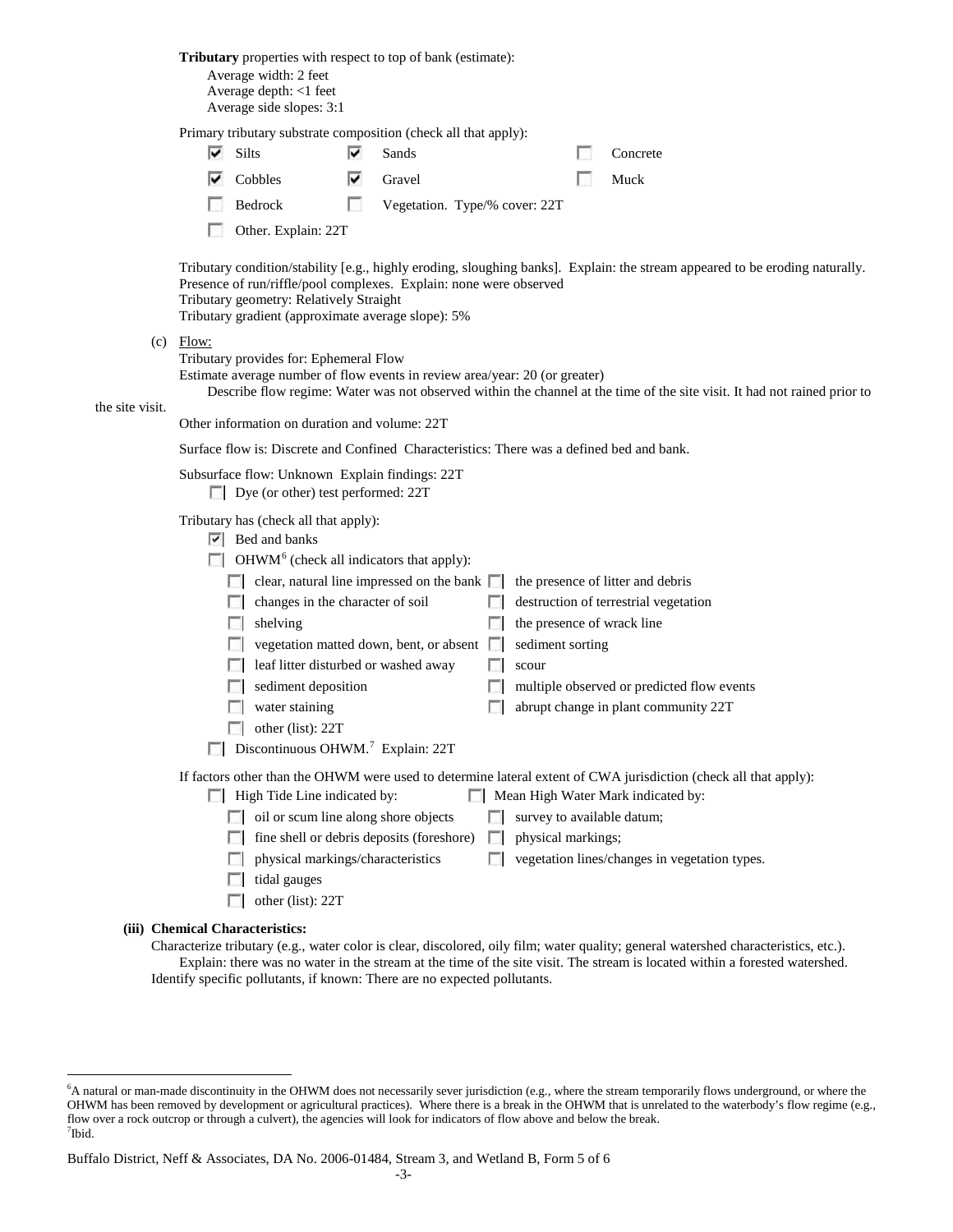## **(iv) Biological Characteristics. Channel supports (check all that apply):**

- $\blacktriangleright$  Riparian corridor. Characteristics (type, average width): < 100 feet forested
- Wetland fringe. Characteristics: Wetland B is located along a portion of the stream.
- Habitat for:
	- Federally Listed species. Explain findings: 22T
	- **Fish/spawn areas. Explain findings: 22T**
	- Other environmentally-sensitive species. Explain findings: 22T m.
	- n Aquatic/wildlife diversity. Explain findings: 22T

### **2. Characteristics of wetlands adjacent to non-TNW that flow directly or indirectly into TNW**

## **(i) Physical Characteristics:**

- (a) General Wetland Characteristics:
	- Properties:
		- Wetland size: 0.032 acres
		- Wetland type. Explain: forested

Wetland quality. Explain: the wetland is identified as medium quality according to the Ohio Rapid Assessment Method Project wetlands cross or serve as state boundaries. Explain: 22T

(b) General Flow Relationship with Non-TNW: Flow is: Ephemeral Flow Explain: Stream 3 has ephemeral flow. Therefore, the wetland is also expected to have ephemeral

flow.

Surface flow is: Overland Sheetflow

Characteristics: evidence of overland sheetflow was observed.

Subsurface flow: Unknown Explain findings: 22T

Dye (or other) test performed: 22T

- (c) Wetland Adjacency Determination with Non-TNW:
	- $\nabla$  Directly abutting
	- Not directly abutting

Discrete wetland hydrologic connection. Explain: 22T

- $\sim$ Ecological connection. Explain: 22T
- Separated by berm/barrier. Explain: 22T

### (d) Proximity (Relationship) to TNW

Project wetlands are 5-10 river miles from TNW. Project waters are 1-2 aerial (straight) miles from TNW. Flow is from: Wetland to Navigable Waters Estimate approximate location of wetland as within the 500-year or greater floodplain.

# **(ii) Chemical Characteristics:**

Characterize wetland system (e.g., water color is clear, brown, oil film on surface; water quality; general watershed characteristics; etc.). Explain: The wetland stores storm water, filters pollutants, settles sediment, and provides habitat.

Identify specific pollutants, if known: The wetland is located in close proximity to a residential subdivision. Pollutants typically associated with residential subdivisions.

### **(iii) Biological Characteristics. Wetland supports (check all that apply):**

- **Riparian buffer.** Characteristics (type, average width):  $>100$  feet
- Vegetation type/percent cover. Explain: forested cover
- $\Box$  Habitat for:
	- Federally Listed species. Explain findings: 22T
	- Fish/spawn areas. Explain findings: 22T
	- Other environmentally-sensitive species. Explain findings: 22T
	- **Aquatic/wildlife diversity. Explain findings: 22T**

# **3. Characteristics of all wetlands adjacent to the tributary (if any)**

All wetland(s) being considered in the cumulative analysis: 1 Approximately (0.032) acres in total are being considered in the cumulative analysis.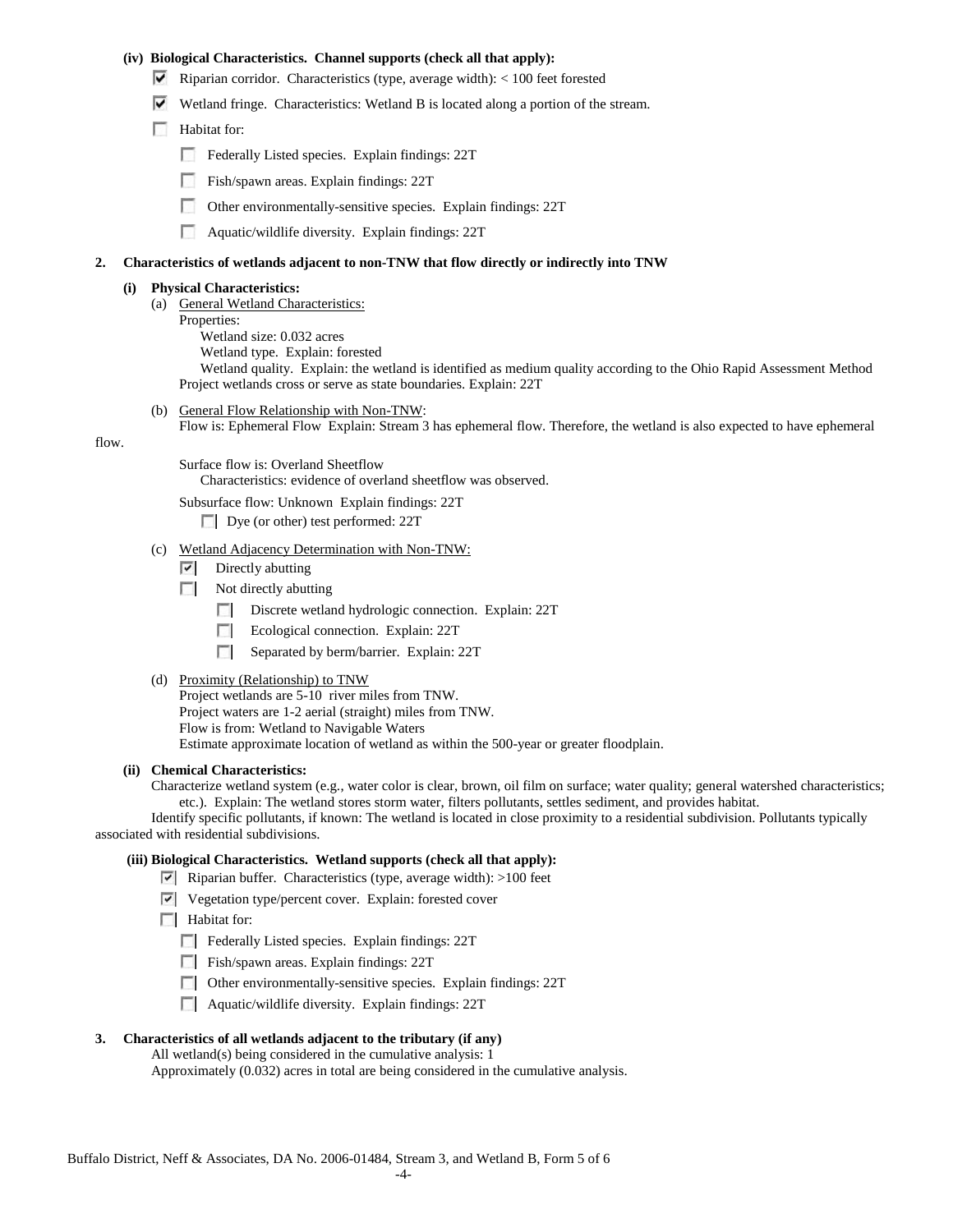For each wetland, specify the following:

| Directly abuts? $(Y/N)$ | Size (in acres) | Directly abuts? $(Y/N)$ | Size (in acres) |
|-------------------------|-----------------|-------------------------|-----------------|
| Wetland $B(Y)$          | 0.032           | 22T                     | 22T             |
| 22T                     |                 | 22T                     | 22T             |
| 22T                     | つつT             | 22T                     | 22T             |
| 22T                     | つつT             | 22T                     | 22T             |

Summarize overall biological, chemical and physical functions being performed: The wetland stores storm water, filters pollutants, settles sediment, and provides habitat.

## **C. SIGNIFICANT NEXUS DETERMINATION**

**A significant nexus analysis will assess the flow characteristics and functions of the tributary itself and the functions performed by any wetlands adjacent to the tributary to determine if they significantly affect the chemical, physical, and biological integrity of a TNW. For each of the following situations, a significant nexus exists if the tributary, in combination with all of its adjacent wetlands, has more than a speculative or insubstantial effect on the chemical, physical and/or biological integrity of a TNW. Considerations when evaluating significant nexus include, but are not limited to the volume, duration, and frequency of the flow of water in the tributary and its proximity to a TNW, and the functions performed by the tributary and all its adjacent wetlands. It is not appropriate to determine significant nexus based solely on any specific threshold of distance (e.g. between a tributary and its adjacent wetland or between a tributary and the TNW). Similarly, the fact an adjacent wetland lies within or outside of a floodplain is not solely determinative of significant nexus.** 

### **Draw connections between the features documented and the effects on the TNW, as identified in the** *Rapanos* **Guidance and discussed in the Instructional Guidebook. Factors to consider include, for example:**

- Does the tributary, in combination with its adjacent wetlands (if any), have the capacity to carry pollutants or flood waters to TNWs, or to reduce the amount of pollutants or flood waters reaching a TNW?
- Does the tributary, in combination with its adjacent wetlands (if any), provide habitat and lifecycle support functions for fish and other species, such as feeding, nesting, spawning, or rearing young for species that are present in the TNW?
- Does the tributary, in combination with its adjacent wetlands (if any), have the capacity to transfer nutrients and organic carbon that support downstream foodwebs?
- Does the tributary, in combination with its adjacent wetlands (if any), have other relationships to the physical, chemical, or biological integrity of the TNW?

## *Note: the above list of considerations is not inclusive and other functions observed or known to occur should be documented below:*

- **1. Significant nexus findings for non-RPW that has no adjacent wetlands and flows directly or indirectly into TNWs.** Explain findings of presence or absence of significant nexus below, based on the tributary itself, then go to Section III.D: 22T
- **2. Significant nexus findings for non-RPW and its adjacent wetlands, where the non-RPW flows directly or indirectly into TNWs.**  Explain findings of presence or absence of significant nexus below, based on the tributary in combination with all of its adjacent wetlands, then go to Section III.D: The wetland stores storm water, filters pollutants, settles sediment, and provides habitat. The storm water, pollutants, and sediment would otherwise be transported to the downstream TNW. According to OEPA, "organic and nutrient enrichment, siltation, low dissolved oxygen, habitat and flow alteration related issues have been identified as the primary causes of impairment" within the upper Cuyahoga River watershed [\(http://epa.ohio.gov/dsw/tmdl/CuyahogaRiver.aspx#116519125-tmdl-report\)](http://epa.ohio.gov/dsw/tmdl/CuyahogaRiver.aspx%23116519125-tmdl-report). The wetland helps to reduce these impairments. The stream provides a source of clean water to the downstream TNW. The stream also transports sediment, organic carbon and nutrients to support life cycles within the downstream TNW.
- **3. Significant nexus findings for wetlands adjacent to an RPW but that do not directly abut the RPW.** Explain findings of presence or absence of significant nexus below, based on the tributary in combination with all of its adjacent wetlands, then go to Section III.D:

# **D. DETERMINATIONS OF JURISDICTIONAL FINDINGS. THE SUBJECT WATERS/WETLANDS ARE (CHECK ALL THAT APPLY):**

- **1. TNWs and Adjacent Wetlands.** Check all that apply and provide size estimates in review area:
	- TNWs: 22T linear feet 22T width (ft), Or, 22T acres.
	- **Wetlands adjacent to TNWs: 22T acres.**

# **2. RPWs that flow directly or indirectly into TNWs.**

- Tributaries of TNWs where tributaries typically flow year-round are jurisdictional. Provide data and rationale indicating that tributary is perennial: 22T.
- Tributaries of TNW where tributaries have continuous flow "seasonally" (e.g., typically three months each year) are jurisdictional. Data supporting this conclusion is provided at Section III.B. Provide rationale indicating that tributary flows seasonally:

Provide estimates for jurisdictional waters in the review area (check all that apply):

- $\Box$  Tributary waters: linear feet width (ft).
- Other non-wetland waters: 27T acres.

Identify type(s) of waters: 27T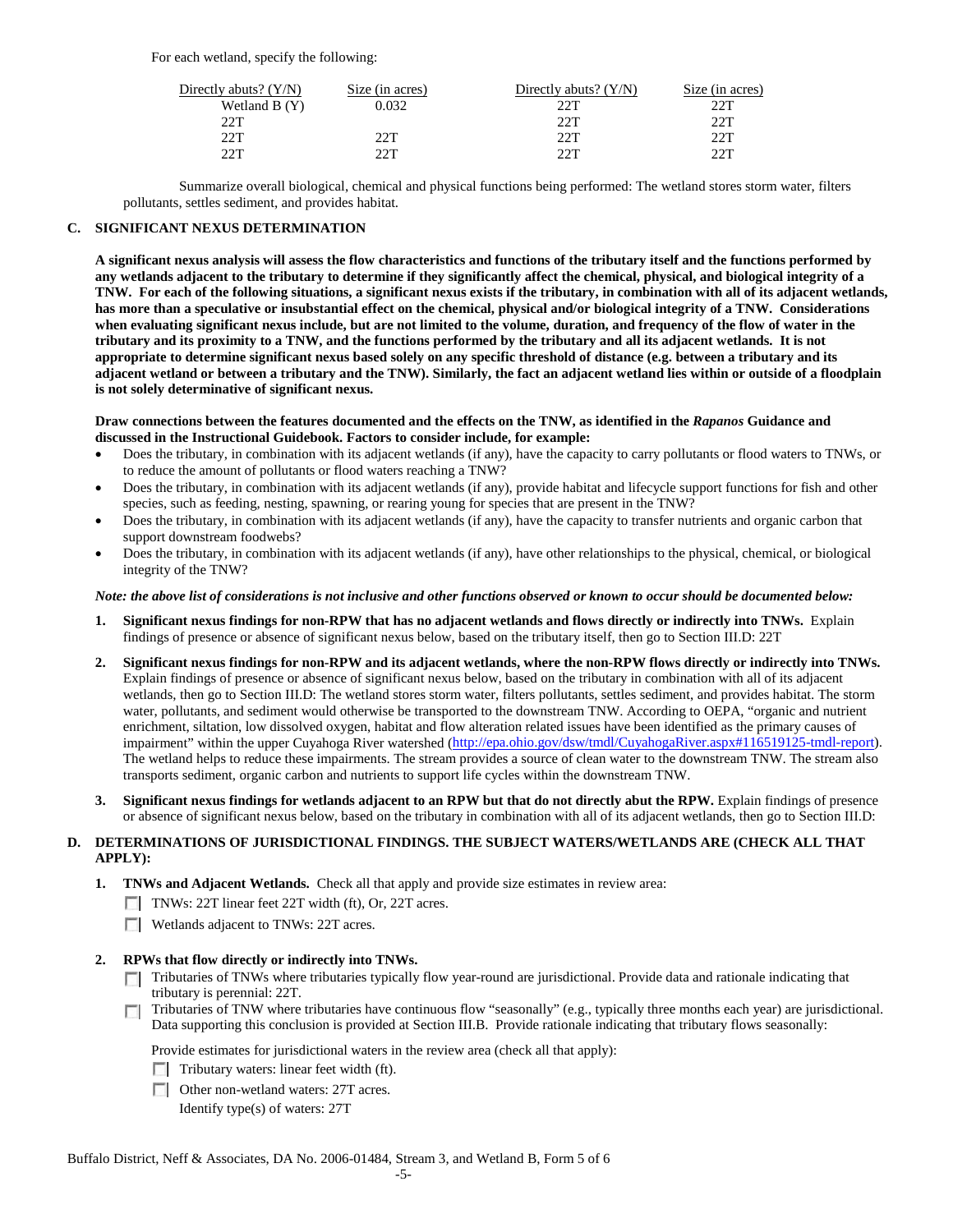# **3. Non-RPWs[8](#page-40-0) that flow directly or indirectly into TNWs.**

Waterbody that is not a TNW or an RPW, but flows directly or indirectly into a TNW, and it has a significant nexus with a TNW is jurisdictional. Data supporting this conclusion is provided at Section III.C.

Provide estimates for jurisdictional waters within the review area (check all that apply):

- $\triangledown$  Tributary waters: 89 linear feet 2 width (ft).
- Other non-wetland waters: 27T acres. Identify type(s) of waters: 27T
- 

# **4. Wetlands directly abutting an RPW that flow directly or indirectly into TNWs.**

- Wetlands directly abut RPW and thus are jurisdictional as adjacent wetlands.
	- $\Box$  Wetlands directly abutting an RPW where tributaries typically flow year-round. Provide data and rationale indicating that tributary is perennial in Section III.D.2, above. Provide rationale indicating that wetland is directly abutting an RPW: 22T
	- Wetlands directly abutting an RPW where tributaries typically flow "seasonally." Provide data indicating that tributary is seasonal in Section III.B and rationale in Section III.D.2, above. Provide rationale indicating that wetland is directly abutting an RPW:

Provide acreage estimates for jurisdictional wetlands in the review area: acres.

- **5. Wetlands adjacent to but not directly abutting an RPW that flow directly or indirectly into TNWs.**
	- $\Box$  Wetlands that do not directly abut an RPW, but when considered in combination with the tributary to which they are adjacent and with similarly situated adjacent wetlands, have a significant nexus with a TNW are jurisidictional. Data supporting this conclusion is provided at Section III.C.

Provide acreage estimates for jurisdictional wetlands in the review area: 22T acres.

- **6. Wetlands adjacent to non-RPWs that flow directly or indirectly into TNWs.** 
	- Wetlands adjacent to such waters, and have when considered in combination with the tributary to which they are adjacent and with similarly situated adjacent wetlands, have a significant nexus with a TNW are jurisdictional. Data supporting this conclusion is provided at Section III.C.

Provide estimates for jurisdictional wetlands in the review area: 0.032 acres.

# **7. Impoundments of jurisdictional waters. [9](#page-40-1)**

As a general rule, the impoundment of a jurisdictional tributary remains jurisdictional.

- Demonstrate that impoundment was created from "waters of the U.S.," or
- Demonstrate that water meets the criteria for one of the categories presented above (1-6), or
- n Demonstrate that water is isolated with a nexus to commerce (see E below).
- **E. ISOLATED [INTERSTATE OR INTRA-STATE] WATERS, INCLUDING ISOLATED WETLANDS, THE USE, DEGRADATION OR DESTRUCTION OF WHICH COULD AFFECT INTERSTATE COMMERCE, INCLUDING ANY SUCH WATERS (CHECK ALL THAT APPLY):[10](#page-40-2)**
	- which are or could be used by interstate or foreign travelers for recreational or other purposes.
	- from which fish or shellfish are or could be taken and sold in interstate or foreign commerce.
	- which are or could be used for industrial purposes by industries in interstate commerce.
	- **Interstate isolated waters. Explain: 22T**
	- Other factors.Explain: 22T

### **Identify water body and summarize rationale supporting determination:** 22T

Provide estimates for jurisdictional waters in the review area (check all that apply):

- Tributary waters: 27T linear feet 27T width (ft).
- Other non-wetland waters: 27T acres.

Identify type(s) of waters: 27T

Wetlands: 27T acres.

 $\frac{1}{8}$ See Footnote # 3.

<span id="page-40-1"></span><span id="page-40-0"></span><sup>&</sup>lt;sup>9</sup> To complete the analysis refer to the key in Section III.D.6 of the Instructional Guidebook.

<span id="page-40-2"></span><sup>&</sup>lt;sup>10</sup> Prior to asserting or declining CWA jurisdiction based solely on this category, Corps Districts will elevate the action to Corps and EPA HQ for review consistent with the process described in the Corps/EPA *Memorandum Regarding CWA Act Jurisdiction Following Rapanos.*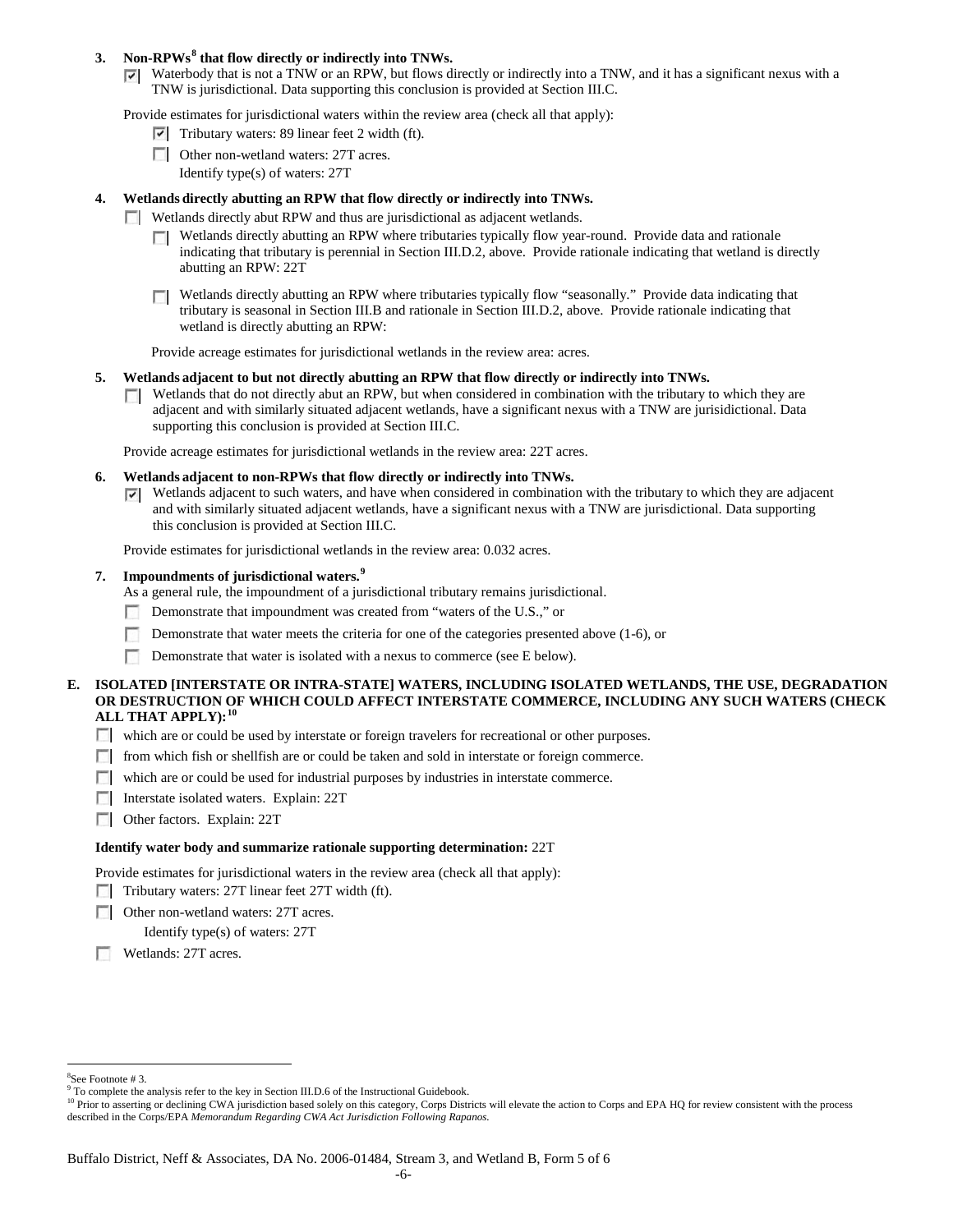| F. | NON-JURISDICTIONAL WATERS, INCLUDING WETLANDS (CHECK ALL THAT APPLY): |                                                                                                                                                                                                                                                                                                                           |  |  |
|----|-----------------------------------------------------------------------|---------------------------------------------------------------------------------------------------------------------------------------------------------------------------------------------------------------------------------------------------------------------------------------------------------------------------|--|--|
|    |                                                                       | If potential wetlands were assessed within the review area, these areas did not meet the criteria in the 1987 Corps of Engineers<br>Wetland Delineation Manual and/or appropriate Regional Supplements.                                                                                                                   |  |  |
|    | п                                                                     | Review area included isolated waters with no substantial nexus to interstate (or foreign) commerce.                                                                                                                                                                                                                       |  |  |
|    |                                                                       | Prior to the Jan 2001 Supreme Court decision in "SWANCC," the review area would have been regulated based solely on the<br>"Migratory Bird Rule" (MBR).                                                                                                                                                                   |  |  |
|    | n                                                                     | Waters do not meet the "Significant Nexus" standard, where such a finding is required for jurisdiction. Explain: 27T                                                                                                                                                                                                      |  |  |
|    | г                                                                     | Other: (explain, if not covered above): 27T                                                                                                                                                                                                                                                                               |  |  |
|    |                                                                       | Provide acreage estimates for non-jurisdictional waters in the review area, where the sole potential basis of jurisdiction is the MBR factors<br>(i.e., presence of migratory birds, presence of endangered species, use of water for irrigated agriculture), using best professional judgment<br>(check all that apply): |  |  |
|    |                                                                       | Non-wetland waters (i.e., rivers, streams): 27T linear feet 27T width (ft).                                                                                                                                                                                                                                               |  |  |
|    |                                                                       | Lakes/ponds: 27T acres.                                                                                                                                                                                                                                                                                                   |  |  |
|    |                                                                       | Other non-wetland waters: 27T acres. List type of aquatic resource: 27T.                                                                                                                                                                                                                                                  |  |  |
|    |                                                                       | Wetlands: 27T acres.                                                                                                                                                                                                                                                                                                      |  |  |
|    |                                                                       | Provide acreage estimates for non-jurisdictional waters in the review area that do not meet the "Significant Nexus" standard, where such a<br>finding is required for jurisdiction (check all that apply):<br>Non-wetland waters (i.e., rivers, streams): 27T linear feet 27T width (ft).                                 |  |  |
|    |                                                                       | Lakes/ponds: 27T acres.                                                                                                                                                                                                                                                                                                   |  |  |
|    |                                                                       | Other non-wetland waters: 27T acres. List type of aquatic resource: 27T.                                                                                                                                                                                                                                                  |  |  |
|    |                                                                       | Wetlands: 27T acres.                                                                                                                                                                                                                                                                                                      |  |  |
|    |                                                                       | <b>SECTION IV: DATA SOURCES.</b>                                                                                                                                                                                                                                                                                          |  |  |
|    |                                                                       | A. SUPPORTING DATA. Data reviewed for JD (check all that apply - checked items shall be included in case file and, where checked and                                                                                                                                                                                      |  |  |
|    | ☞                                                                     | requested, appropriately reference sources below):<br>Maps, plans, plots or plat submitted by or on behalf of the applicant/consultant: Davey Resource Group                                                                                                                                                              |  |  |
|    | ⊽                                                                     | Data sheets prepared/submitted by or on behalf of the applicant/consultant.                                                                                                                                                                                                                                               |  |  |
|    |                                                                       | Office concurs with data sheets/delineation report.<br>☞                                                                                                                                                                                                                                                                  |  |  |
|    |                                                                       | Office does not concur with data sheets/delineation report.                                                                                                                                                                                                                                                               |  |  |
|    |                                                                       | Data sheets prepared by the Corps: 22T                                                                                                                                                                                                                                                                                    |  |  |
|    |                                                                       | Corps navigable waters' study: 22T                                                                                                                                                                                                                                                                                        |  |  |
|    |                                                                       | U.S. Geological Survey Hydrologic Atlas: 22T                                                                                                                                                                                                                                                                              |  |  |
|    |                                                                       | USGS NHD data.                                                                                                                                                                                                                                                                                                            |  |  |
|    |                                                                       | USGS 8 and 12 digit HUC maps.                                                                                                                                                                                                                                                                                             |  |  |
|    | ⊽                                                                     | U.S. Geological Survey map(s). Cite scale & quad name: Kent, Ohio 7.5 min                                                                                                                                                                                                                                                 |  |  |
|    |                                                                       | USDA Natural Resources Conservation Service Soil Survey. Citation: 22T                                                                                                                                                                                                                                                    |  |  |
|    |                                                                       | National wetlands inventory map(s). Cite name: 22T                                                                                                                                                                                                                                                                        |  |  |
|    | Ð                                                                     | State/Local wetland inventory map(s): 22T                                                                                                                                                                                                                                                                                 |  |  |
|    |                                                                       | FEMA/FIRM maps: 22T                                                                                                                                                                                                                                                                                                       |  |  |
|    |                                                                       | 100-year Floodplain Elevation is: 22T (National Geodectic Vertical Datum of 1929)                                                                                                                                                                                                                                         |  |  |
|    |                                                                       | Photographs:   Aerial (Name & Date): 22T                                                                                                                                                                                                                                                                                  |  |  |
|    |                                                                       | Other (Name & Date): 22T<br>or $\Box$                                                                                                                                                                                                                                                                                     |  |  |
|    |                                                                       | Previous determination(s). File no. and date of response letter: 22T                                                                                                                                                                                                                                                      |  |  |
|    |                                                                       | Applicable/supporting case law: 22T                                                                                                                                                                                                                                                                                       |  |  |
|    | L                                                                     | Applicable/supporting scientific literature: 22T                                                                                                                                                                                                                                                                          |  |  |
|    |                                                                       | Other information (please specify): 22T                                                                                                                                                                                                                                                                                   |  |  |
|    |                                                                       |                                                                                                                                                                                                                                                                                                                           |  |  |

**B. ADDITIONAL COMMENTS TO SUPPORT JD:** Stream 3, a non-RPW, flows into Stream 2, a seasonal RPW, which flows into Tinkers Creek, an RPW, which flows into the Cuyahoga River.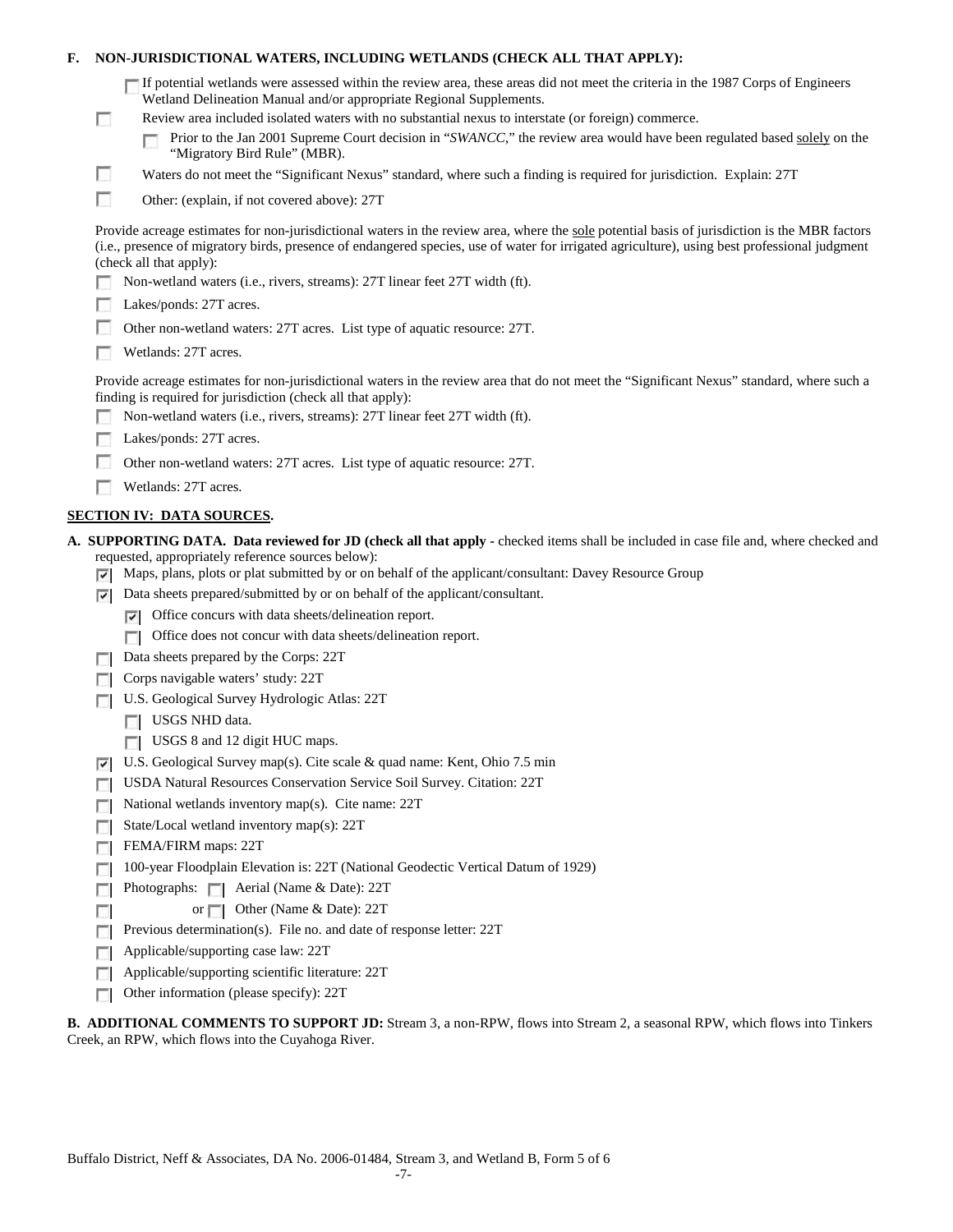27T Date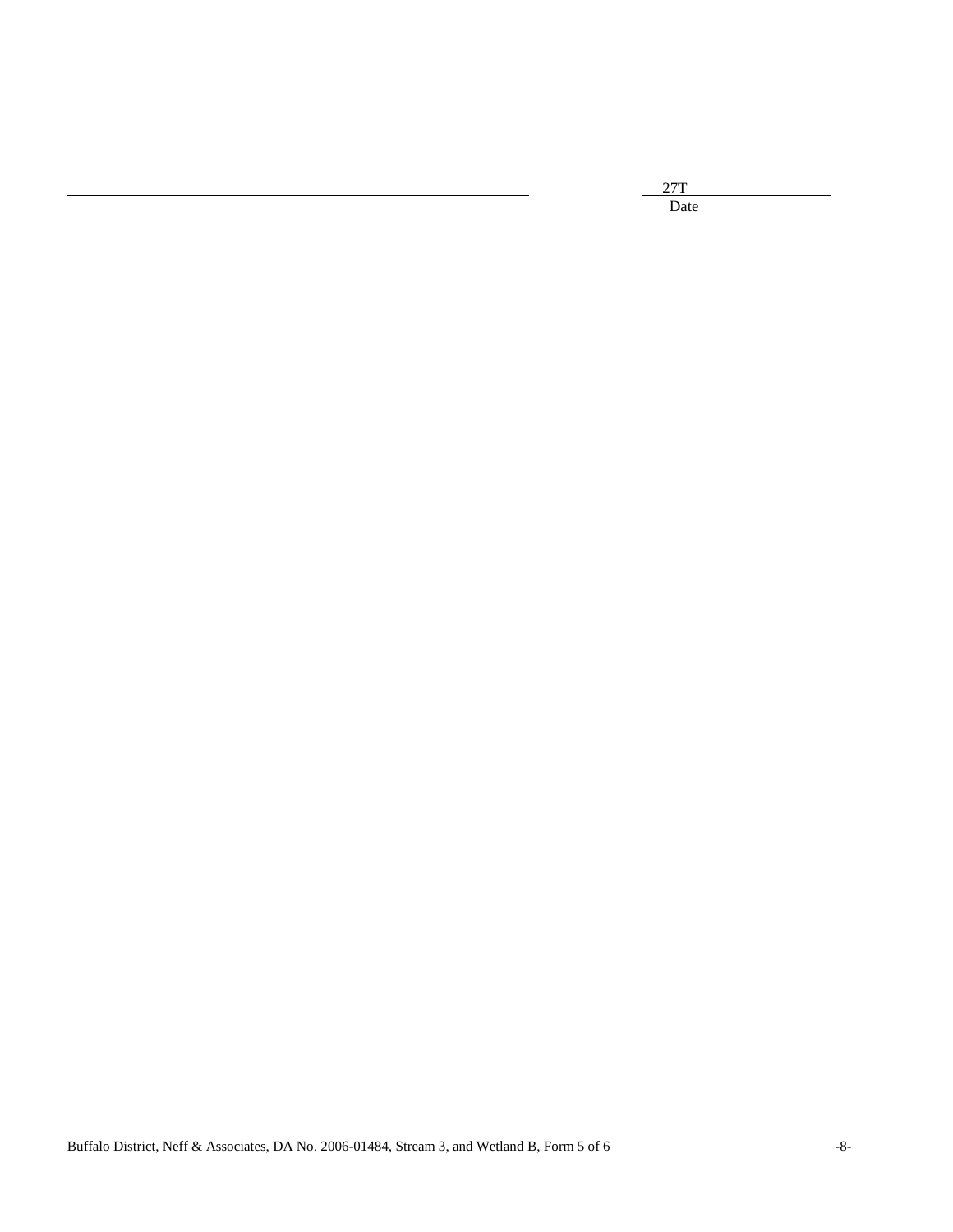## **APPROVED JURISDICTIONAL DETERMINATION FORM U.S. Army Corps of Engineers**

This form should be completed by following the instructions provided in Section IV of the JD Form Instructional Guidebook.

# **SECTION I: BACKGROUND INFORMATION**

# **A. REPORT COMPLETION DATE FOR APPROVED JURISDICTIONAL DETERMINATION (JD): May 28, 2015**

# **B. DISTRICT OFFICE, FILE NAME, AND NUMBER: Buffalo District, Neff & Associates, DA No. 2006-01484, Stream 4, and Wetlands Q, P, R, V, U, W, X, H, D, E, F, and G, Form 6 of 6**

### **C. PROJECT LOCATION AND BACKGROUND INFORMATION:**

State: Ohio County/parish/borough: Portage City: Streetsboro Center coordinates of site (lat/long in degree decimal format): Lat. 41.22640 °, Long. -81.33193 ° Universal Transverse Mercator: 22T Name of nearest waterbody: unnamed tributary to Tinkers Creek Name of nearest Traditional Navigable Water (TNW) into which the aquatic resource flows: Cuyahoga River Name of watershed or Hydrologic Unit Code (HUC): Cuyahoga

- ⊽ Check if map/diagram of review area and/or potential jurisdictional areas is/are available upon request.
- Check if other sites (e.g., offsite mitigation sites, disposal sites, etc…) are associated with this action and are recorded on a different Г JD form

# **D. REVIEW PERFORMED FOR SITE EVALUATION (CHECK ALL THAT APPLY):**

- ⊽ Office (Desk) Determination. Date: May 28, 2015
- ⊽ Field Determination. Date(s): May 12, 2015, 22T

# **SECTION II: SUMMARY OF FINDINGS**

# **A. RHA SECTION 10 DETERMINATION OF JURISDICTION.**

There are no "*navigable waters of the U.S.*" within Rivers and Harbors Act (RHA) jurisdiction (as defined by 33 CFR part 329) in the review area. [*Required*]

- n Waters subject to the ebb and flow of the tide.
- Waters are presently used, or have been used in the past, or may be susceptible for use to transport interstate or foreign commerce. Г Explain: 22T

# **B. CWA SECTION 404 DETERMINATION OF JURISDICTION.**

There are "*waters of the U.S.*" within Clean Water Act (CWA) jurisdiction (as defined by 33 CFR part 328) in the review area. *[Required]*

- **1. Waters of the U.S.**
	- **a. Indicate presence of waters of U.S. in review area (check all that apply): [1](#page-43-0)**
- TNWs, including territorial seas Е
- Wetlands adjacent to TNWs п
- Relatively permanent waters<sup>[2](#page-43-1)</sup> (RPWs) that flow directly or indirectly into TNWs n
- ⊽ Non-RPWs that flow directly or indirectly into TNWs
- Wetlands directly abutting RPWs that flow directly or indirectly into TNWs
- Wetlands adjacent to but not directly abutting RPWs that flow directly or indirectly into TNWs
- Wetlands adjacent to non-RPWs that flow directly or indirectly into TNWs в
- п Impoundments of jurisdictional waters
- Isolated (interstate or intrastate) waters, including isolated wetlands n.
	- **b. Identify (estimate) size of waters of the U.S. in the review area:** Non-wetland waters: 247 linear feet: 4 width (ft) and/or 22T acres. Wetlands: acres.
	- **c. Limits (boundaries) of jurisdiction** based on: Established by OHWM
	- Elevation of established OHWM (if known): 22T
- **2. Non-regulated waters/wetlands (check if applicable): [3](#page-43-2)**
- Potentially jurisdictional waters and/or wetlands were assessed within the review area and determined to be not jurisdictional. Explain: It was determined that there is no surface water connection between wetlands Q, P, R, V, U, W, X, H, D, E, F, and G and the downstream TNW. In addition a retention basin was observed and determined to not be a water of the U.S.

#### Buffalo District, Neff & Associates, DA No. 2006-01484, Stream 4, and Wetlands Q, P, R, V, U, W, X, H, D, E, F, and G, Form 6 of 6

<span id="page-43-0"></span><sup>&</sup>lt;sup>1</sup> Boxes checked below shall be supported by completing the appropriate sections in Section III below.

<span id="page-43-2"></span><span id="page-43-1"></span> $^2$  For purposes of this form, an RPW is defined as a tributary that is not a TNW and that typically flows year-round or has continuous flow at least "seasonally" (e.g., typically 3 months). 3 Supporting documentation is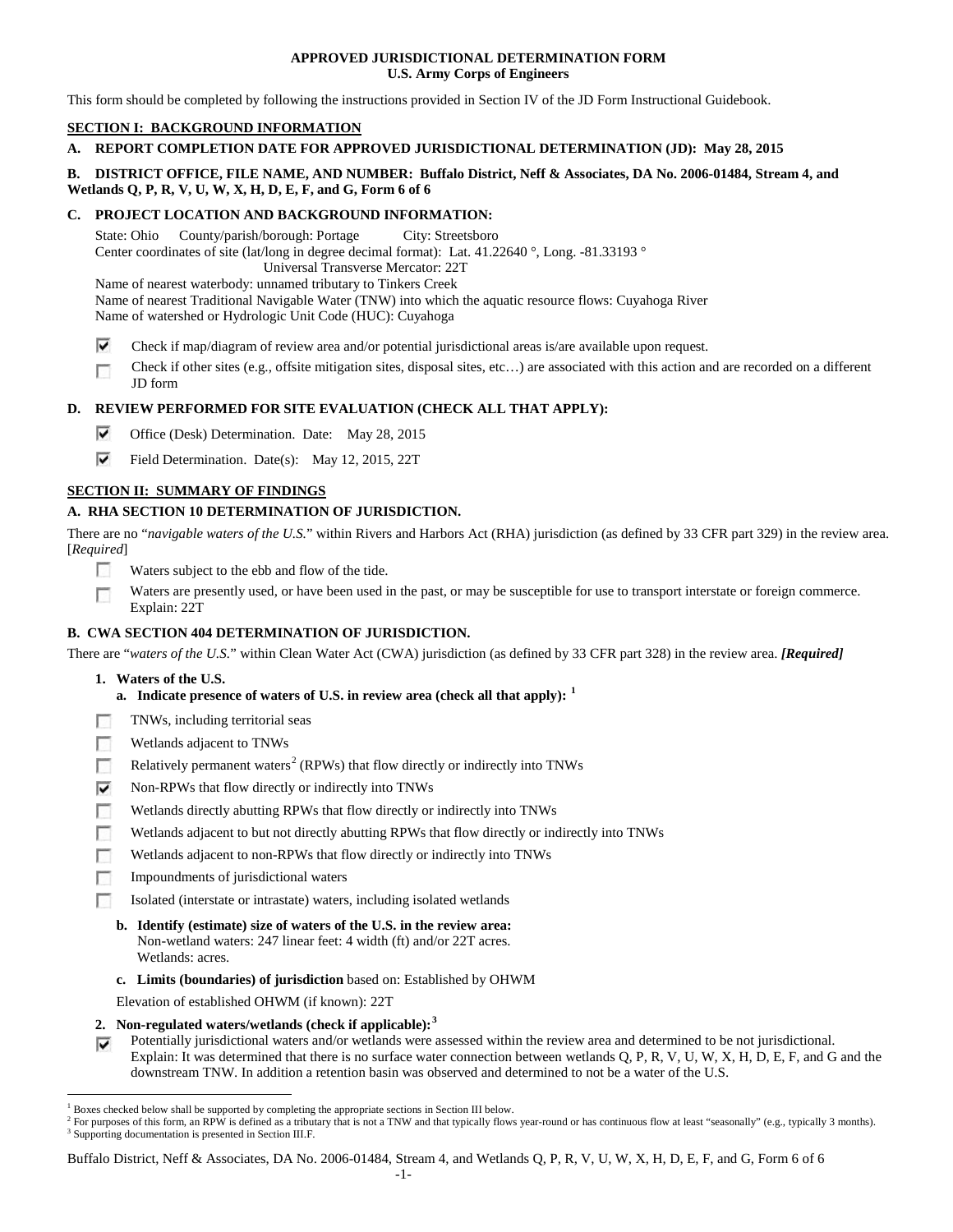Buffalo District, Neff & Associates, DA No. 2006-01484, Stream 4, and Wetlands Q, P, R, V, U, W, X, H, D, E, F, and G, Form 6 of 6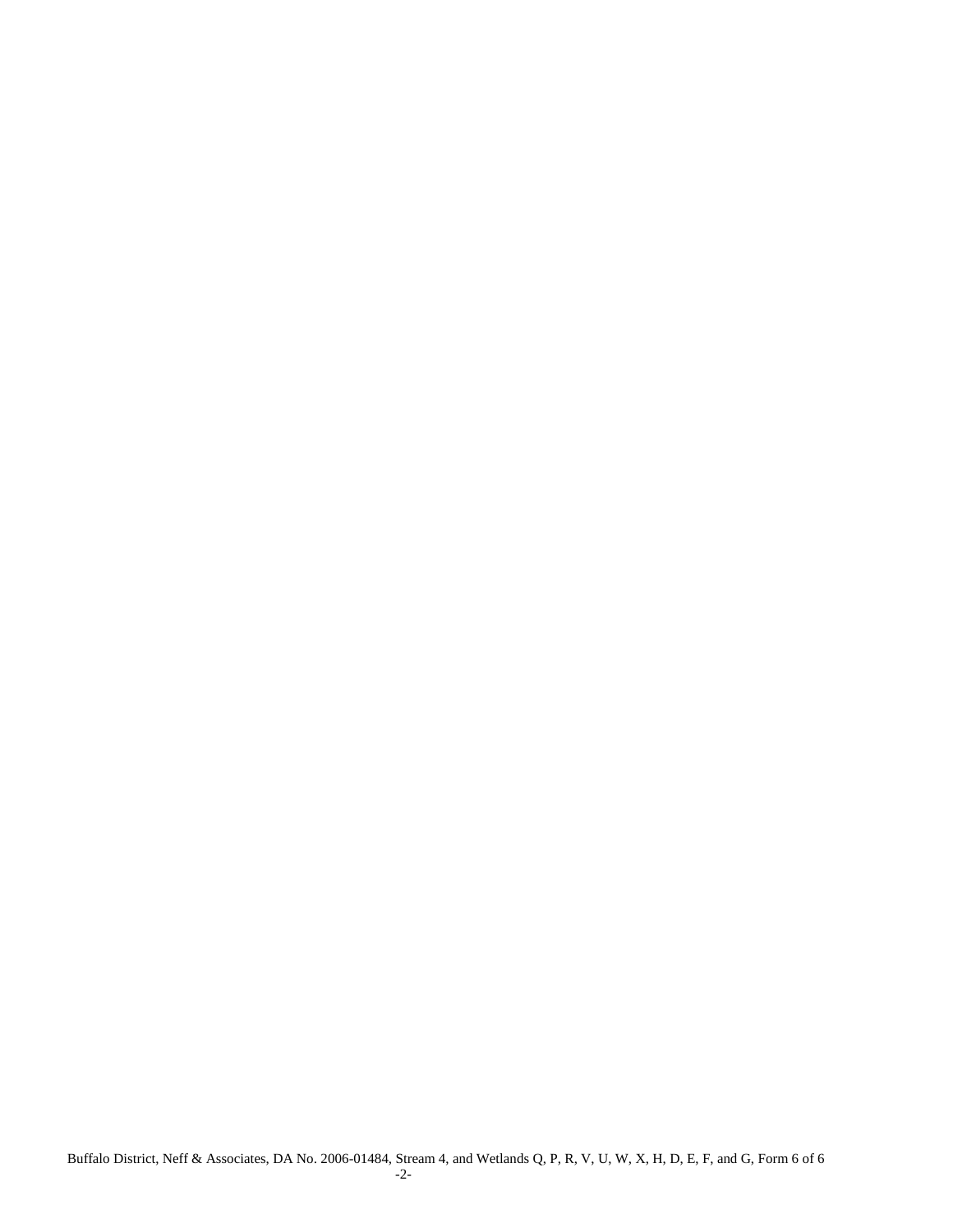### **SECTION III: CWA ANALYSIS**

### **A. TNWs AND WETLANDS ADJACENT TO TNWs**

**The agencies will assert jurisdiction over TNWs and wetlands adjacent to TNWs. If the aquatic resource is a TNW, complete Section III.A.1 and Section III.D.1. only; if the aquatic resource is a wetland adjacent to a TNW, complete Sections III.A.1 and 2 and Section III.D.1.; otherwise, see Section III.B below**.

- **1. TNW**  Identify TNW: 27T Summarize rationale supporting determination: 22T
- **2. Wetland adjacent to TNW** Summarize rationale supporting conclusion that wetland is "adjacent": 22T

# **B. CHARACTERISTICS OF TRIBUTARY (THAT IS NOT A TNW) AND ITS ADJACENT WETLANDS (IF ANY):**

**This section summarizes information regarding characteristics of the tributary and its adjacent wetlands, if any, and it helps determine whether or not the standards for jurisdiction established under Rapanos have been met.** 

**The agencies will assert jurisdiction over non-navigable tributaries of TNWs where the tributaries are "relatively permanent waters" (RPWs), i.e. tributaries that typically flow year-round or have continuous flow at least seasonally (e.g., typically 3 months). A wetland that directly abuts an RPW is also jurisdictional. If the aquatic resource is not a TNW, but has year-round (perennial) flow, skip to Section III.D.2. If the aquatic resource is a wetland directly abutting a tributary with perennial flow, skip to Section III.D.4.**

**A wetland that is adjacent to but that does not directly abut an RPW requires a significant nexus evaluation. Corps districts and EPA regions will include in the record any available information that documents the existence of a significant nexus between a relatively permanent tributary that is not perennial (and its adjacent wetlands if any) and a traditional navigable water, even though a significant nexus finding is not required as a matter of law.**

**If the waterbody[4](#page-45-0) is not an RPW, or a wetland directly abutting an RPW, a JD will require additional data to determine if the waterbody has a significant nexus with a TNW. If the tributary has adjacent wetlands, the significant nexus evaluation must consider the tributary in combination with all of its adjacent wetlands. This significant nexus evaluation that combines, for analytical purposes, the tributary and all of its adjacent wetlands is used whether the review area identified in the JD request is the tributary, or its adjacent wetlands, or both. If the JD covers a tributary with adjacent wetlands, complete Section III.B.1 for the tributary, Section III.B.2 for any onsite wetlands, and Section III.B.3 for all wetlands adjacent to that tributary, both onsite and offsite. The determination whether a significant nexus exists is determined in Section III.C below.**

**1. Characteristics of non-TNWs that flow directly or indirectly into TNW**

### **(i) General Area Conditions:**

Watershed size: 22T 22T Drainage area: 22T 809 square miles

Average annual rainfall: 41.8 inches Average annual snowfall: 61.6 inches

### **(ii) Physical Characteristics:**

(a) Relationship with TNW:

Tributary flows directly into TNW.

 $\triangledown$  Tributary flows through 2 tributaries before entering TNW.

Project waters are 5-10 river miles from TNW. Project waters are 1 (or less) river miles from RPW. Project waters are 1-2 aerial (straight) miles from TNW. Project waters are 1 (or less) aerial (straight) miles from RPW. Project waters cross or serve as state boundaries. Explain: 22T

Identify flow route to TNW<sup>[5](#page-45-1)</sup>: Stream 4, a non-RPW, flows into Wetland M, which then flows east into the Cuyahoga River, a TNW.

Tributary stream order, if known: 22T

(b) General Tributary Characteristics (check all that apply):

**Tributary** is: **▼** Natural

- Artificial (man-made). Explain: 22T
- Manipulated (man-altered). Explain: 22T

Buffalo District, Neff & Associates, DA No. 2006-01484, Stream 4, and Wetlands Q, P, R, V, U, W, X, H, D, E, F, and G, Form 6 of 6

<span id="page-45-1"></span><span id="page-45-0"></span> $4$  Note that the Instructional Guidebook contains additional information regarding swales, ditches, washes, and erosional features generally and in the arid West.<br> $5$  Flow route can be described by identifying, e.g., tri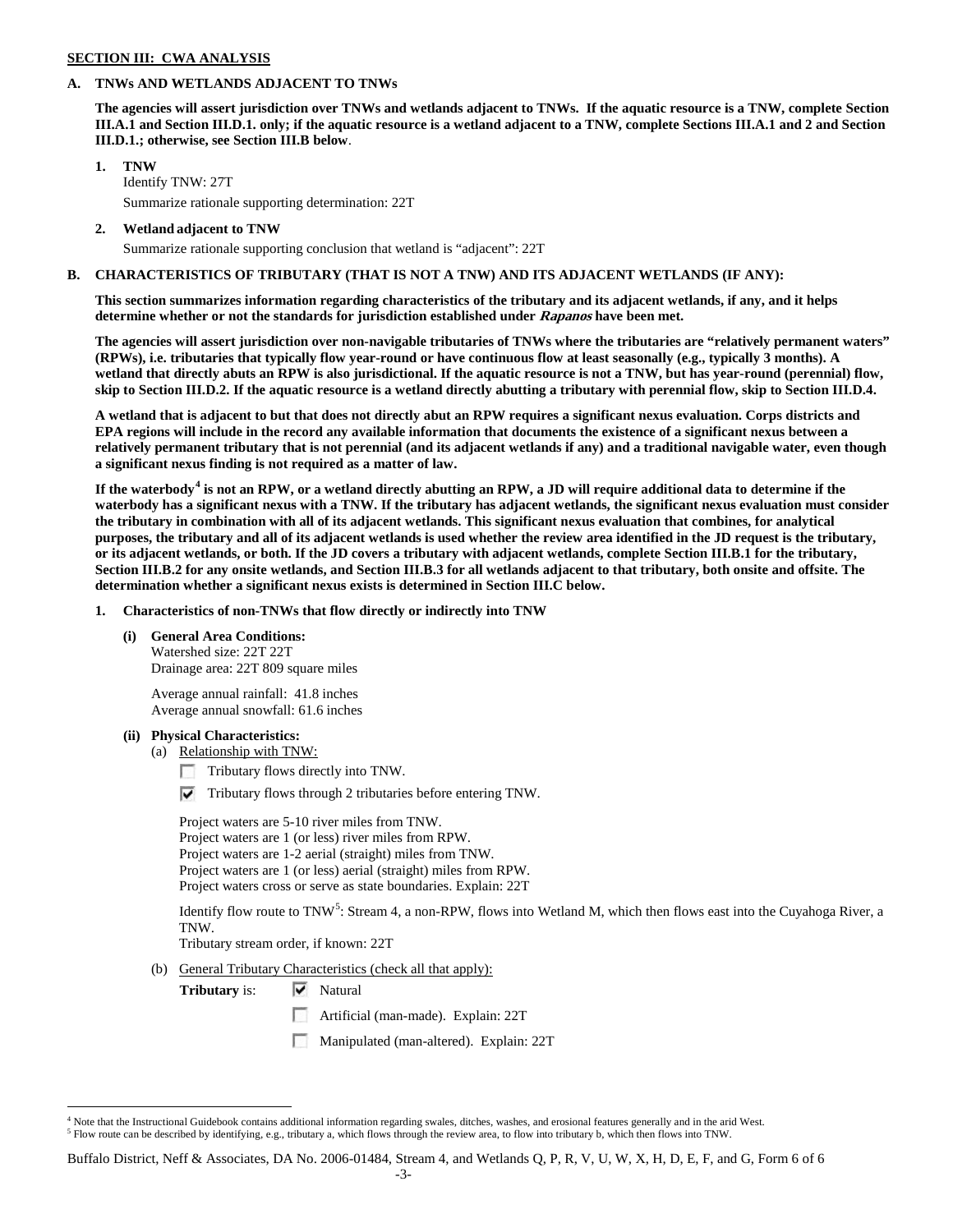**Tributary** properties with respect to top of bank (estimate): Average width: 2 feet Average depth: <1 feet

Average side slopes: 3:1

Primary tributary substrate composition (check all that apply):

| $\blacktriangleright$ Silts        | $\vee$ Sands                  | Concrete    |
|------------------------------------|-------------------------------|-------------|
| $\overline{\triangledown}$ Cobbles | $\blacktriangleright$ Gravel  | $\Box$ Muck |
| Bedrock                            | Vegetation. Type/% cover: 22T |             |

Other. Explain: 22T

Tributary condition/stability [e.g., highly eroding, sloughing banks]. Explain: the stream appeared to be eroding naturally. Presence of run/riffle/pool complexes. Explain: none were observed Tributary geometry: Relatively Straight Tributary gradient (approximate average slope): 5%

 $(c)$  Flow:

Tributary provides for: Ephemeral Flow

Estimate average number of flow events in review area/year: 20 (or greater)

Describe flow regime: Water was not observed within the channel at the time of the site visit. It had not rained prior to

## the site visit.

Other information on duration and volume: 22T

Surface flow is: Discrete and Confined Characteristics: There was a defined bed and bank.

Subsurface flow: Unknown Explain findings: 22T

Dye (or other) test performed: 22T

Tributary has (check all that apply):

| ⊽ | Bed and banks |  |  |
|---|---------------|--|--|
|---|---------------|--|--|

 $\Box$  OHWM<sup>[6](#page-46-0)</sup> (check all indicators that apply):

|  | clear, natural line impressed on the bank is the presence of litter and debris |  |
|--|--------------------------------------------------------------------------------|--|
|--|--------------------------------------------------------------------------------|--|

- changes in the character of soil destruction of terrestrial vegetation
	- $\Box$  shelving the presence of wrack line
- $\Box$  vegetation matted down, bent, or absent  $\Box$  sediment sorting
- $\Box$  leaf litter disturbed or washed away  $\Box$  scour
- $\Box$  sediment deposition  $\Box$  multiple observed or predicted flow events
- $\Box$  water staining  $\Box$  abrupt change in plant community 22T

 $\Box$  other (list): 22T

Discontinuous OHWM.<sup>[7](#page-46-1)</sup> Explain: 22T

If factors other than the OHWM were used to determine lateral extent of CWA jurisdiction (check all that apply):

- $\Box$  High Tide Line indicated by:  $\Box$  Mean High Water Mark indicated by:
	- oil or scum line along shore objects  $\Box$  survey to available datum;
	- $\Box$  fine shell or debris deposits (foreshore)  $\Box$  physical markings;
	- physical markings/characteristics  $\Box$  vegetation lines/changes in vegetation types.
	- $\Box$  tidal gauges
	- other (list):  $22T$

# **(iii) Chemical Characteristics:**

Characterize tributary (e.g., water color is clear, discolored, oily film; water quality; general watershed characteristics, etc.). Explain: there was no water in the stream at the time of the site visit. The stream is located within a forested watershed. Identify specific pollutants, if known: There are no expected pollutants.

<span id="page-46-1"></span><span id="page-46-0"></span> <sup>6</sup> <sup>6</sup>A natural or man-made discontinuity in the OHWM does not necessarily sever jurisdiction (e.g., where the stream temporarily flows underground, or where the OHWM has been removed by development or agricultural practices). Where there is a break in the OHWM that is unrelated to the waterbody's flow regime (e.g., flow over a rock outcrop or through a culvert), the agencies will look for indicators of flow above and below the break. 7 Ibid.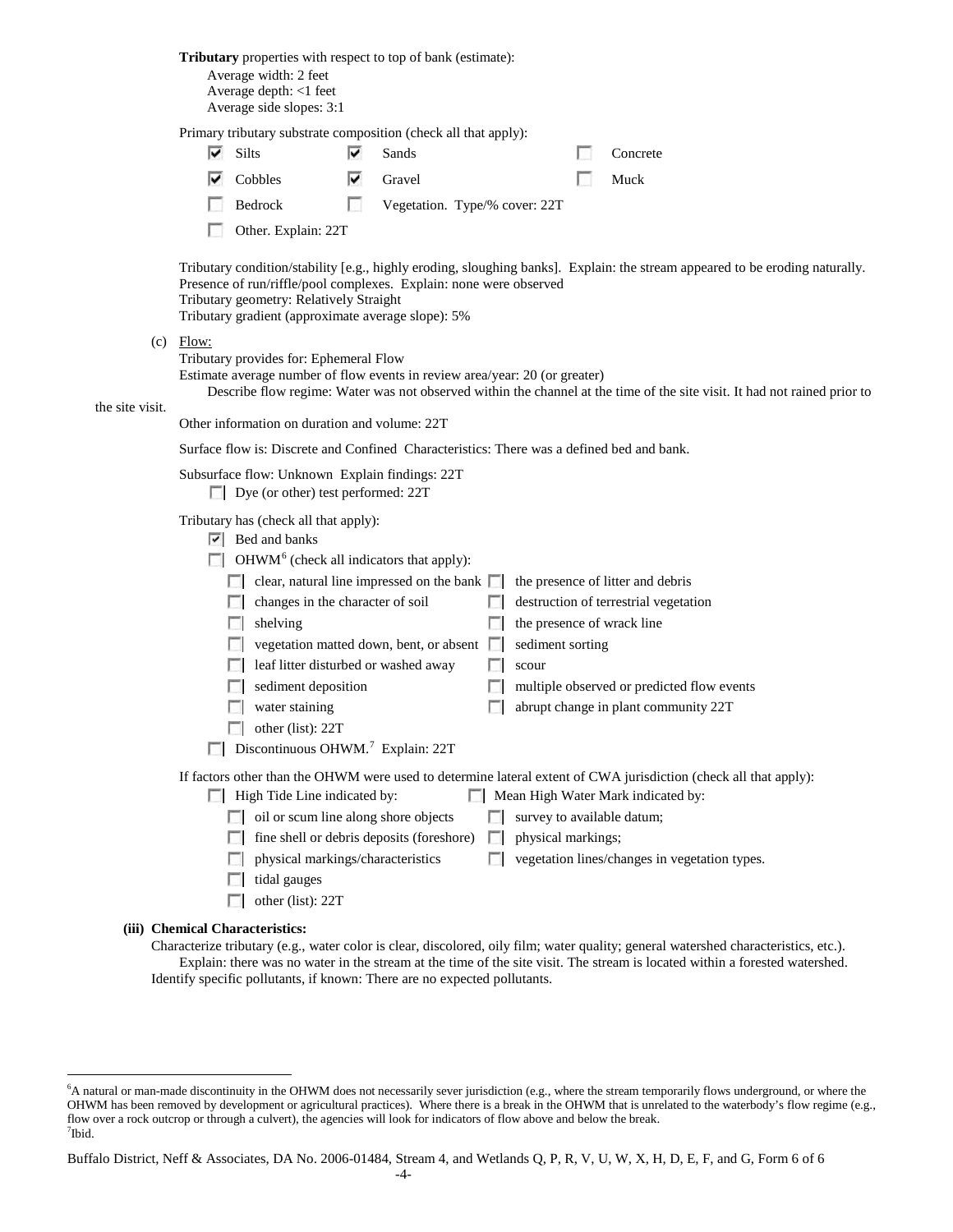### **(iv) Biological Characteristics. Channel supports (check all that apply):**

- $\blacktriangleright$  Riparian corridor. Characteristics (type, average width): < 100 feet forested
- Wetland fringe. Characteristics:
- Habitat for:
	- Federally Listed species. Explain findings: 22T
	- Fish/spawn areas. Explain findings: 22T
	- Other environmentally-sensitive species. Explain findings: 22T п.
	- Aquatic/wildlife diversity. Explain findings: 22T

#### **2. Characteristics of wetlands adjacent to non-TNW that flow directly or indirectly into TNW**

#### **(i) Physical Characteristics:**

- (a) General Wetland Characteristics:
	- Properties: Wetland size: acres Wetland type. Explain: Wetland quality. Explain: Project wetlands cross or serve as state boundaries. Explain: 22T
- (b) General Flow Relationship with Non-TNW: Flow is: 22T Explain:

Surface flow is: 22T Characteristics:

Subsurface flow: 22T Explain findings: 22T Dye (or other) test performed: 22T

- (c) Wetland Adjacency Determination with Non-TNW:
	- $\Box$  Directly abutting
	- Not directly abutting
		- Discrete wetland hydrologic connection. Explain: 22T
		- Ecological connection. Explain: 22T **The Contract of the Contract of the Contract of the Contract of the Contract of the Contract of the Contract of the Contract of the Contract of the Contract of the Contract of the Contract of the Contract of the Contract**
		- $\mathcal{L}$ Separated by berm/barrier. Explain: 22T
- (d) Proximity (Relationship) to TNW

Project wetlands are 22T river miles from TNW. Project waters are 22T aerial (straight) miles from TNW. Flow is from: 22T

Estimate approximate location of wetland as within the 22T floodplain.

### **(ii) Chemical Characteristics:**

Characterize wetland system (e.g., water color is clear, brown, oil film on surface; water quality; general watershed characteristics; etc.). Explain:

Identify specific pollutants, if known:

### **(iii) Biological Characteristics. Wetland supports (check all that apply):**

- Riparian buffer. Characteristics (type, average width):
- **Vegetation type/percent cover. Explain:**
- **Habitat for:** 
	- $\Box$  Federally Listed species. Explain findings: 22T
	- Fish/spawn areas. Explain findings: 22T
	- Other environmentally-sensitive species. Explain findings: 22T
	- Aquatic/wildlife diversity. Explain findings: 22T

### **3. Characteristics of all wetlands adjacent to the tributary (if any)**

All wetland(s) being considered in the cumulative analysis: 22T

Approximately ( ) acres in total are being considered in the cumulative analysis.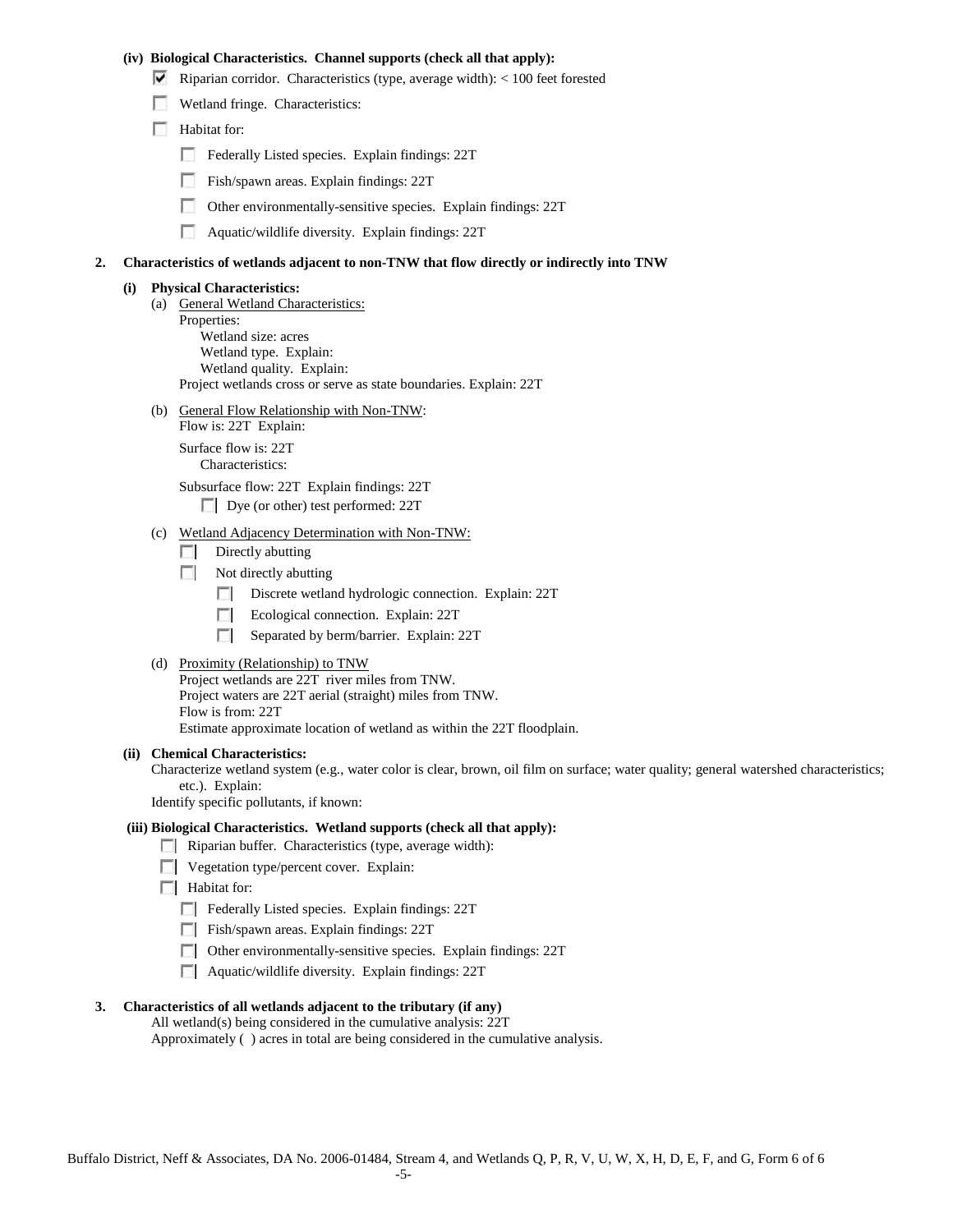For each wetland, specify the following:

| Directly abuts? $(Y/N)$ | Size (in acres) | Directly abuts? $(Y/N)$ | Size (in acres) |
|-------------------------|-----------------|-------------------------|-----------------|
| 22T                     |                 | 22T                     | 22T             |
| 22T                     |                 | 22T                     | 22T             |
| 22T                     | つつT             | 22T                     | 22T             |
| ንንT                     | ንንጥ             | フフT                     | つつT             |

Summarize overall biological, chemical and physical functions being performed:

## **C. SIGNIFICANT NEXUS DETERMINATION**

**A significant nexus analysis will assess the flow characteristics and functions of the tributary itself and the functions performed by any wetlands adjacent to the tributary to determine if they significantly affect the chemical, physical, and biological integrity of a TNW. For each of the following situations, a significant nexus exists if the tributary, in combination with all of its adjacent wetlands, has more than a speculative or insubstantial effect on the chemical, physical and/or biological integrity of a TNW. Considerations when evaluating significant nexus include, but are not limited to the volume, duration, and frequency of the flow of water in the tributary and its proximity to a TNW, and the functions performed by the tributary and all its adjacent wetlands. It is not appropriate to determine significant nexus based solely on any specific threshold of distance (e.g. between a tributary and its adjacent wetland or between a tributary and the TNW). Similarly, the fact an adjacent wetland lies within or outside of a floodplain is not solely determinative of significant nexus.** 

## **Draw connections between the features documented and the effects on the TNW, as identified in the** *Rapanos* **Guidance and discussed in the Instructional Guidebook. Factors to consider include, for example:**

- Does the tributary, in combination with its adjacent wetlands (if any), have the capacity to carry pollutants or flood waters to TNWs, or to reduce the amount of pollutants or flood waters reaching a TNW?
- Does the tributary, in combination with its adjacent wetlands (if any), provide habitat and lifecycle support functions for fish and other species, such as feeding, nesting, spawning, or rearing young for species that are present in the TNW?
- Does the tributary, in combination with its adjacent wetlands (if any), have the capacity to transfer nutrients and organic carbon that support downstream foodwebs?
- Does the tributary, in combination with its adjacent wetlands (if any), have other relationships to the physical, chemical, or biological integrity of the TNW?

# *Note: the above list of considerations is not inclusive and other functions observed or known to occur should be documented below:*

- **1. Significant nexus findings for non-RPW that has no adjacent wetlands and flows directly or indirectly into TNWs.** Explain findings of presence or absence of significant nexus below, based on the tributary itself, then go to Section III.D: The stream provides a source of clean water to the downstream TNW. The stream also transports sediment, organic carbon and nutrients to support life cycles within the downstream TNW.
- **2. Significant nexus findings for non-RPW and its adjacent wetlands, where the non-RPW flows directly or indirectly into TNWs.**  Explain findings of presence or absence of significant nexus below, based on the tributary in combination with all of its adjacent wetlands, then go to Section III.D:
- **3. Significant nexus findings for wetlands adjacent to an RPW but that do not directly abut the RPW.** Explain findings of presence or absence of significant nexus below, based on the tributary in combination with all of its adjacent wetlands, then go to Section III.D:

# **D. DETERMINATIONS OF JURISDICTIONAL FINDINGS. THE SUBJECT WATERS/WETLANDS ARE (CHECK ALL THAT APPLY):**

- **1. TNWs and Adjacent Wetlands.** Check all that apply and provide size estimates in review area:
	- TNWs: 22T linear feet 22T width (ft), Or, 22T acres.
	- **Wetlands adjacent to TNWs: 22T acres.**

# **2. RPWs that flow directly or indirectly into TNWs.**

- Tributaries of TNWs where tributaries typically flow year-round are jurisdictional. Provide data and rationale indicating that tributary is perennial: 22T.
- Tributaries of TNW where tributaries have continuous flow "seasonally" (e.g., typically three months each year) are jurisdictional. Data supporting this conclusion is provided at Section III.B. Provide rationale indicating that tributary flows seasonally:

Provide estimates for jurisdictional waters in the review area (check all that apply):

- $\Box$  Tributary waters: linear feet width (ft).
- Other non-wetland waters: 27T acres.

Identify type(s) of waters: 27T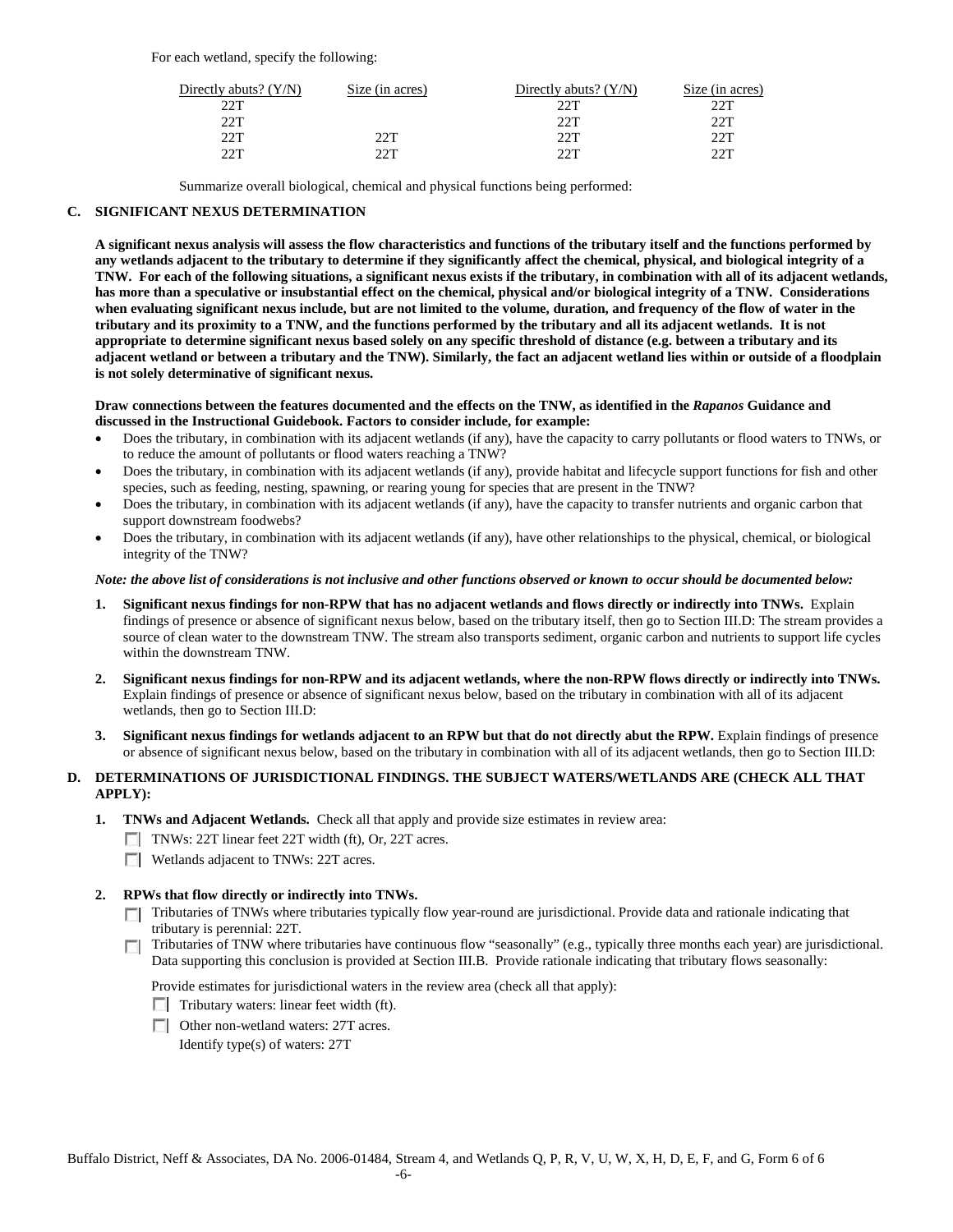# **3. Non-RPWs[8](#page-49-0) that flow directly or indirectly into TNWs.**

Waterbody that is not a TNW or an RPW, but flows directly or indirectly into a TNW, and it has a significant nexus with a TNW is jurisdictional. Data supporting this conclusion is provided at Section III.C.

Provide estimates for jurisdictional waters within the review area (check all that apply):

- $\triangledown$  Tributary waters: 247 linear feet 2 width (ft).
- Other non-wetland waters: 27T acres.
	- Identify type(s) of waters: 27T

# **4. Wetlands directly abutting an RPW that flow directly or indirectly into TNWs.**

- **Wetlands directly abut RPW and thus are jurisdictional as adjacent wetlands.** 
	- $\Box$  Wetlands directly abutting an RPW where tributaries typically flow year-round. Provide data and rationale indicating that tributary is perennial in Section III.D.2, above. Provide rationale indicating that wetland is directly abutting an RPW: 22T
	- Wetlands directly abutting an RPW where tributaries typically flow "seasonally." Provide data indicating that tributary is seasonal in Section III.B and rationale in Section III.D.2, above. Provide rationale indicating that wetland is directly abutting an RPW:

Provide acreage estimates for jurisdictional wetlands in the review area: acres.

### **5. Wetlands adjacent to but not directly abutting an RPW that flow directly or indirectly into TNWs.**

 $\Box$  Wetlands that do not directly abut an RPW, but when considered in combination with the tributary to which they are adjacent and with similarly situated adjacent wetlands, have a significant nexus with a TNW are jurisidictional. Data supporting this conclusion is provided at Section III.C.

Provide acreage estimates for jurisdictional wetlands in the review area: 22T acres.

- **6. Wetlands adjacent to non-RPWs that flow directly or indirectly into TNWs.** 
	- Wetlands adjacent to such waters, and have when considered in combination with the tributary to which they are adjacent  $\sim$ and with similarly situated adjacent wetlands, have a significant nexus with a TNW are jurisdictional. Data supporting this conclusion is provided at Section III.C.

Provide estimates for jurisdictional wetlands in the review area: acres.

# **7. Impoundments of jurisdictional waters. [9](#page-49-1)**

As a general rule, the impoundment of a jurisdictional tributary remains jurisdictional.

- Demonstrate that impoundment was created from "waters of the U.S.," or
- Demonstrate that water meets the criteria for one of the categories presented above (1-6), or
- n Demonstrate that water is isolated with a nexus to commerce (see E below).

# **E. ISOLATED [INTERSTATE OR INTRA-STATE] WATERS, INCLUDING ISOLATED WETLANDS, THE USE, DEGRADATION OR DESTRUCTION OF WHICH COULD AFFECT INTERSTATE COMMERCE, INCLUDING ANY SUCH WATERS (CHECK ALL THAT APPLY):[10](#page-49-2)**

which are or could be used by interstate or foreign travelers for recreational or other purposes.

- from which fish or shellfish are or could be taken and sold in interstate or foreign commerce.
- which are or could be used for industrial purposes by industries in interstate commerce.
- **Interstate isolated waters. Explain: 22T**
- Other factors.Explain: 22T

### **Identify water body and summarize rationale supporting determination:** 22T

Provide estimates for jurisdictional waters in the review area (check all that apply):

- Tributary waters: 27T linear feet 27T width (ft).
- Other non-wetland waters: 27T acres.

Identify type(s) of waters: 27T

Wetlands: 27T acres.

 $\frac{1}{8}$ See Footnote # 3.

<span id="page-49-1"></span><span id="page-49-0"></span><sup>&</sup>lt;sup>9</sup> To complete the analysis refer to the key in Section III.D.6 of the Instructional Guidebook.

<span id="page-49-2"></span><sup>&</sup>lt;sup>10</sup> Prior to asserting or declining CWA jurisdiction based solely on this category, Corps Districts will elevate the action to Corps and EPA HQ for review consistent with the process described in the Corps/EPA *Memorandum Regarding CWA Act Jurisdiction Following Rapanos.*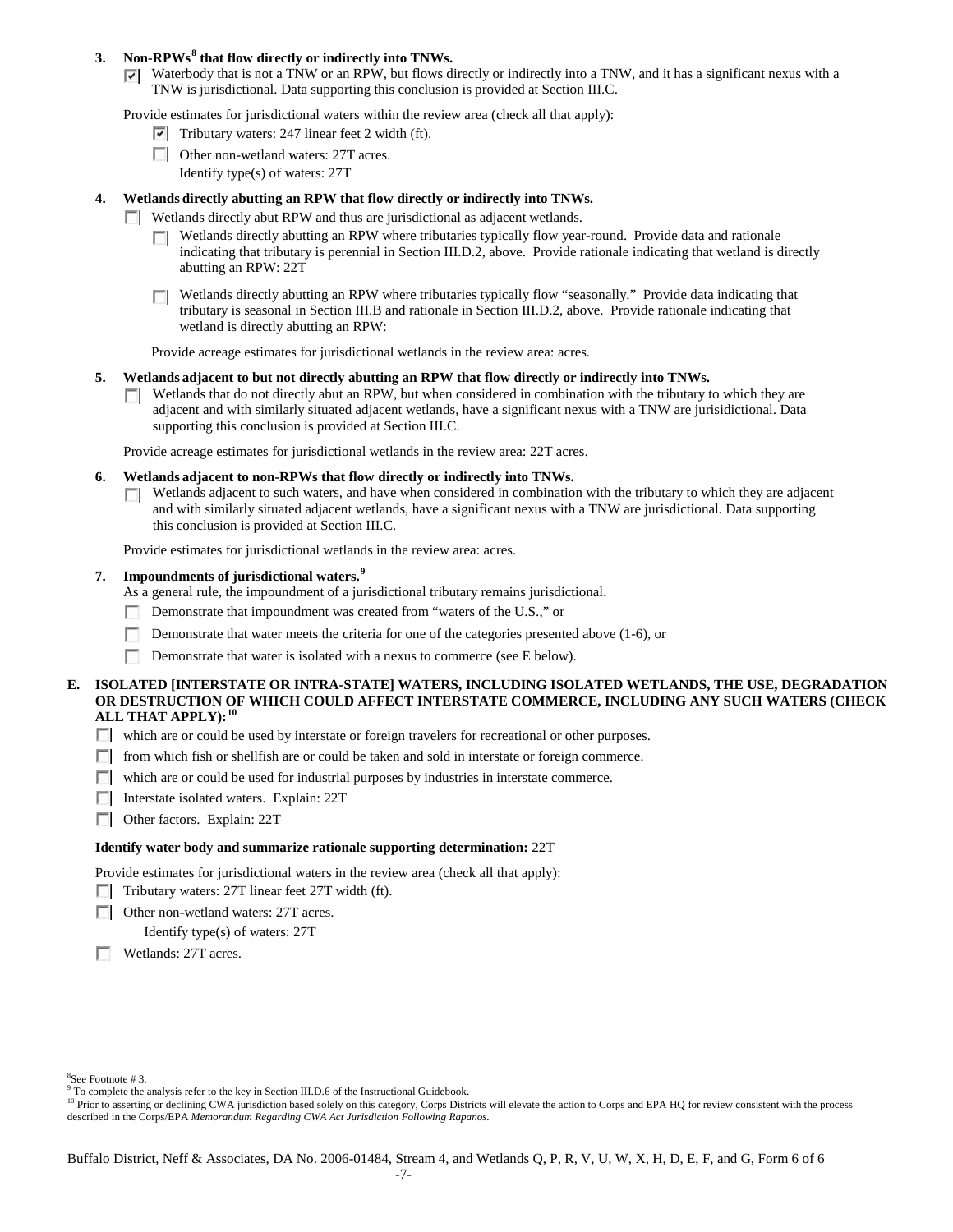# **F. NON-JURISDICTIONAL WATERS, INCLUDING WETLANDS (CHECK ALL THAT APPLY):**

| "If potential wetlands were assessed within the review area, these areas did not meet the criteria in the 1987 Corps of Engineers |
|-----------------------------------------------------------------------------------------------------------------------------------|
| Wetland Delineation Manual and/or appropriate Regional Supplements.                                                               |

- ⊽ Review area included isolated waters with no substantial nexus to interstate (or foreign) commerce.
	- **Prior to the Jan 2001 Supreme Court decision in "***SWANCC*," the review area would have been regulated based solely on the "Migratory Bird Rule" (MBR).
	- Waters do not meet the "Significant Nexus" standard, where such a finding is required for jurisdiction. Explain: 27T
- F Other: (explain, if not covered above): 27T

Provide acreage estimates for non-jurisdictional waters in the review area, where the sole potential basis of jurisdiction is the MBR factors (i.e., presence of migratory birds, presence of endangered species, use of water for irrigated agriculture), using best professional judgment (check all that apply):

- Non-wetland waters (i.e., rivers, streams): 27T linear feet 27T width (ft).
- Lakes/ponds: 27T acres.

п

- $\triangleright$  Other non-wetland waters: 0.286 acres. List type of aquatic resource: retention basin.
- Wetlands: 10.302 acres.

Provide acreage estimates for non-jurisdictional waters in the review area that do not meet the "Significant Nexus" standard, where such a finding is required for jurisdiction (check all that apply):

- Non-wetland waters (i.e., rivers, streams): 27T linear feet 27T width (ft).
- Lakes/ponds: 27T acres.
- **R** Other non-wetland waters: 27T acres. List type of aquatic resource: 27T.
- Wetlands: 27T acres.

## **SECTION IV: DATA SOURCES.**

- **A. SUPPORTING DATA. Data reviewed for JD (check all that apply -** checked items shall be included in case file and, where checked and requested, appropriately reference sources below):
	- Maps, plans, plots or plat submitted by or on behalf of the applicant/consultant: Davey Resource Group
	- $\nabla$  Data sheets prepared/submitted by or on behalf of the applicant/consultant.
		- Office concurs with data sheets/delineation report.
		- Office does not concur with data sheets/delineation report.
	- Data sheets prepared by the Corps: 22T
	- Corps navigable waters' study: 22T
	- U.S. Geological Survey Hydrologic Atlas: 22T
		- USGS NHD data.
		- USGS 8 and 12 digit HUC maps.
	- U.S. Geological Survey map(s). Cite scale & quad name: Kent, Ohio 7.5 min
	- USDA Natural Resources Conservation Service Soil Survey. Citation: 22T
	- National wetlands inventory map(s). Cite name: 22T п
	- State/Local wetland inventory map(s): 22T L.
	- FEMA/FIRM maps: 22T  $\Box$

п

- 100-year Floodplain Elevation is: 22T (National Geodectic Vertical Datum of 1929)
- Photographs: | Aerial (Name & Date): 22T
	- or **Other (Name & Date): 22T**
- **Previous determination(s).** File no. and date of response letter:  $22T$
- Applicable/supporting case law: 22T п
- Applicable/supporting scientific literature: 22T  $\overline{a}$
- Other information (please specify): 22T  $\overline{a}$

| <b>B. ADDITIONAL COMMENTS TO SUPPORT JD:</b> Stream 4, a non-RPW, flows into Wetland M, which then flows east into the Cuyahoga |  |
|---------------------------------------------------------------------------------------------------------------------------------|--|
| River, a TNW.                                                                                                                   |  |